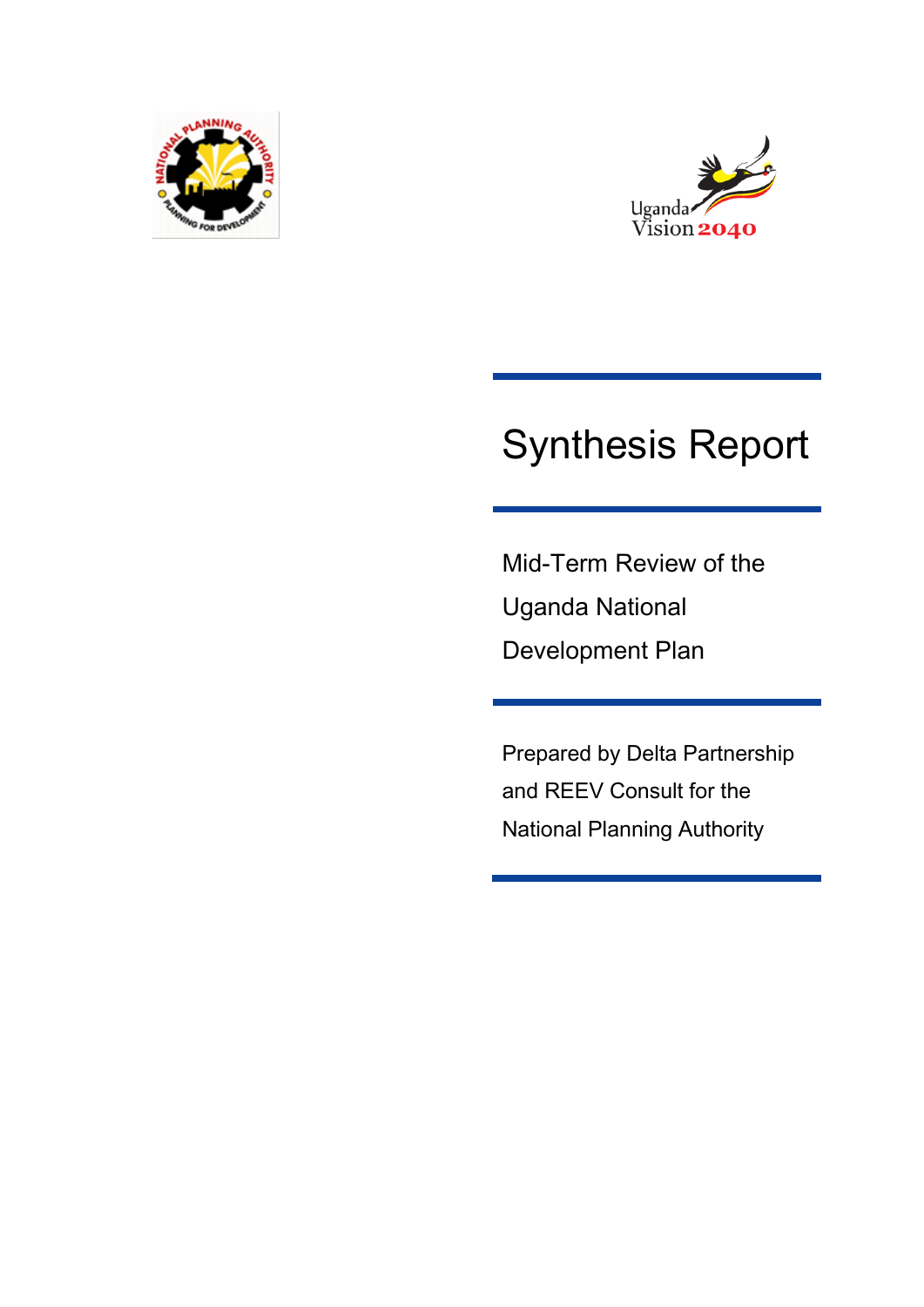# **CONTENTS**

<span id="page-1-0"></span>

|              | 1.1 |                                                                              |                                                                     |  |  |  |
|--------------|-----|------------------------------------------------------------------------------|---------------------------------------------------------------------|--|--|--|
|              | 1.2 |                                                                              |                                                                     |  |  |  |
|              | 1.3 | Recommendations for the remainder of the first NDP period  13                |                                                                     |  |  |  |
|              | 1.4 |                                                                              |                                                                     |  |  |  |
| $\mathbf{2}$ |     |                                                                              |                                                                     |  |  |  |
|              | 2.1 |                                                                              |                                                                     |  |  |  |
|              |     | 2.1.1                                                                        |                                                                     |  |  |  |
|              |     | 2.1.2                                                                        |                                                                     |  |  |  |
|              |     | 2.1.3                                                                        | Growth and socio-economic transformation, promoting competitiveness |  |  |  |
|              |     |                                                                              |                                                                     |  |  |  |
|              |     | 2.1.4                                                                        |                                                                     |  |  |  |
|              |     |                                                                              |                                                                     |  |  |  |
|              | 2.3 |                                                                              |                                                                     |  |  |  |
|              | 2.4 |                                                                              |                                                                     |  |  |  |
| 3            |     |                                                                              |                                                                     |  |  |  |
|              | 3.1 |                                                                              |                                                                     |  |  |  |
|              | 3.2 |                                                                              |                                                                     |  |  |  |
|              | 3.3 | Key Institutional Changes Required for Effective NDP Design, Implementation, |                                                                     |  |  |  |
|              |     |                                                                              |                                                                     |  |  |  |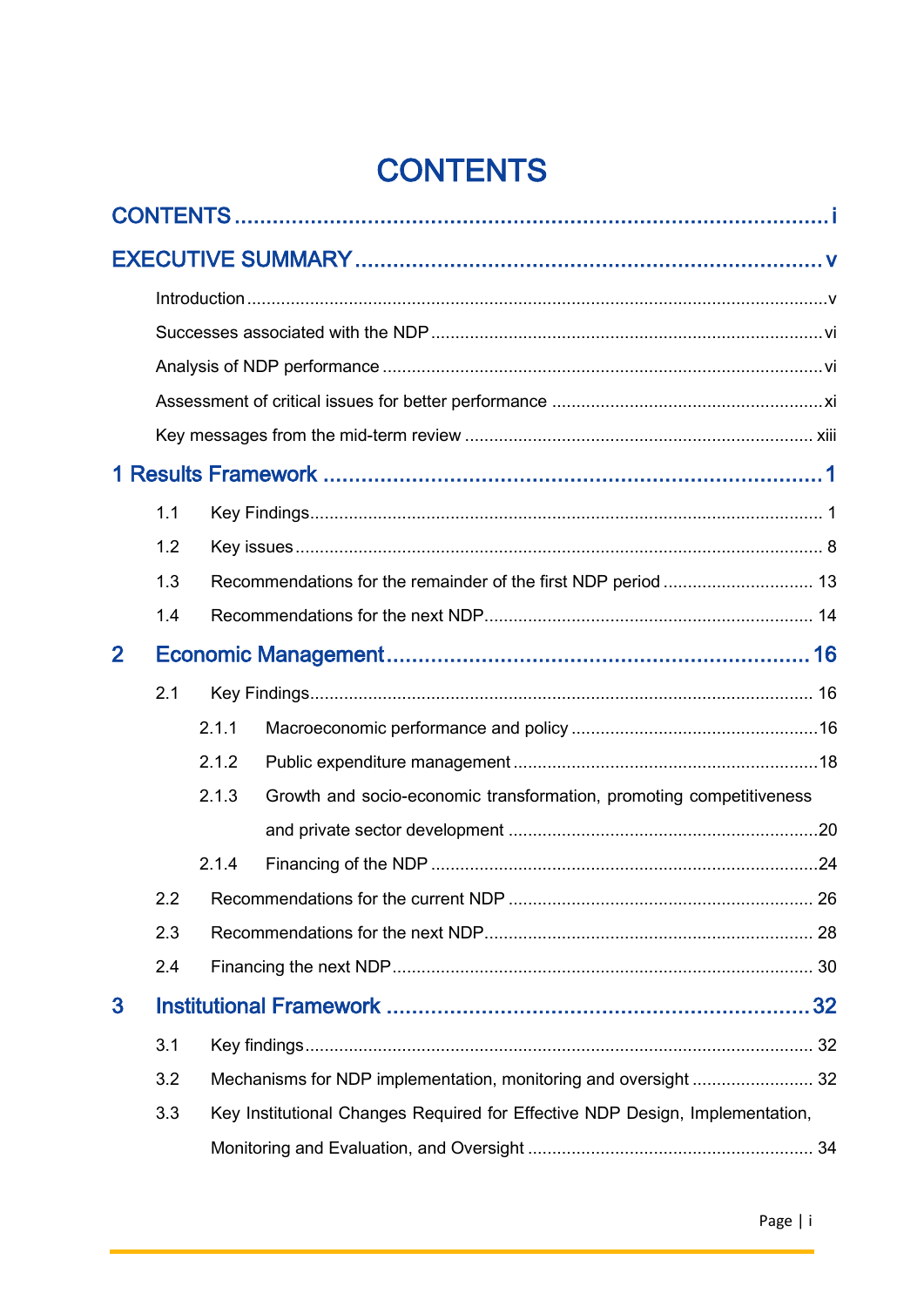| 4 |                                                               |  |  |  |  |
|---|---------------------------------------------------------------|--|--|--|--|
|   | 4.1                                                           |  |  |  |  |
|   | 4.2                                                           |  |  |  |  |
| 5 |                                                               |  |  |  |  |
|   | 5.1                                                           |  |  |  |  |
|   | 5.2                                                           |  |  |  |  |
|   | 5.3                                                           |  |  |  |  |
| 6 |                                                               |  |  |  |  |
|   | 6.1                                                           |  |  |  |  |
|   | 6.1.1                                                         |  |  |  |  |
|   | 6.1.2                                                         |  |  |  |  |
|   | 6.1.3                                                         |  |  |  |  |
|   | 6.1.4                                                         |  |  |  |  |
| 7 | Achievements of the NDP with regard to cross-cutting issues52 |  |  |  |  |
|   | 7.1                                                           |  |  |  |  |
|   | 7.2                                                           |  |  |  |  |
|   | 7.3                                                           |  |  |  |  |
|   | 7.4                                                           |  |  |  |  |
|   | 7.5                                                           |  |  |  |  |
|   | 7.6                                                           |  |  |  |  |
| 8 | Summary of Recommendations and Proposed Actions  56           |  |  |  |  |
|   | 8.1                                                           |  |  |  |  |
|   | 8.2                                                           |  |  |  |  |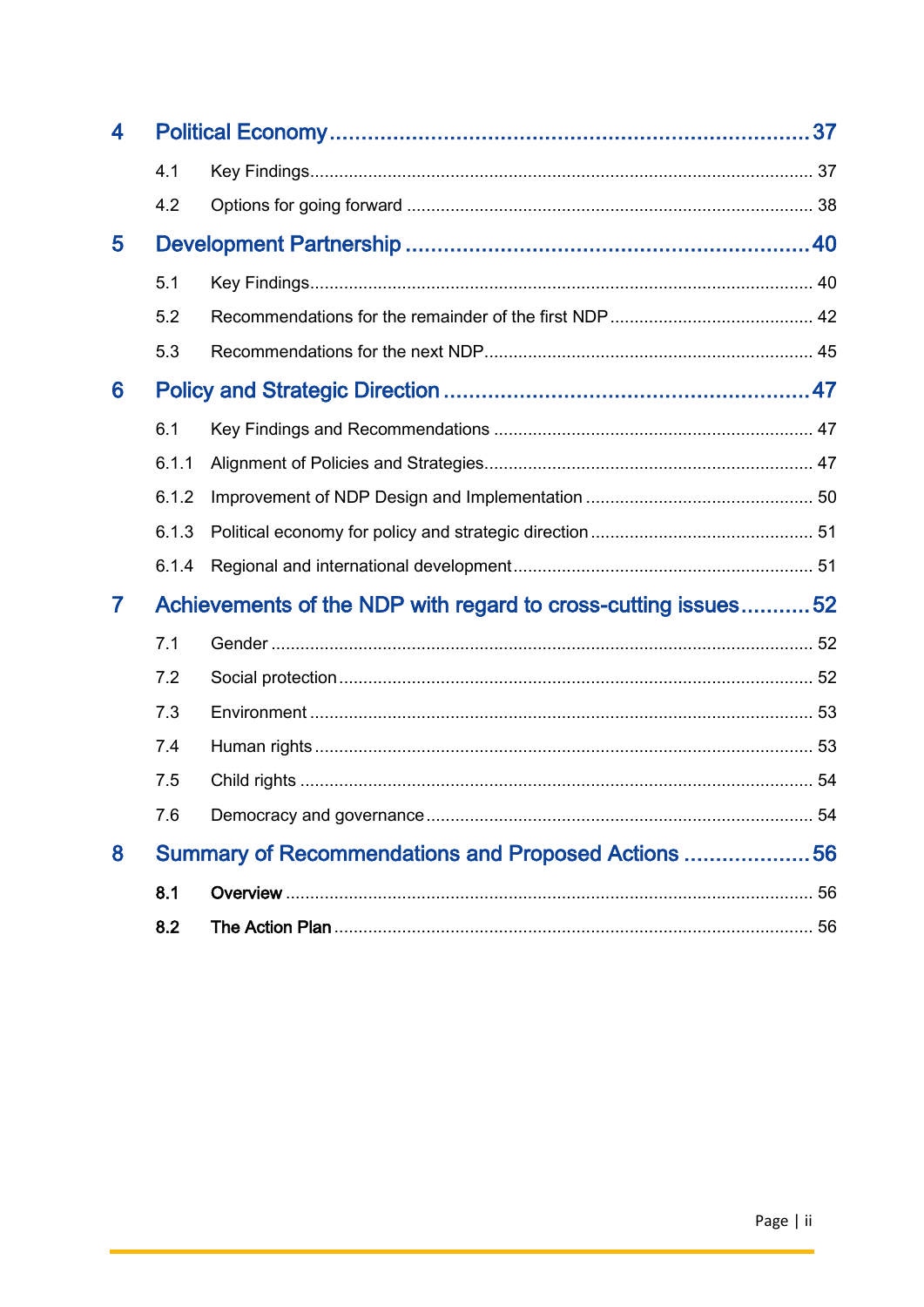# ACRONYMS

| <b>BFP</b>    | <b>Budget Framework Paper</b>                            |
|---------------|----------------------------------------------------------|
| <b>BoU</b>    | Bank of Uganda                                           |
| <b>CSO</b>    | <b>Civil Society Organisation</b>                        |
| <b>DDP</b>    | District Development Plan                                |
| <b>EAC</b>    | <b>East African Community</b>                            |
| <b>EPRC</b>   | <b>Economic Policy Research Centre</b>                   |
| <b>FBO</b>    | <b>Faith Based Organisation</b>                          |
| <b>GAPR</b>   | Government Annual Performance Report                     |
| <b>GDP</b>    | <b>Gross Domestic Product</b>                            |
| GoU           | Government of Uganda                                     |
| <b>IFC</b>    | International Finance Corporation                        |
| <b>IGG</b>    | Inspectorate of Government                               |
| <b>JBSF</b>   | Joint Budget Support Framework                           |
| <b>LDPG</b>   | <b>Local Development Partners Group</b>                  |
| <b>LGDP</b>   | Local Government Development Plan                        |
| <b>LGFC</b>   | <b>Local Government Finance Commission</b>               |
| <b>MDA</b>    | Ministry / Department / Agency                           |
| <b>MoAAIF</b> | Ministry of Agriculture, Animal Industries and Fisheries |
| MoD           | Ministry of Defence                                      |
| <b>MoEACA</b> | Ministry of East African Community Affairs               |
| MoEMD         | Ministry of Energy and Minerals Development              |
| <b>MoES</b>   | Ministry of Education & Science                          |
| <b>MoFPED</b> | Ministry of Finance, Planning and Economic Development   |
| MoGLSD        | Ministry of Gender, Labour and Social Development        |
| MoH           | Ministry of Health                                       |
| MolA          | Ministry of Internal Affairs                             |
| <b>MoICT</b>  | Ministry of Information and Communications Technology    |
| <b>MoJCA</b>  | Ministry of Justice and Constitutional Affairs           |
| <b>MoLHUD</b> | Ministry of Lands, Housing and Urban Development         |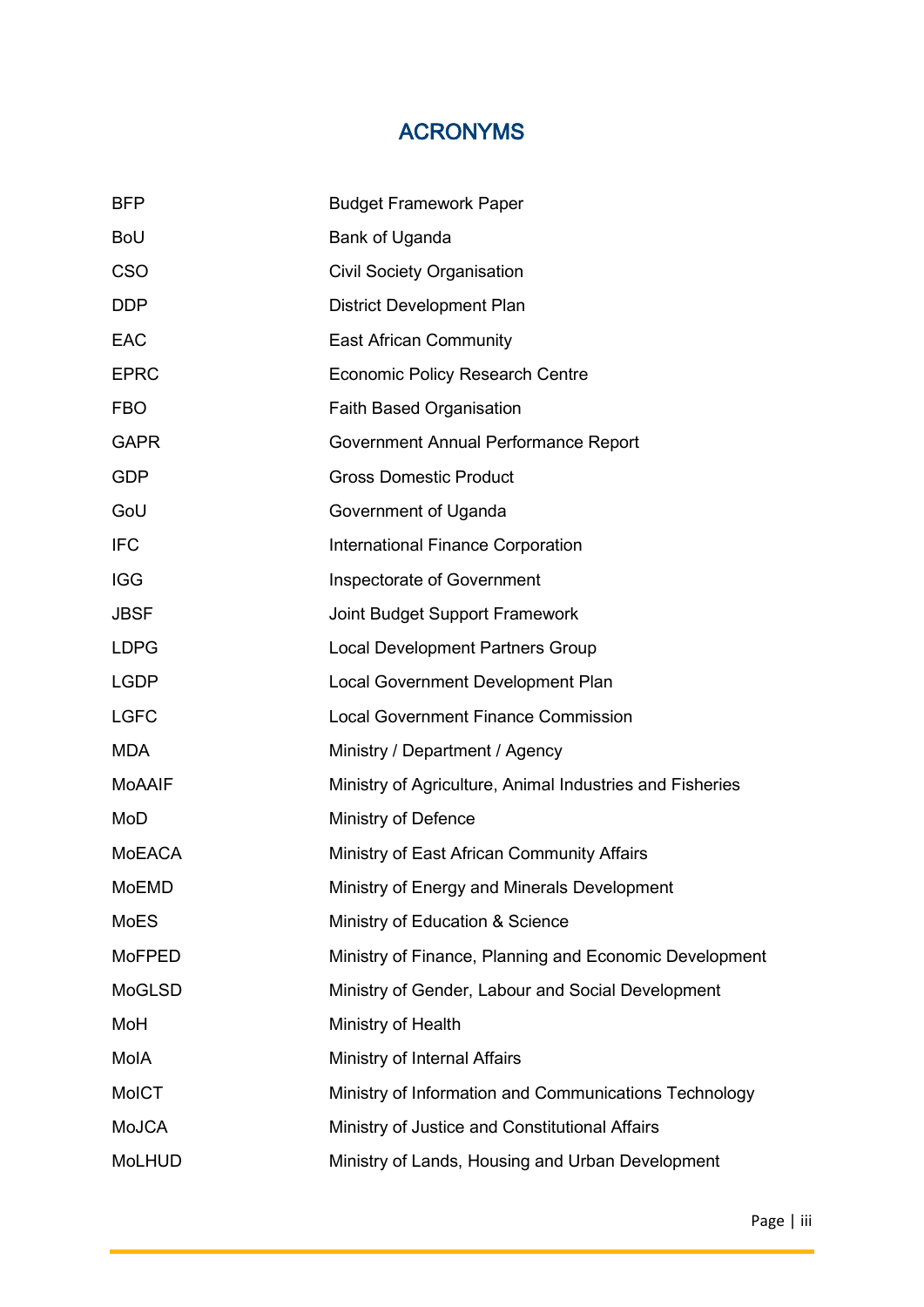| MoTIC        | Ministry of Trade, Industry and Commerce   |
|--------------|--------------------------------------------|
| <b>MoTWH</b> | Ministry of Tourism, Wildlife and Heritage |
| <b>MoWE</b>  | Ministry of Water and Environment          |
| <b>MoWT</b>  | Ministry of Works and Transport            |
| <b>MPS</b>   | <b>Ministerial Policy Statement</b>        |
| <b>MTEF</b>  | Medium Term Expenditure Framework          |
| <b>MTR</b>   | <b>Mid Term Review</b>                     |
| <b>NDP</b>   | National Development Plan                  |
| <b>NDR</b>   | <b>National Development Report</b>         |
| <b>NPA</b>   | <b>National Planning Authority</b>         |
| OBT          | <b>Output Based Tool</b>                   |
| <b>OoP</b>   | Office of the President                    |
| <b>OPM</b>   | Office of the Prime Minister               |
| <b>PEAP</b>  | Poverty Eradication Action Plan            |
| <b>PIP</b>   | <b>Public Investment Plan</b>              |
| <b>PPP</b>   | <b>Public Private Partnership</b>          |
| <b>PSFU</b>  | Private Sector Foundation of Uganda        |
| <b>SACCO</b> | <b>Savings and Credit Cooperative</b>      |
| <b>SIP</b>   | Sector Investment Plan                     |
| <b>SMEs</b>  | <b>Small and Medium Enterprises</b>        |
| <b>STA</b>   | Science and Technology Agency              |
| <b>SWG</b>   | <b>Sector Working Group</b>                |
| ToR          | <b>Terms of Reference</b>                  |
| <b>UAAU</b>  | Urban Authorities Association of Uganda    |
| <b>UBOS</b>  | <b>Uganda Bureau of Statistics</b>         |
| <b>URA</b>   | <b>Uganda Revenue Authority</b>            |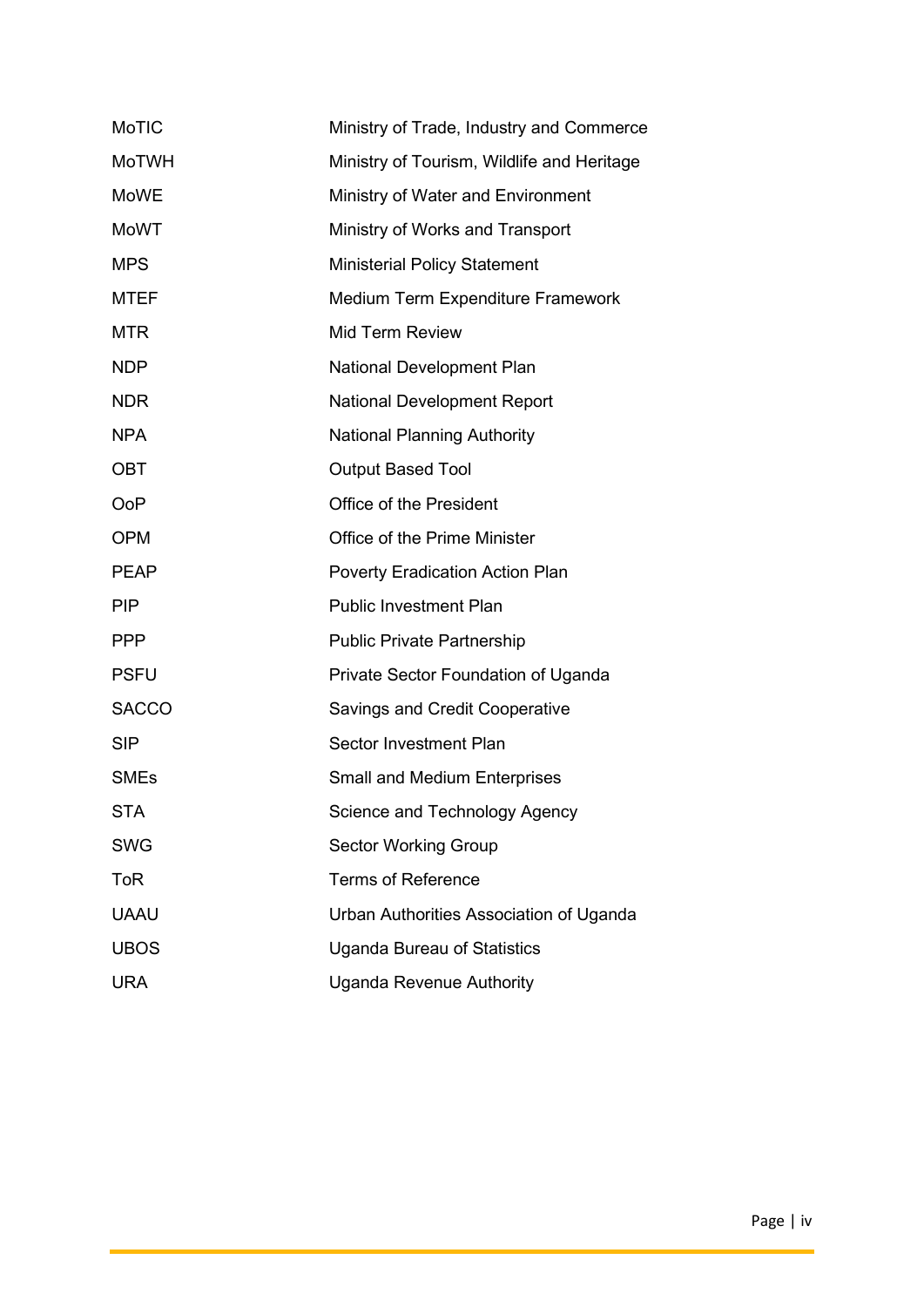# EXECUTIVE SUMMARY

#### <span id="page-5-1"></span><span id="page-5-0"></span>**Introduction**

This is the mid-term review (MTR) of the Uganda National Development Plan (NDP) 2010/11 to 2014/15. Work on six thematic areas – results framework, policy and strategic direction, institutional framework, economic management, political economy and development partnership - commenced in March and draft reports were produced by mid-June. Work performed by other consultants on the cross cutting themes of gender, environment, social protection, human rights, child rights and well-being, and democracy and political governance has also been incorporated into this synthesis report.

Uganda has an established history of national plans. The Poverty Eradication Action Plan (PEAP) contributed to sustained growth in gross domestic product (GDP) and macroeconomic stability was sustained. Headcount poverty reduced from 52 per cent to 28.5 per cent. An evaluation of the PEAP identified a number of constraints to human and economic development in Uganda as well as increasing evidence of corruption and weak accountability. It was in this context that the first NDP was launched in 2010, with a focus on fast-tracking Uganda to middle income status.

The NDP explicitly acknowledges the need for economic growth to increase average income and provide the financial resources needed to continue to fund pro-poor social policies. The private sector is the acknowledged engine of growth whilst the State is afforded a strong central planning mandate. The NDP places 43 sub-sectors into four clusters and provides a comprehensive framework for development. Each sub-sector has a series of strategies, interventions and targets that are deemed to be consistent / necessary with the transformation of Ugandan into a more a prosperous society.

Since the publication of the current NDP, a key new strategy and policy framework document, Uganda Vision 2040, has been launched and is positioned as the Government of Uganda's (GoU's) overarching statement of national development over the long term.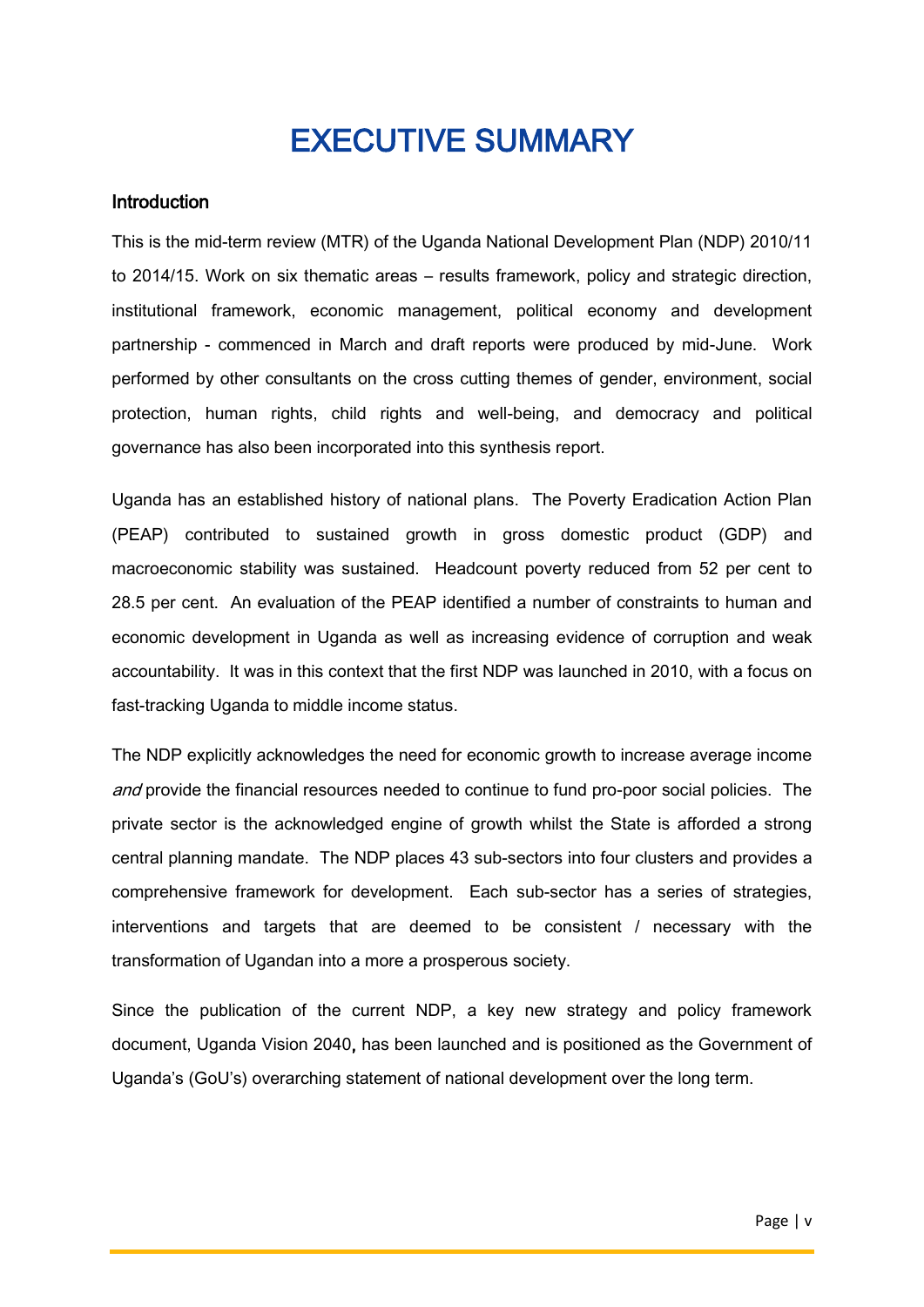#### <span id="page-6-0"></span>Successes associated with the NDP

This is the first of a series of 6 NDPs which collectively will pave the way for the attainment of objective and targets set out in the Vision 2040. Inevitably, there has been a lot of learning associated with NDP 1 and this MTR reflects on this and makes many recommendations for improvement going forward. However, it should be recognised at the outset that there have been many successes to date which include:

- **•** The design and preparation of NDP was a strong Ugandan led exercise which involved extensive contributions, particularly from government representatives and Ugandan consultants, but also to a lesser extent from civil society and the private sector;
- **•** The NDP is a well written document; the first half in particular provides a very coherent overall strategic and policy direction for the development of the nation;
- **•** Over the period of implementation of the NDP to date, there has been a growing alignment of the allocation of government financial resources to the priorities set out in the Plan, such as those related to energy and transport – the trends have been in the right direction;
- **•** Some of the ambitious NDP targets have been reached, albeit in the context of mixed performance overall;
- There is evidence of growing commitment at the highest levels for the national development objectives espoused by the NDP in terms of the content of Presidential speeches, Budget speeches and Parliament committee debates;
- **•** Civil society, the private sector and development partners still have mixed views on certain aspects of the NDP, but understanding and agreement of the strategic and policy direction is increasing.

#### <span id="page-6-1"></span>Analysis of NDP performance

#### Overview of NDP strategic and policy direction

The foundation underpinning the NDP is consistent and there is a fairly established strategic direction. The identification of seven key constraints to development provides focus for the various Ministries, Departments, and Agencies (MDAs) to improve performance and to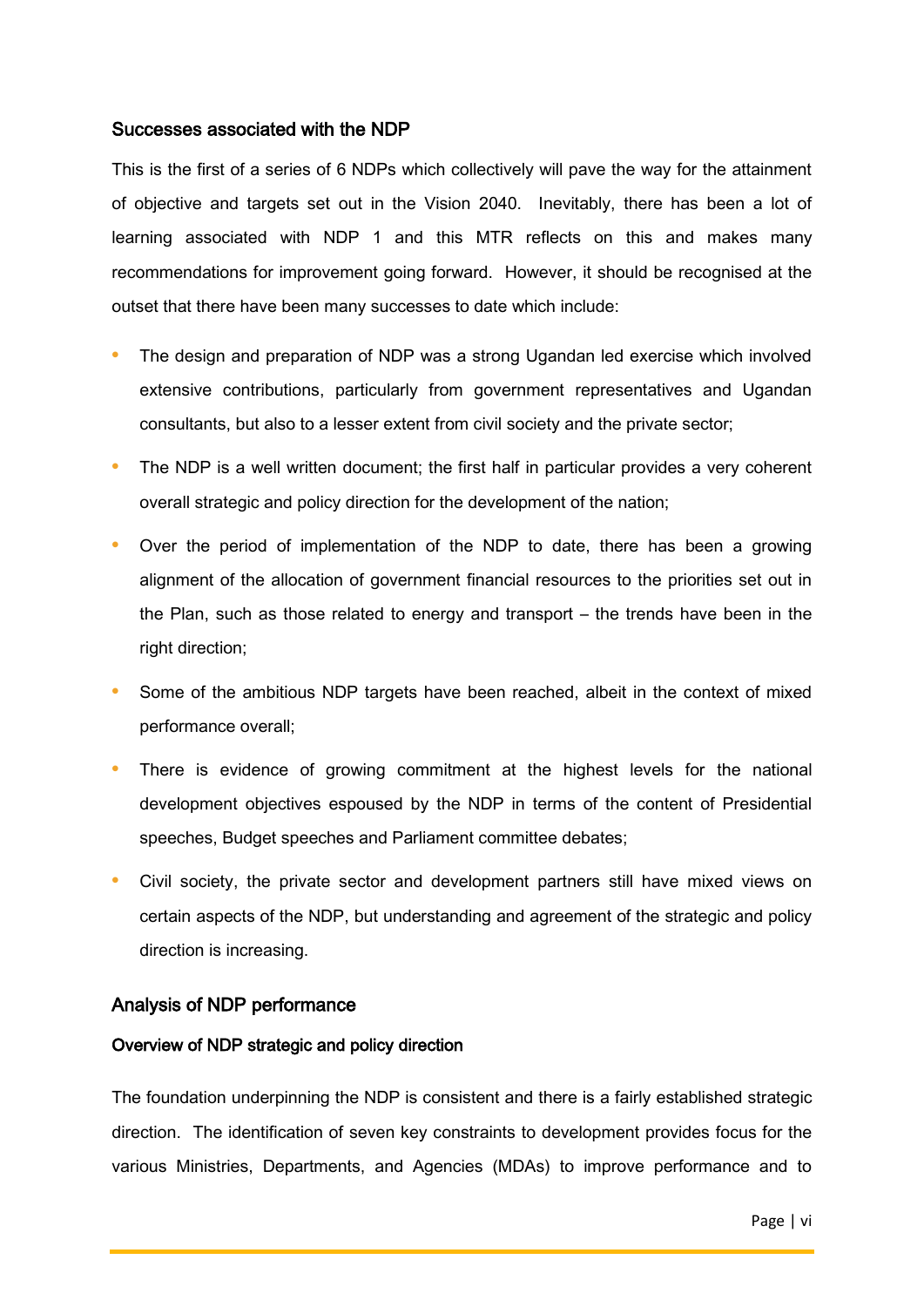generate more sustainable results. Whilst the "egg analogy" is helpful in terms of categorisation of primary growth sectors, complementary sectors, social sectors and enabling sectors, it does not provide a rigorous framework for setting out priorities for national development. The NDP has been devoid of an over-arching 'critical path' for strategy in the sense of charting the way forward in concrete temporal terms, except for 15 priority 'core' projects which focus on the implementation of major infrastructure initiatives. However, the core projects do not have well documented key milestones / dates and only account for around 10 per cent of budgeted NDP spending. In addition, some were not 'investment ready' at the start of the NDP process and some progress on core projects has been slow.

There is now a growing common understanding of the NDP and evidence of increasing support for the broad policy and strategic direction it espouses. However, there is mixed alignment to the NDP objectives at a sector level. At the local level, many districts perceive the NDP to be too centrally driven, inflexible and unable to accommodate local priorities. There are also limited local resources and this constrains the ability of districts to function effectively. Further, the administrative burden for monitoring and reporting placed on districts from the Central Government is perceived as being too demanding.

#### Progress towards planned results

The NDP has three themes – growth, employment and socio-economic transformation. It then defines 8 objectives - (i) increasing household incomes and promoting equity; (ii) enhancing the availability and quality of gainful employment; (iii) improving stock and quality of economic infrastructure; (iv) increasing access to quality social services; (v) promoting science, technology, innovation and ICT to enhance competitiveness; (vi) enhancing human capital development; (vii) strengthening good governance, defence and security; and (viii) promoting sustainable population and the use of environmental and natural resources. Compiling the data to review performance has been fraught with difficulty as there are a considerable number of inconsistencies in the data reported by the Government Annual Performance Report (GAPR), source data compiled by MDAs and that reported in international comparisons. Notwithstanding these difficulties, some headline analysis indicates that: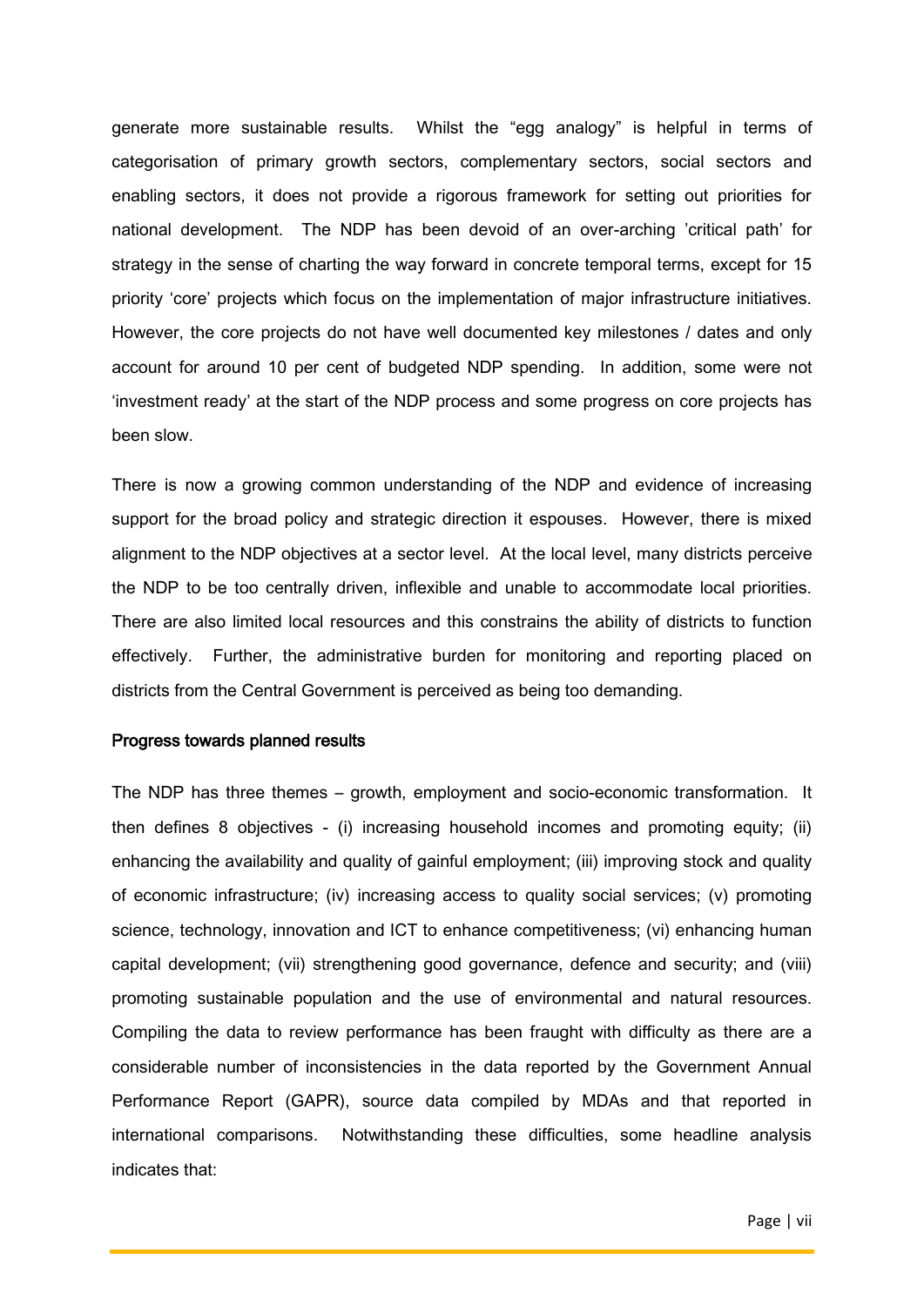- The proportion of people living in poverty has slightly reduced by 2 per cent from 24.5 per cent in 2009/10 to the current 22.5 per cent;
- **•** Over the NDP period about 700,000 jobs were created against the overall NDP target of 2,500,000 jobs. Life expectancy is ahead of the modest targets set but literacy levels are below target and Uganda's human development index (HDI) score and rank is deteriorating;
- **•** In terms of transport, the volume of paved roads is significantly ahead of target, and there has been a significant improvement in freight cargo levels carried by rail, performance is behind plan;
- **•** Energy indicators up to 2011/12 are disappointing and appear to be falling;
- **•** Health and education performance is mixed on target for some indicators but behind in others;
- **•** All water and sanitation indicators are behind planned levels of performance.

It is not possible to make an assessment against two key NDP objectives - good governance, defence and security, and sustainable population and use of the environment, as no baselines have been defined and no targets have been set. Uganda's rapid population growth whilst potentially providing a 'demographic dividend' also presents major challenges in terms of meeting the demands for social development, tackling poverty and managing urbanisation.

With regard to the 15 prioritised core projects, there have been challenges in accessing finance and dealing with land disputes and several are likely to remain work-in-progress by 2015.

The overall conclusion from the above analysis is that, at best, performance against NDP targets has been mixed. Furthermore, the absence of recent population and poverty data raises questions on the robustness of some of the analysis. The findings of the MTR are broadly consistent with those reported in the latest Government Annual Performance Report (GAPR) which also suggests that many target levels of performance require additional effort to be realised, whilst some indicators need to be revised because they cannot easily be measured.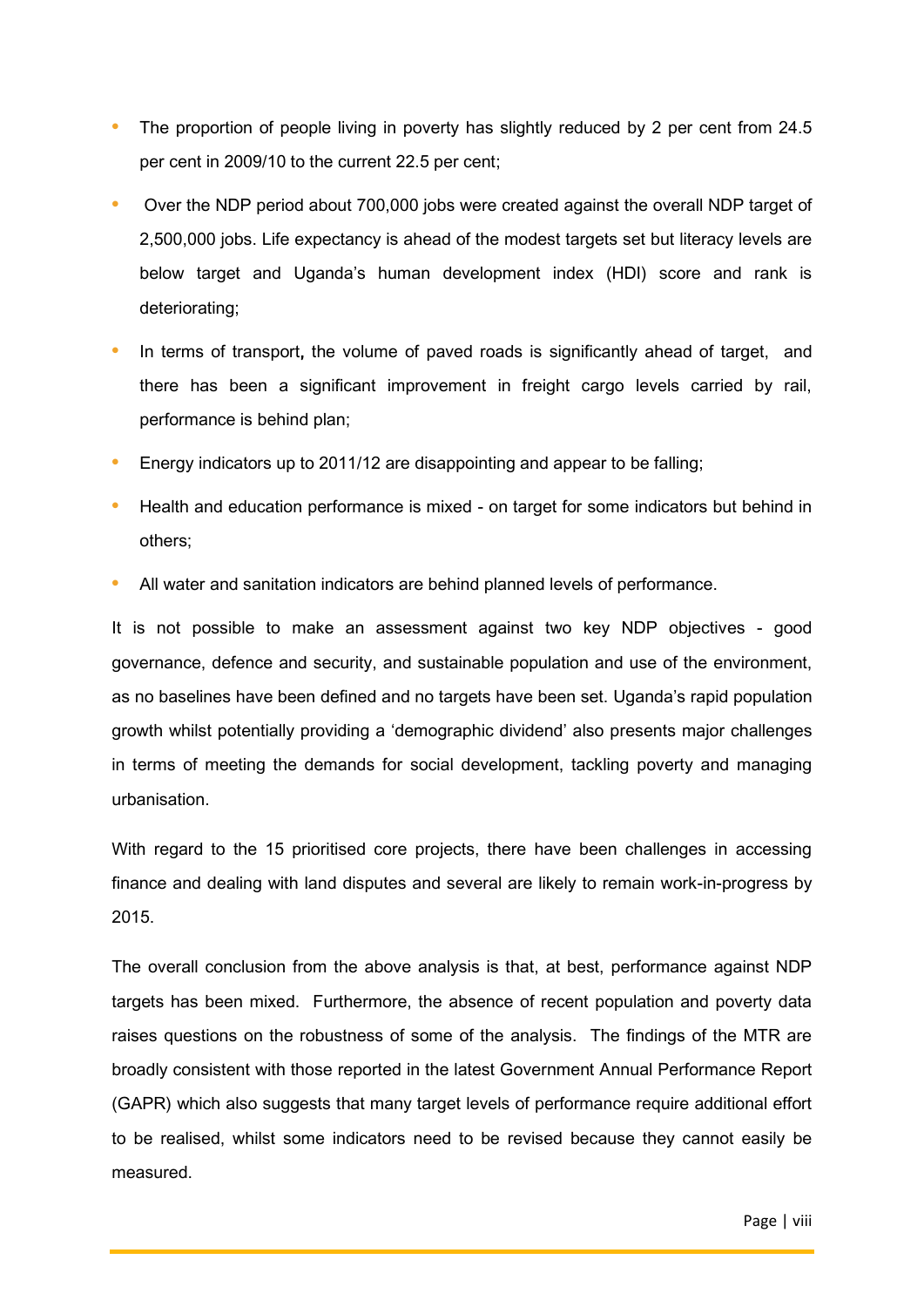#### The macroeconomic environment

During the first two years of implementing the NDP, many indicators were out of line with NDP targets including growth, revenue / GDP ratio, inflation, interest rates and export performance. The strategy was adversely affected by a series of domestic factors and external shocks which will continue to impact negatively on macro-economic performance for the duration of this NDP.

Macro-economic policy choices made over the last 3 years do not appear to have been influenced by growth aspirations of the NDP; rather policy has focused on restoring macroeconomic stability. Whilst this is critical to facilitate growth over the medium term there appears to be scope for greater borrowing backed up by improvements in public financial management, investment planning and project appraisal.

#### Facilitating private sector growth

Unlocking the most binding constraints, in particular, access to finance and infrastructure development is one of the key cornerstones of the NDP to facilitate private sector development. There has been progress on improving access to finance and the quality of the road network. Plans are in place to reduce red tape in areas like business and land registration, but progress has been slow. Key legislation to improve the business environment takes a long time to go through Cabinet and Parliamentary approval processes and the political economy of change is problematic particularly in areas like land reform.

#### Financing the NDP

The feasibility of implementing the NDP remains constrained by the limited financing. The NDP envisaged large amounts of off-budget finance and funding from the private sector. Off-budget finance has not always been targeted well at NDP priorities and significant private sector finance has not materialised. As economic growth and tax collection have been lower than expected in the first half of the NDP period, it is unlikely there will be sufficient funding to timely implement all parts of this NDP.

There is evidence that primary growth sectors are receiving significantly higher proportions of funding over time (admittedly from a low base). However, analysis of sector funding purely on amounts allocated is misleading due to large donor off-budget support to these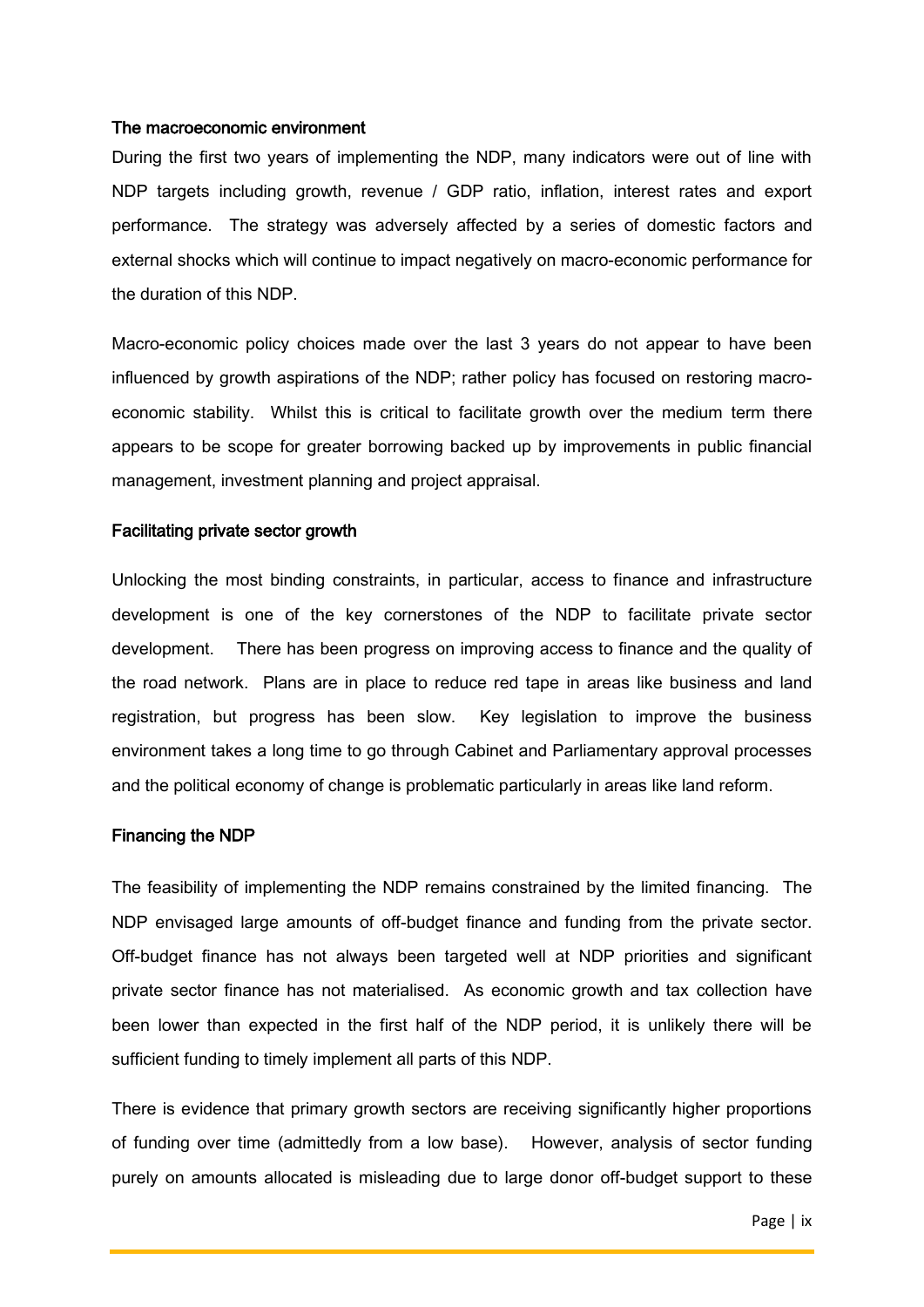sectors. On the other hand, some sectors, like energy, have not fully spent allocations as some large infrastructure projects have been delayed. Also, large in-year supplementary budgets have adversely affected funding to key NDP priorities. Furthermore, NDP projects are not automatically ranked as the highest priority projects in the annual Public Investment Plan (PIP) and in the periodic Sector Investment Plan (SIP) review processes, with the main exception of the flagship energy and roads projects.

Overall, the proportion of funds allocated to local government is forecasted to fall over the remaining NDP period due largely to higher expenditure on national infrastructure projects. This is placing a further squeeze on local government funding at a time when the number of districts and responsibilities of districts are increasing.

Development partners report that they are broadly satisfied with the scope and content of the NDP, the continued decline in donor financial assistance notwithstanding. However, donor assistance still remains a significant component of overall Government expenditure and the development budget. In recent years the overall relationship between development partners and the Government has become increasingly strained, culminating in the freeze on budget support towards the end of 2012. The decline of budget support is likely to accelerate and donor funds (especially grants and off-budget support) still appear to be skewed towards social sectors rather than realigned to the infrastructure and energy initiatives defined in the NDP. However, there are signs that non-traditional development partners such as China are increasingly funding some of the core energy and other priority projects.

The development of new innovative financing instruments has been slow and progress on harnessing private sector finance has been hindered by delays in approving the legal framework governing Public Private Partnerships (PPP), among others. There is a long term strategy to develop capital markets but there is limited awareness within the private sector of the financing opportunities offered by capital markets. There has been some progress on developing new finance raising instruments such as sovereign bonds.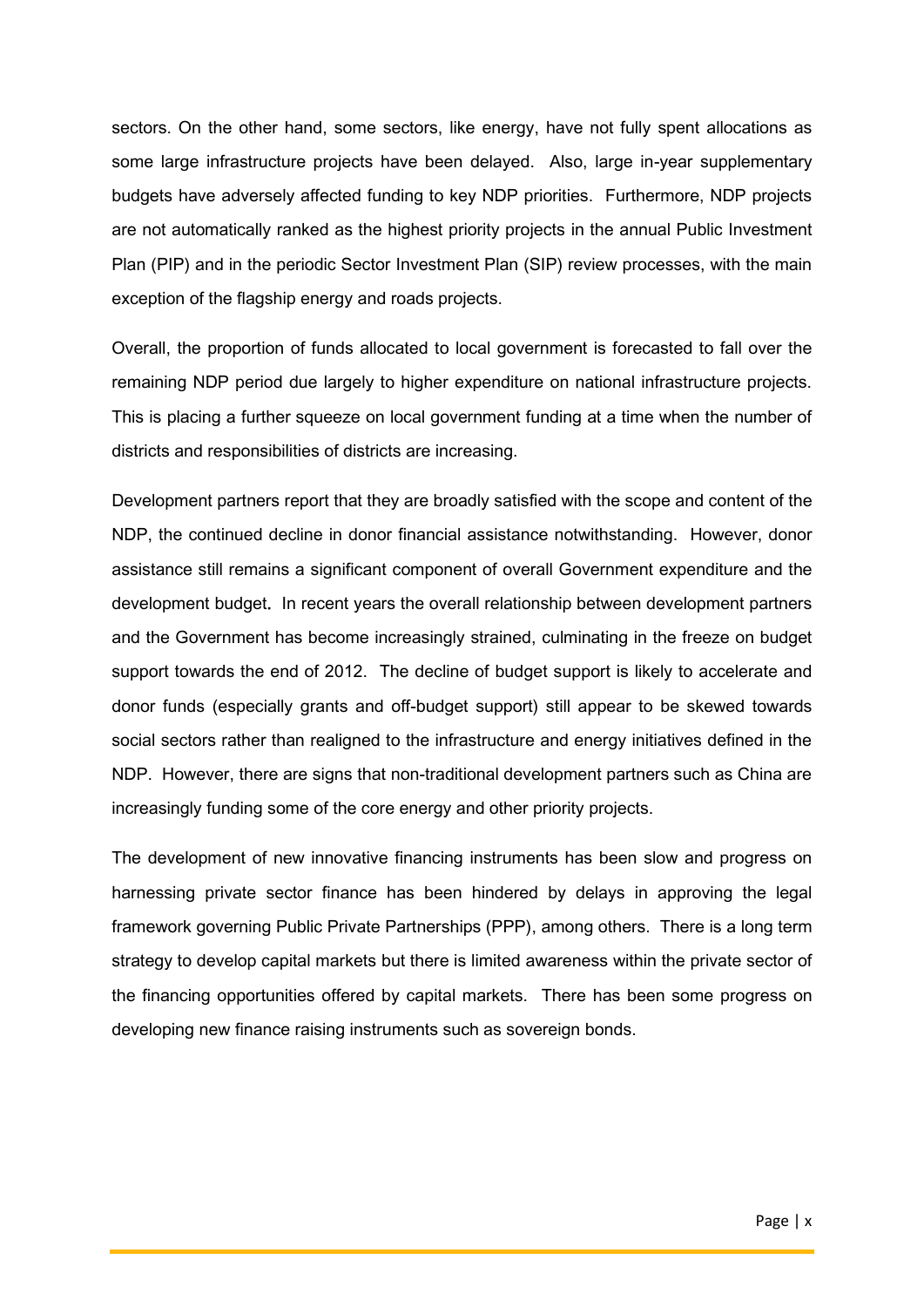#### <span id="page-11-0"></span>Assessment of critical issues for better performance

This MTR identifies the five most important categories of issue which must be addressed if this and future NDPs are to deliver the development targets which have been set for Uganda in the Vision 2040.

First, there needs to be greater focus and priority setting going forward. The first NDP is a very comprehensive document, which is commendable in itself, but there is little common understanding of the most important priorities. Some of the most important priorities for national development (linked to the Vision 2040) such as agricultural transformation and well managed urbanisation will require effective working across sectors and this will not necessarily be achieved through a large set of sector specific initiatives. There is a need to set key developmental outcomes such as increased labour productivity and sustainable growth and to analyse and present strategic data which gives Parliament, MDAs and Ugandans as a whole a better understanding of overall NDP priorities and progress towards them. In terms of specific policy and implementation focus going forward, some priorities will include infrastructure development, harnessing tourism potential, value addition of primary commodities, agricultural transformation, land reform, managed urbanisation, skills development, population management, environmentally sustainable growth and equitable development.

Second, it is important to more fully align other plans and mechanisms with the NDP. Sector investment plans are often prepared to different time scales and have variable linkage to the NDP in terms of objectives and resource allocation. Projects selected through the Public Investment Plan process do not always align well to NDP priorities. Although it is recognised by many that the NDP provides a good framework for local government level planning, development plans at the district and municipality level are not always well aligned to the NDP and there is only 2 per cent of the development budget is available to fund them. Importantly, further steps are needed to align budget allocations more closely to NDP priorities.

Third, institutional roles and responsibilities need to be streamlined to enhance the effectiveness of NDP implementation in particular, but also its monitoring and evaluation.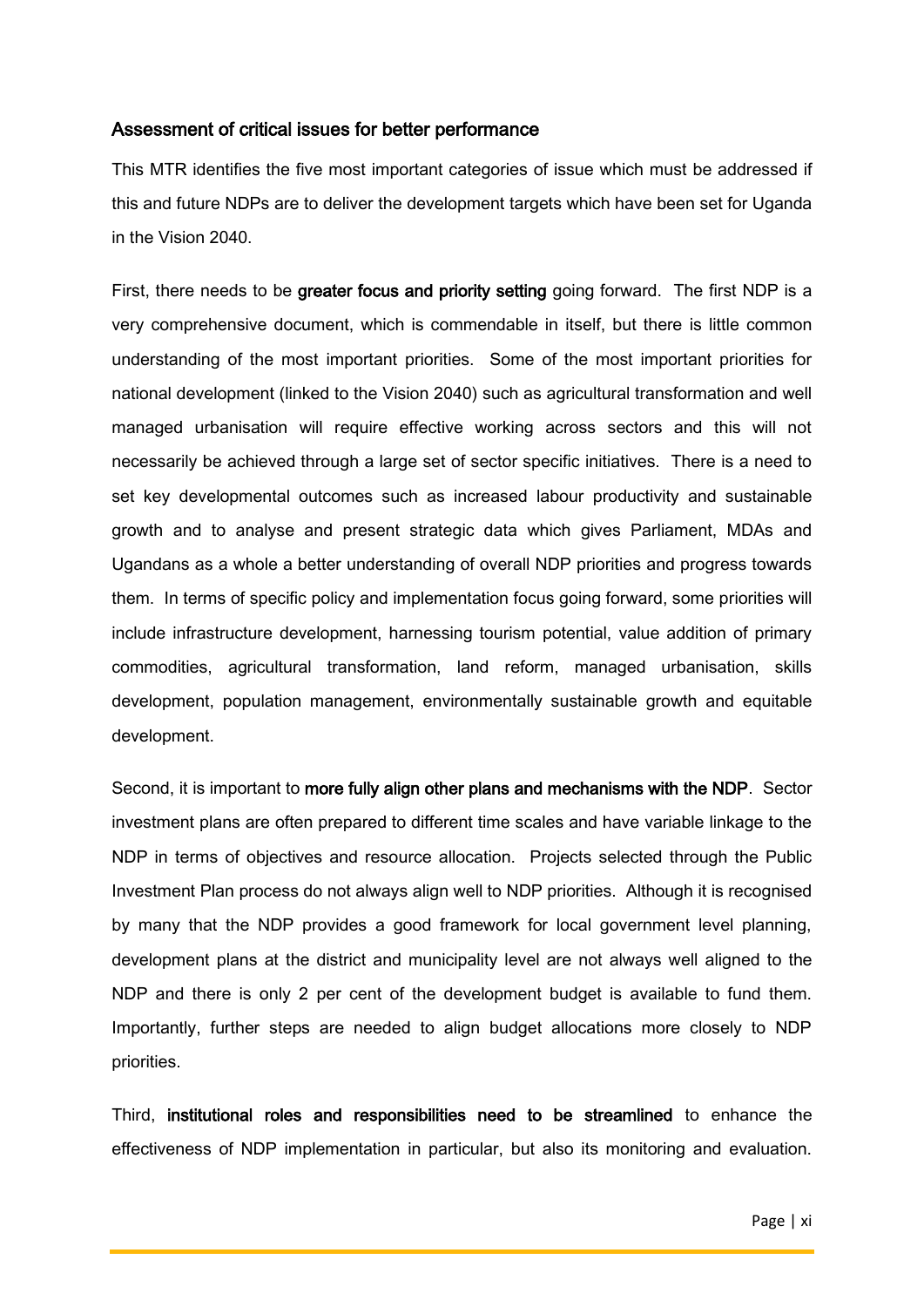There is insufficient capacity to conduct some NDP related roles, such as to do with the coordination of implementation, and overlaps in other, for example for monitoring and evaluation. Stronger scrutiny of NDP performance is required by Parliament and Ugandans themselves, and this will require refinement of the National Development Report and other mechanisms for communicating NDP progress. More broadly, there is a need to streamline institutional roles and responsibilities across government, as has been set out as part of a major programme of structural functional reviews across Government.

Fourth, there needs to be more finance available to fund national development together with increased efficiency and effectiveness of the use of funds. Delays in the implementation of core and other NDP projects are due to a number of factors which need to be addressed including (i) conflicting prioritisation of programmes and projects in government; (ii) limited technical analysis and appraisal prior to inclusion of projects; (iii) limited analysis of the financing requirements of individual projects (iv) weak structures and technical capacity in MDAs to develop, manage and implement complex projects; (v) slow and cumbersome procurement.

Fifth, greater common national ownership of the NDP is required. There is some confusion and disagreement about the current role and purpose of the NDP. Some informants see the NDP as a strategic guide to investment, whereas others view it as the master plan which should govern all interventions and investments. Differing ideological visions and competition over decision making power between NPA and MoFPED in particular have meant that key mechanisms such as the Ministerial Policy Statements have not been fully adapted to facilitate alignment to the NDP. Whilst the President has provided some leadership to ensure that the NDP is seen as the guiding document for national development, this does not seem to be sufficient as yet to ensure that the NDP is fully embraced by the entire Government. There is a need for the NDP to move from being seen as NPA's plan to a Plan for all Ugandans, owned by all Ugandans. There should be greater involvement of non-state actors in the design and implementation of NDP2. A strong consultation and communications strategy needs to be developed and implemented.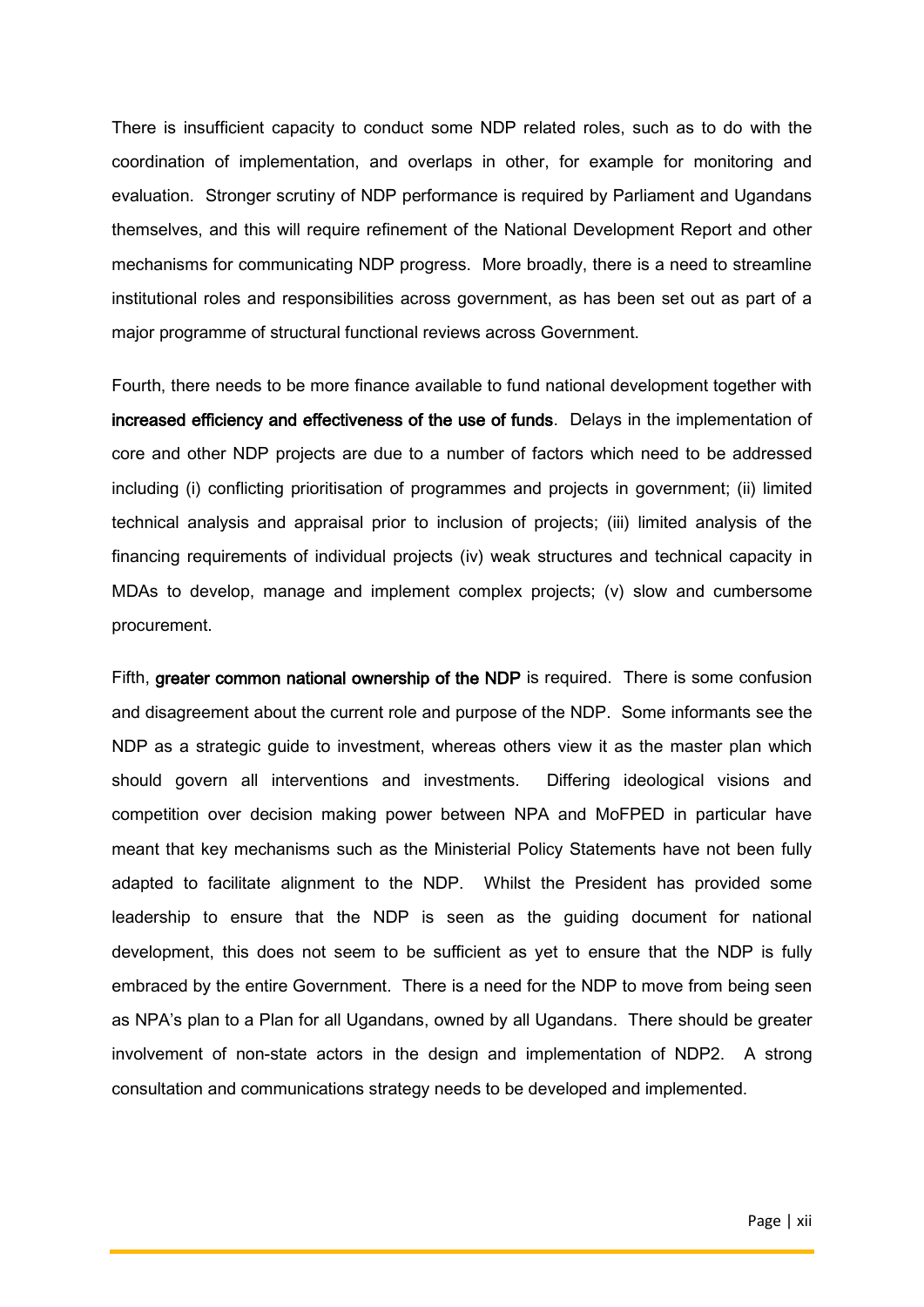#### <span id="page-13-0"></span>Key messages from the mid-term review

This report is a summary / synthesis of the work conducted between March and September 2013 to review progress on implementation of the first National Development Plan of Uganda (2010/11 to 2014/15). It assesses achievements, barriers to greater success and what can be done going forward for improvements in this and future NDPs. Six NDPs will collectively pave the way for the attainment of objective and targets set out in the Vision 2040.

There have been many successes to date. The design and preparation of the NDP has been 'Uganda led'. The document is well written and provides a coherent overall strategic and policy direction for the development of the nation. Over the period of implementation of the NDP to date, there has been a growing alignment of the allocation of government financial resources to the priorities set out in the Plan. Some of the ambitious NDP targets have been reached. There is evidence of growing commitment at the highest levels for the national development objectives espoused by the NDP. Civil society, the private sector and development partners are increasing supportive of the NDP.

The eight key messages from this MTR are:

- 1) The current NDP is very comprehensive, which is admirable to an extent, but this has reduced the sense of priority. For the next NDP, there needs to be a better defined sequencing plan with clear milestones for each year, linked particularly to the implementation of core projects. There is scope for increasing the number of core projects, which account for only 10 per cent of the finances for the first NDP, or for selecting priority sectors for funding.
- 2) The broad strategic and policy direction of the current NDP is valid in terms of linking to Vision 2040. The policy and strategic direction of the country entails the following: Private Sector led growth in a quasi-market approach; equity and poverty reduction; macroeconomic stability; addressing infrastructure deficit; value addition; skills development; regional integration; socio-economic transformation; democratic governance, rule of law, peace and security and socio-economic development. Going forward, there needs to continue with the same policy and strategic direction with better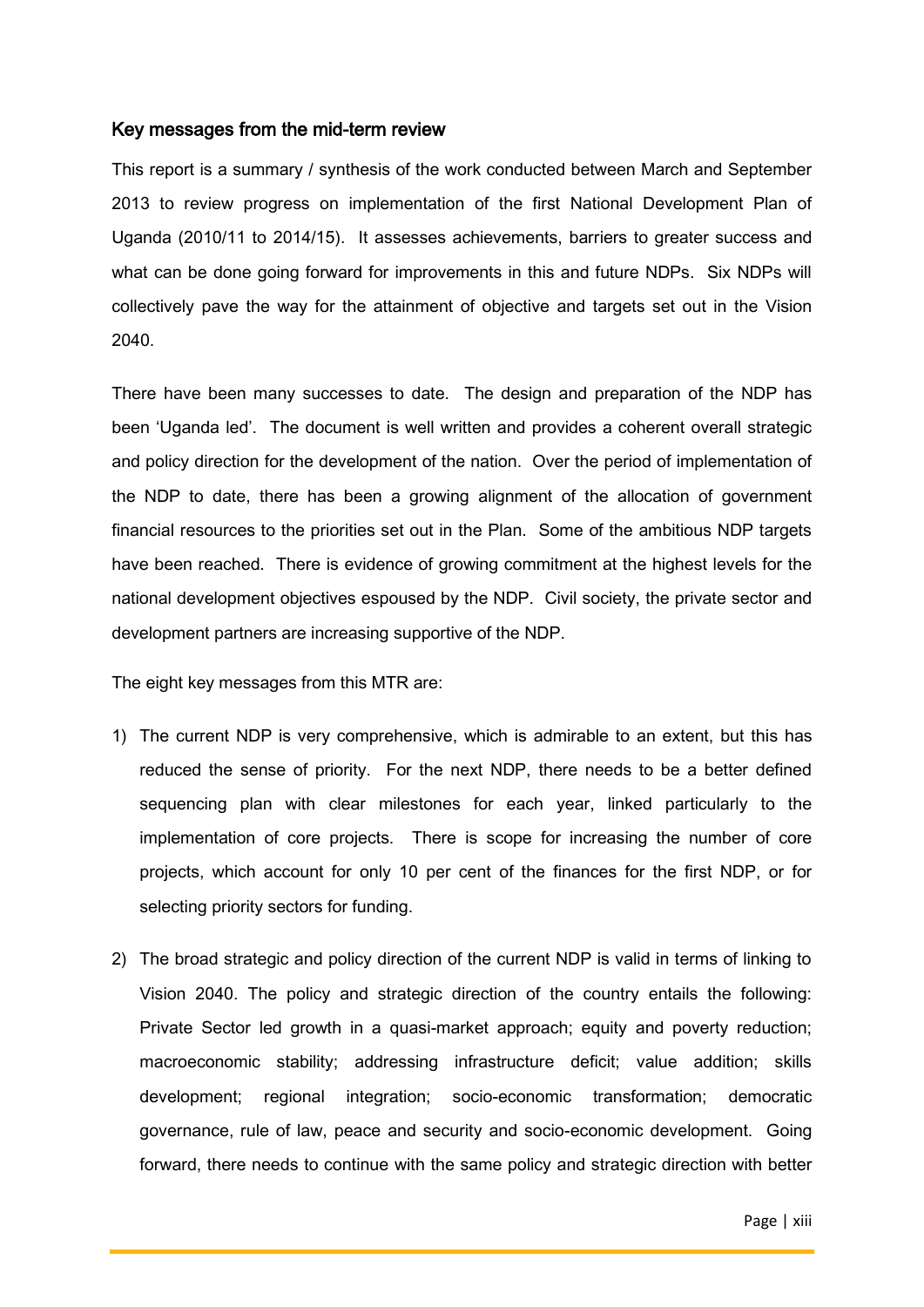focus on: consolidation of value addition for primary products; skills development; private sector growth; reduction of infrastructure deficit gap; macroeconomic stability; regional integration; and peace and security.

- 3) The seven binding constraints to the implementation of effective development, which are set out in the NDP, are valid and more work is needed to address them. For better implementation of the current NDP, priorities include the need to fast-track procurement and land management reforms in particular.
- 4) It is of critical importance to strengthen all aspects of alignment with the NDP. This covers the need to fully synchronise sector investment plans and local government development plans with the NDP, to improve the workings of the output budget tool, the Pubic Investment Plan and other mechanisms to align financial resources behind priorities, and to ensure that the NDP both informs and is informed by political priorities for the development of Uganda.
- 5) Institutions are not adequately coordinated to ensure the delivery of the NDP. Major reasons for this include lack of capacity to deliver some roles (such as coordination of implementation) and overlaps in others (such as monitoring of implementation). This Review suggests for the clear coordination mechanisms be instituted to synchronize planning, implementation, monitoring and evaluation.
- 6) Significant investment is needed to realise ambitious development goals and there is some scope for more accommodating fiscal policy to support this. However, this should not be done without confidence in the absorptive capacity of the economy and maintaining a stable macroeconomic environment.
- 7) Development partners will remain an important source of national development partner funding for the current and next NDP and innovative funding mechanisms need to be developed. Oil revenue will not come on stream until the latter part of the current decade. Although it will provide a step change in resource availability, it is not likely to completely substitute for external development assistance, at least not several years.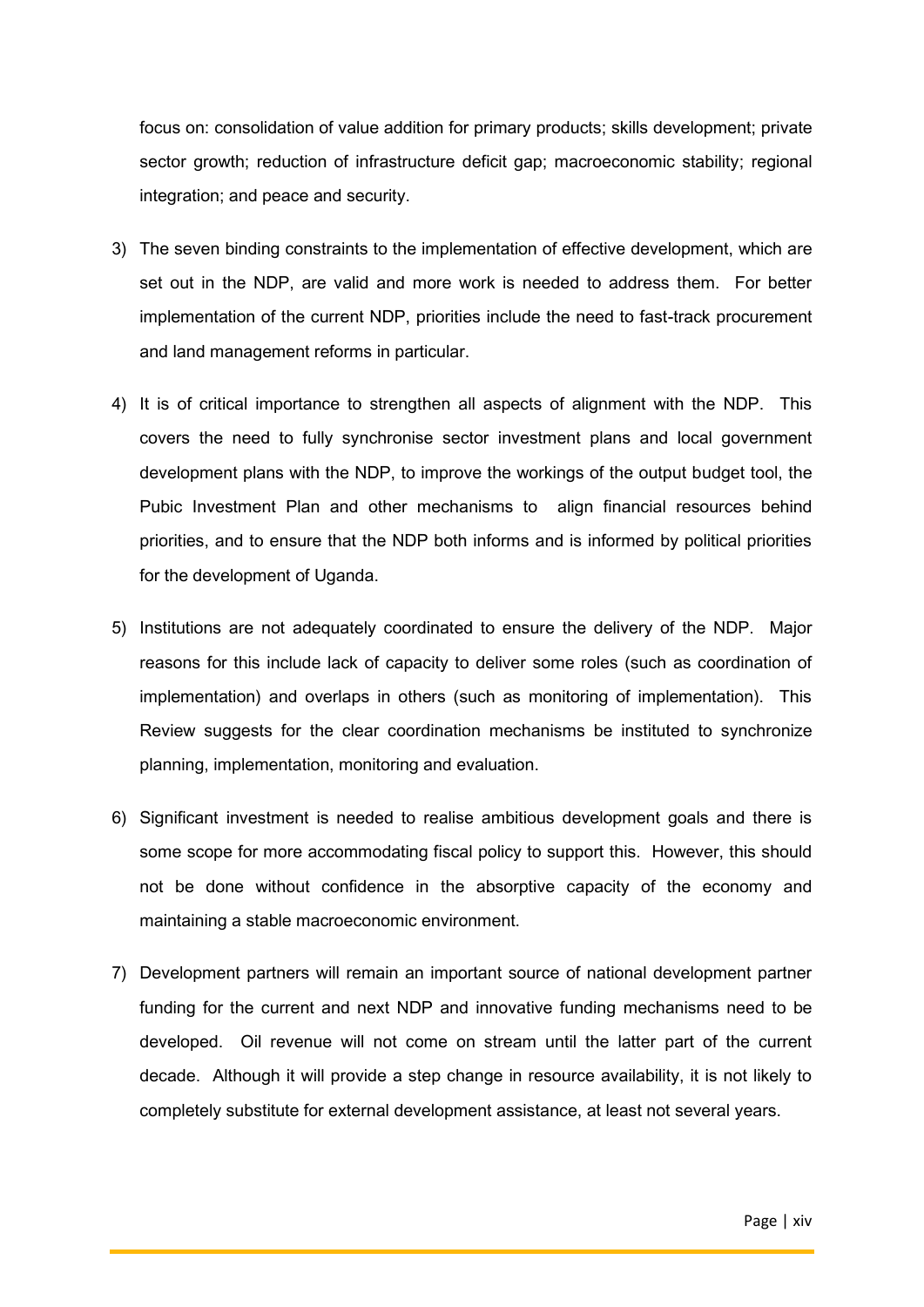8) The current NDP is unique in that it addresses both growth and poverty reduction. However, there is evidence that income inequality has been raising in Uganda and the next NDP needs to do more to ensure that the benefits of development are more equally distributed around the country and that there is inclusive growth.

The rest of this report is a structured as follows: chapter 1 results framework; chapter 2 policy and strategic direction; chapter 3 economic management; chapter 4 institutional framework; chapter 5 political economy; and, chapter 6 development partnership.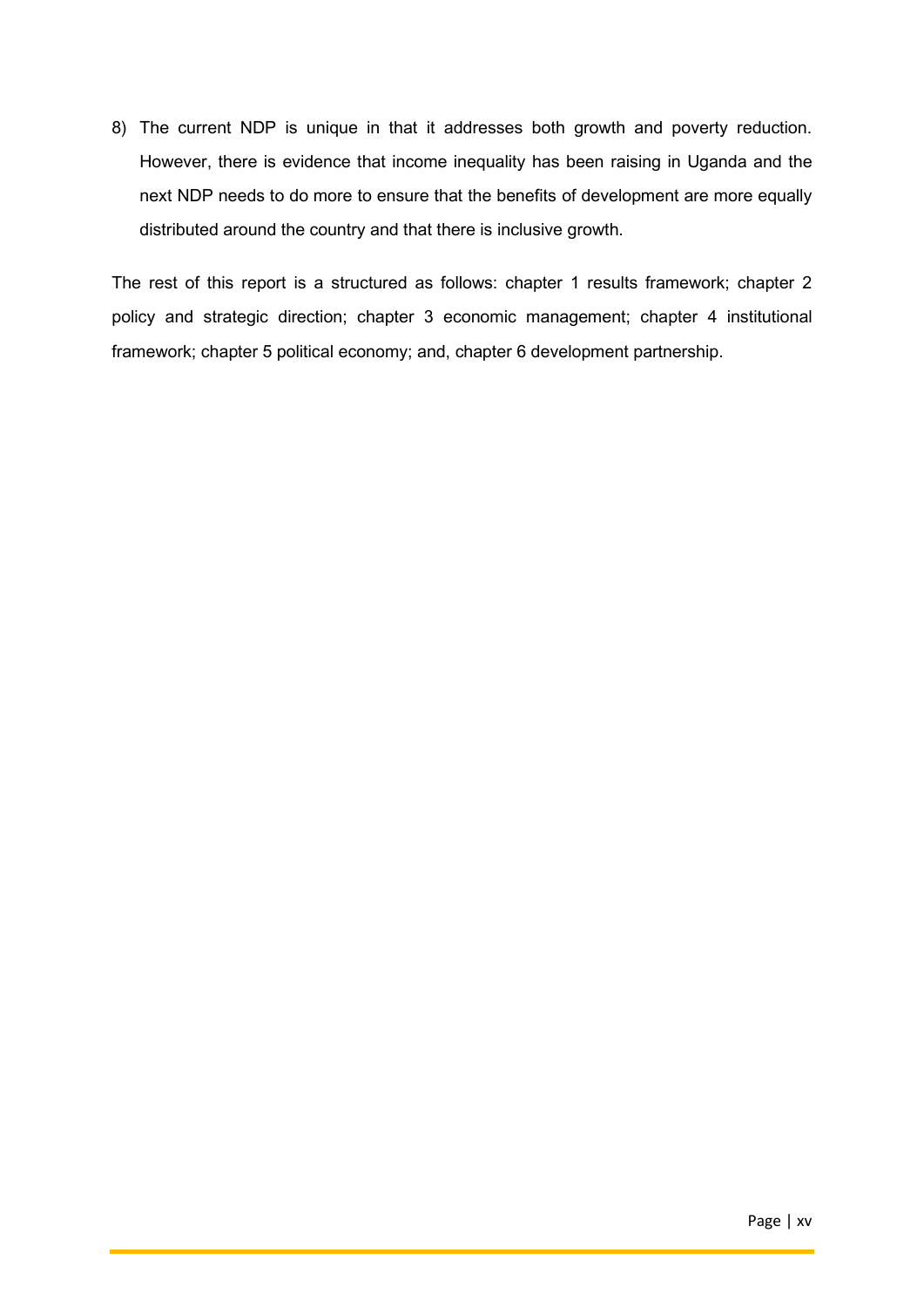# **Results Framework**

# <span id="page-16-1"></span><span id="page-16-0"></span>1.1 Key Findings

# Performance against the majority of NDP theme and objective indicators has generally been mixed and largely below expectations.

Since July 2010, Uganda has faced economic challenges in common with other parts of the world which has had a negative impact on the overall growth rate which fell from 6.7 per cent in 2010/11, to 3.2 per cent in 2011/12.

Despite this, exports have strengthened from 10.8 per cent of GDP to 16.1 per cent over the same period. There is poor access to employment data in Uganda and it is not possible to make any robust analyses of trends in the overall labour market (formal and informal). 2011/12 saw a 60 per cent increase in the volume of freight traffic on Lake Victoria and a 14 per cent increase in the volume of air cargo, but a 0.5 per cent fall in rail freight. Installed electricity capacity increased from 492 to 778 kWh over the two years to June 2012. The proportion of people living in urban areas increased from 13.0 to 14.7 per cent, well ahead of the NDP target of 12.0 per cent. There are some very encouraging signs in the ICT sector, with for example, the number of mobile phone subscriptions in Uganda rising from 12.8 million in December 2010 to 16.7 million in December 2011. Over the same period, fixed line subscriptions increases from 327,000 to 465,000 and tele-density rose from 41.4 to 52.1.

A few successful health sector results have given further positive messages about the provision of social services moving from 2010/11 to 2011/12. These include an increase in the proportion of baby deliveries in health facilities from 39 per cent to 41 per cent (up from 33 per cent in 2009/10); a rise in the proportion of approved health posts filled from 56 per cent to 58 per cent; and an increase in the number of health facilities with no stock-outs of tracer drugs from 43 per cent to 70 per cent. There was also an encouraging increase in access to safe water in urban areas from 66 per cent to 69 per cent, but a slight fall in rural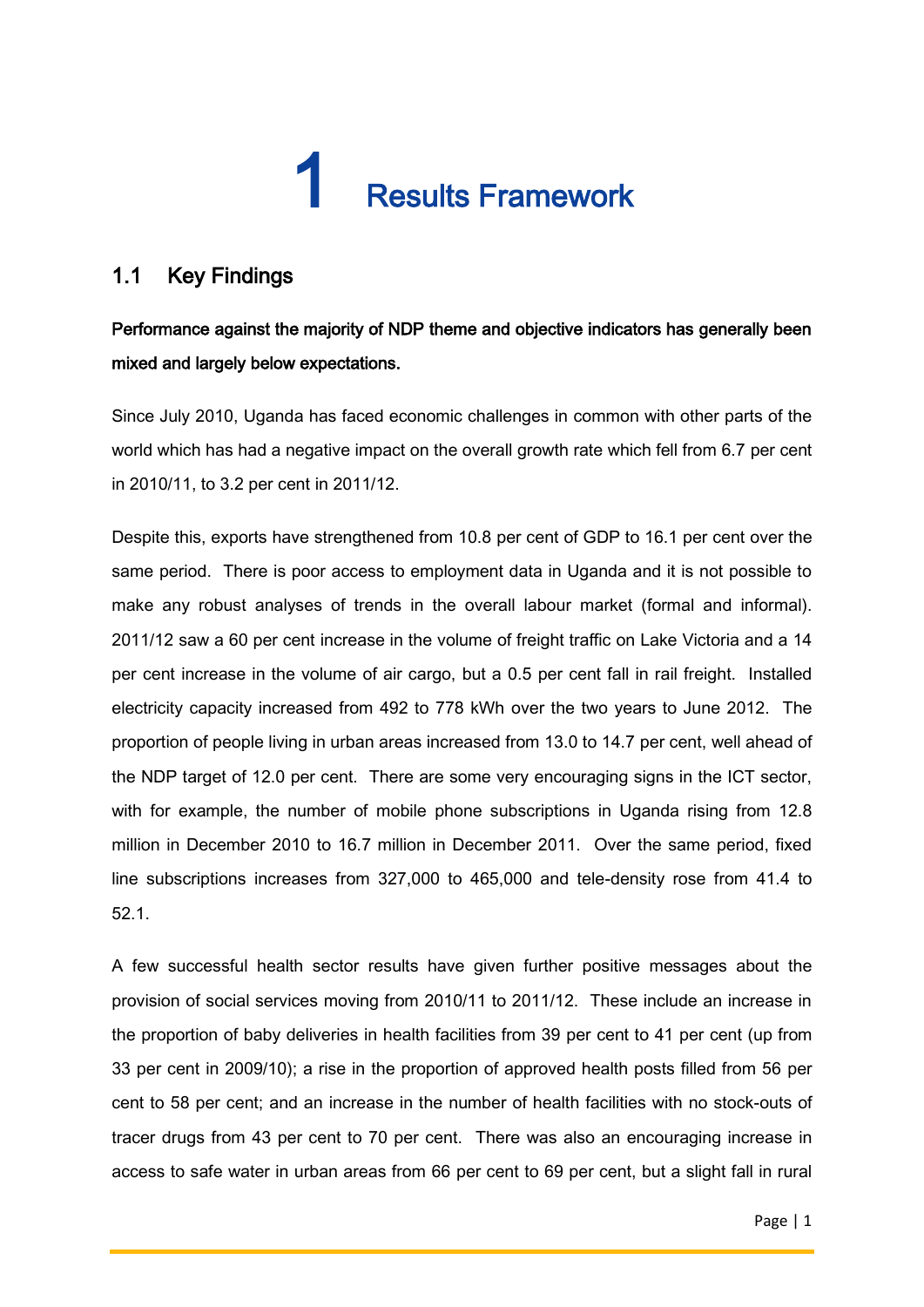areas' access to safe water from 65 per cent to 64 per cent. However, despite a fall in the per cent age, absolute population growth meant that almost 600,000 additional rural Ugandans received access to safe water in 2011/12. The proportion of households with access to safe and effective sanitation has stagnated at around 70 per cent for three years, and there have been some worsening trends in the pupil to latrine ratio in schools.

Worryingly, there have been several reported major reversals of some key human development and socio-economic trends between 2010/11 and 2011/12, such as:

- A decline in life expectancy from 54.0 to 52.2 according to one data source;
- A drop in the Human Development Index from 0.446 to 0.422;
- A fall in the Global Competitiveness Index from 119<sup>th</sup> to 123<sup>rd</sup> place;
- A stagnation of income per capital in constant prices at US\$ 487 in 2011/12 and US\$ 485 in 2010/11, but down from US\$ 506 in 2008/09;
- A small 1 per cent increase in the total enrolment into primary schools (but not high enough to match population growth);
- A decline in P3 literacy levels from 57.6 per cent to 47.9 per cent and in P6 literacy levels form 50.2 per cent to 41.3 per cent;
- A fall in the contraceptive prevalence rate from 33 per cent to 30 per cent;
- A reduction in the immunisation coverage of infants with the DPT3 vaccine from 90 per cent to 83 per cent.

There are also remaining challenges to reversing the spread of environmental degradation in Uganda. Forest cover and wetland cover (two important indicators in the NDP results framework) have fallen significantly over the past few years. Forest cover was a stated 18 per cent in 2009, down significantly from 50 per cent in 1990 according to GAPR 2011/12 and wetlands cover down from 16 per cent in 1994 to 11 per cent in 2008. Significant improvement is needed in more regular monitoring and evaluation of the most important aspects of environmental sustainability.

#### Baseline and target setting in the NDP results framework needs improvement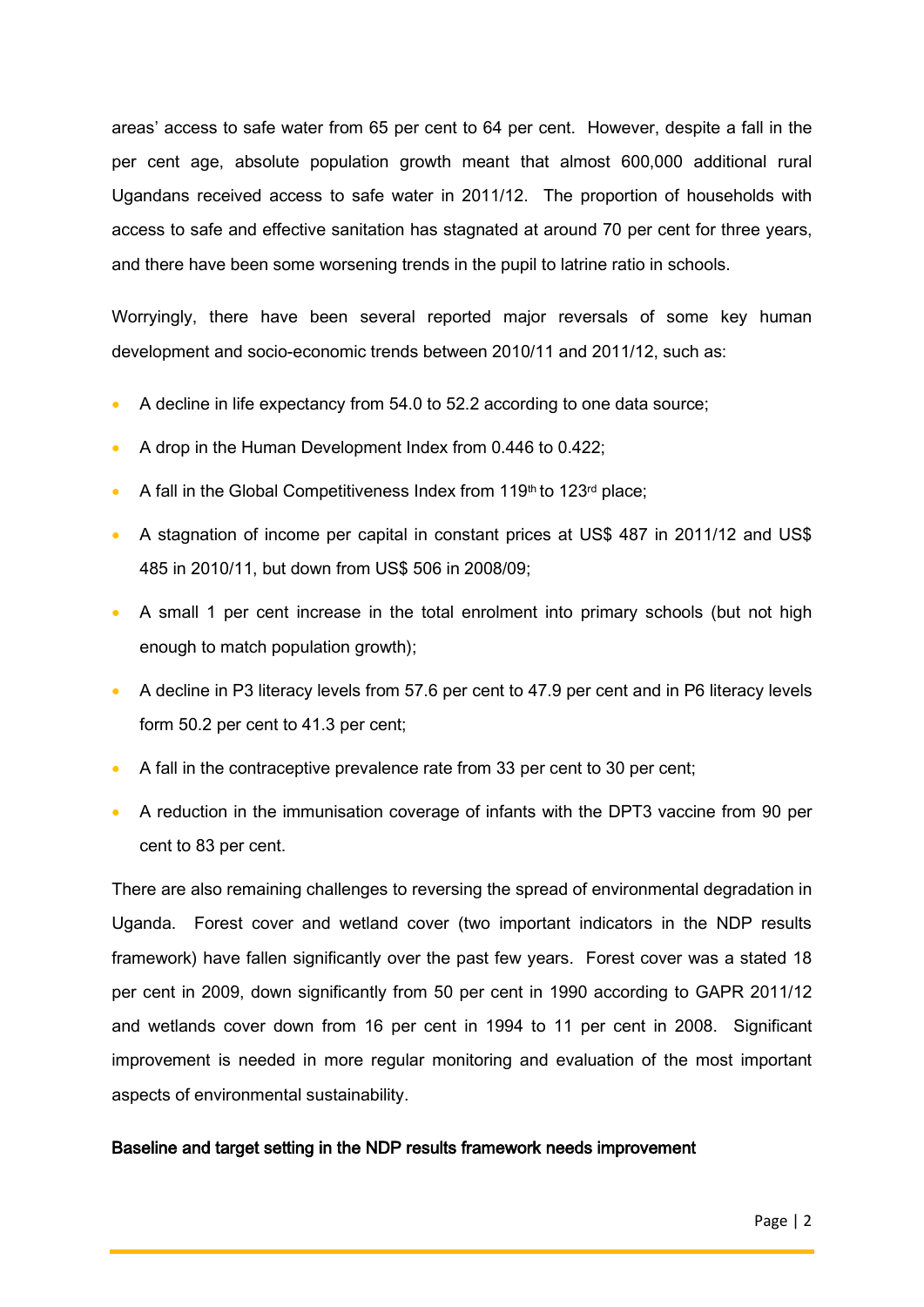Around half the baselines and many annual targets are missing for the NDP performance indicators, making it difficult to assess progress in many important areas. A few targets appear strange as they show less ambitious performance than current levels. One or two targets, for example the 100 per cent access to safe water in urban areas are clearly unachievable without financing levels well in access of this NDP. It might also be better going forward, to aim to measure fewer things, making sure that good data are available.

# Population growth is a major constraining factor to the achievement of several key development targets

Uganda's population is growing at an estimated rate of over 3 per cent per year, making it one of the fastest growth rates in the world. There is the potential to reap a 'demographic dividend' at some point, if a well skilled labour force can contribute to economic growth, supporting a relatively small proportion of elderly people outside of the workforce. But this is by no means a certainty and there are currently significant challenges. For example, providing health care services to a growing number of women and children, educating an extra million or so children each year in primary schools, providing water supply to more and more people, and generating enough jobs to enable significant numbers of farmers to move out of subsistence agriculture. At the same time, there is significant unmet demand for family planning and this is a strong case to say that this should take centre stage in the results framework and in development initiatives more generally. There is also the need to encourage and support young people to get employment skills and to link this to the unmet demand for family planning.

# There is widespread agreement on the importance of equitable development around Uganda, but little recognition of this in the results framework

The PEAP placed a major focus on poverty reduction. The NDP looks more at economic growth with the spread of benefits in terms of jobs and socio-economic development. The strategic direction of the NDP includes the provision of large scale infrastructure projects which will catalyse industrial development and economic growth. There are large amounts of money dedicated to this national level projects which, together with recent increases in the number of district level administrations in Uganda, has reduced the proportion of resources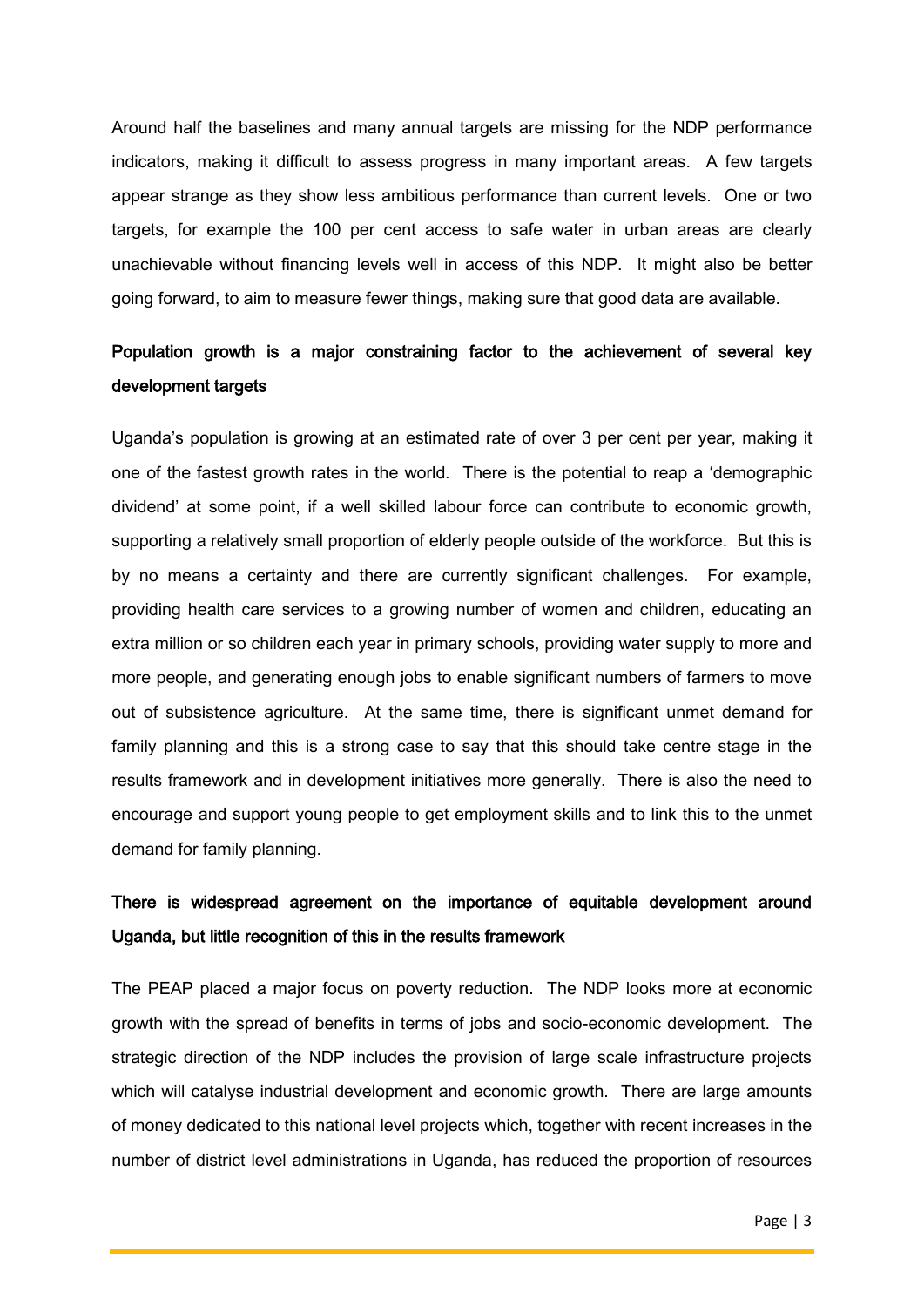being available for service delivery at the local level. The Government and development partners are supporting development in the poorer parts of Uganda through large projects such as PRDP, but there is still a danger that economic growth will create greater inequalities in Uganda and there is some evidence that this is happening. Monitoring equity in national development needs to be a core part of the results framework going forward, with strong disaggregated analysis by region of all key development indicators and consideration of a new indicator which measures changes in the distribution of wealth / poverty by region in Uganda.

# Weak public sector management, poor accountability for results, corruption and mind sets are still major constraints to national development

These issues are at the core of two of the most binding constraints to development identified in the NDP. Slow progress is being made to strengthen public sector management with proposed institutional reforms remaining unimplemented, procurement processes remaining slow and inefficient, corruption remaining widespread and attitudes remaining entrenched. Some good steps are being taken such as the more widespread introduction of performance contracts across the public service, but there is a need to introduce much stronger incentive and sanction mechanisms to reward good performance and to deal with inefficiencies and corruption. The next NDP might consider innovative ways to reward good performing MDAs based on the achievement of NDP driven results.

The implementation of core projects and other development investments is being seriously constrained by limited access to finance and land disputes. One of the best things of the NDP has been to prioritise 15 core projects for implementation during the 5 year period. This has provided an element of focus and common understanding and agreement of some major development priorities. Unfortunately, it has not been as straightforward as originally envisaged to complete these projects due mainly to challenges in accessing finance and dealing with land disputes. Several of the core projects are likely to remain work-in-progress by 2015. Lessons are being learned and it will be possible to more carefully select priority projects for the next NDP which are more 'investment ready' at the start of the period and are more likely to be fully implemented and beneficial to the development of the nation.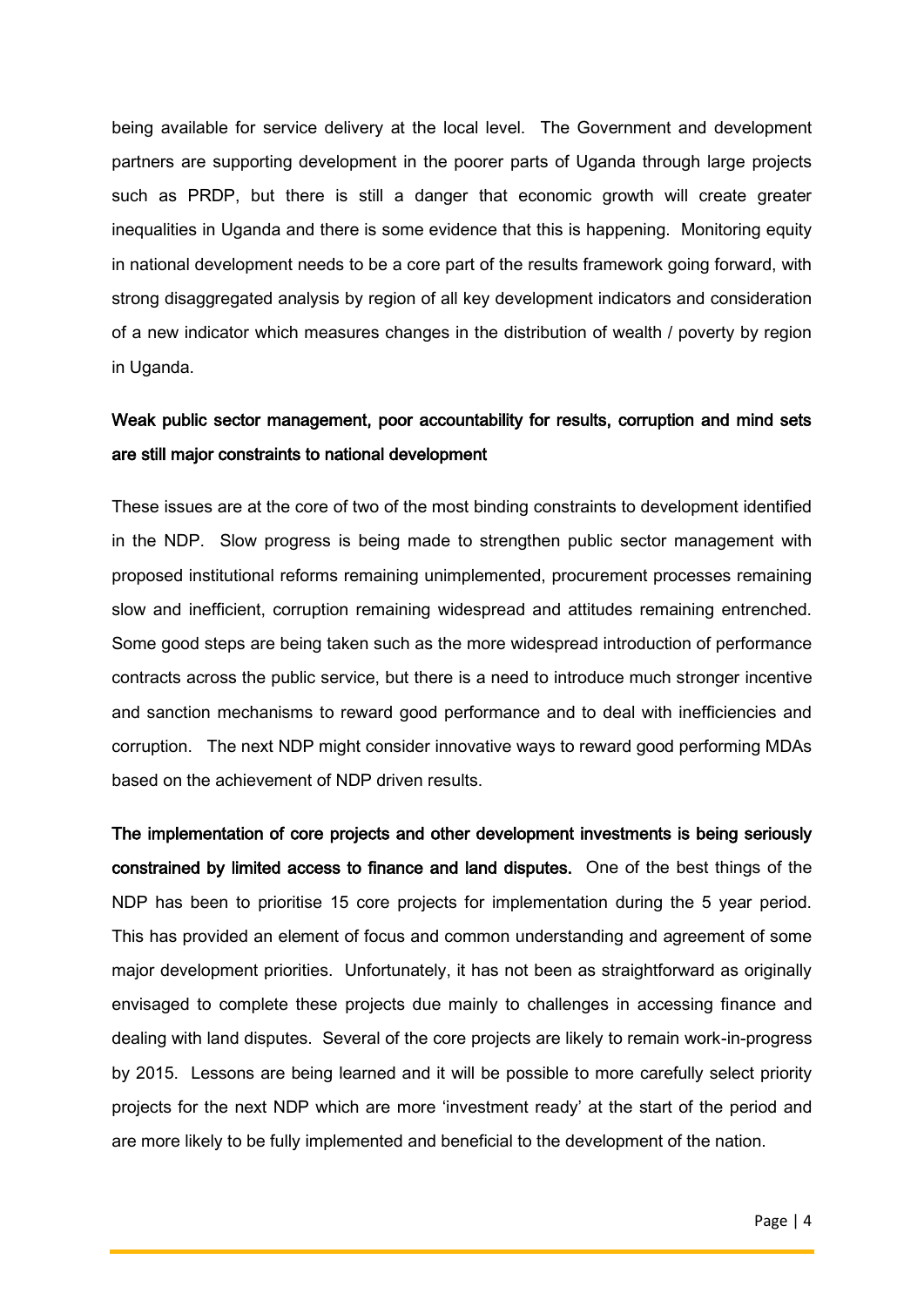# Development planning is considered in piece-meal way and many potential synergies and intra-sector efficiency gains remain untapped

The first NDP is an impressive attempt to bring together the development priorities of Uganda behind an overall strategic direction. The egg concept has been used to distinguish sector contributions as either primary growth, complementary, social or enabling. This has helped to structure a set of initiatives geared towards overall national development, but more could be done to enable the synergies between / across sectors to be realised. This would be easier if there was a set of overarching drivers of prioritisation and resource allocation that cut across sectors, for example the transformation of agriculture, skills development and urbanisation.

# There remains huge potential for streamlining the strategic direction for national development in Uganda and there have been some steps in the right direction

It is clear that there is significant scope for national development in Uganda and the Vision 2040 provides an inspiring view of the future of the nation. The journey will not be easy, but there are some initial signs of progress such as in the areas of tourism and ICT. There is also without doubt large scope for development in other areas such as supplying more water for production (which is only a fraction of the potential) increasing farm yields (which are often significantly lower than farm trials), developing human resource capacity (from a relatively low base) and increasing regional trade. It is therefore crucial that the Vision 2040 is made the focal point for all sector investments plans, medium term expenditure frameworks and annual public sector budgetary allocations, as well as civil society organisation (CSO) and private sector investment priorities.

# The current levels of funding for national development are not enough to achieve many of the NDP targets

The on-budget NDP cost envelope over the 5 years was estimated at UGX 51,000b and the on-budget MTEF managed by MoFPED in expected to reach around UGX 47,000b. But this does not give the full picture of required funding as the NDP also assumed UGX 20,000b of off-budget finance and UGX 17,000b of funding which would be generated elsewhere, primarily from the private sector. Coupled with the fact that economic growth and tax take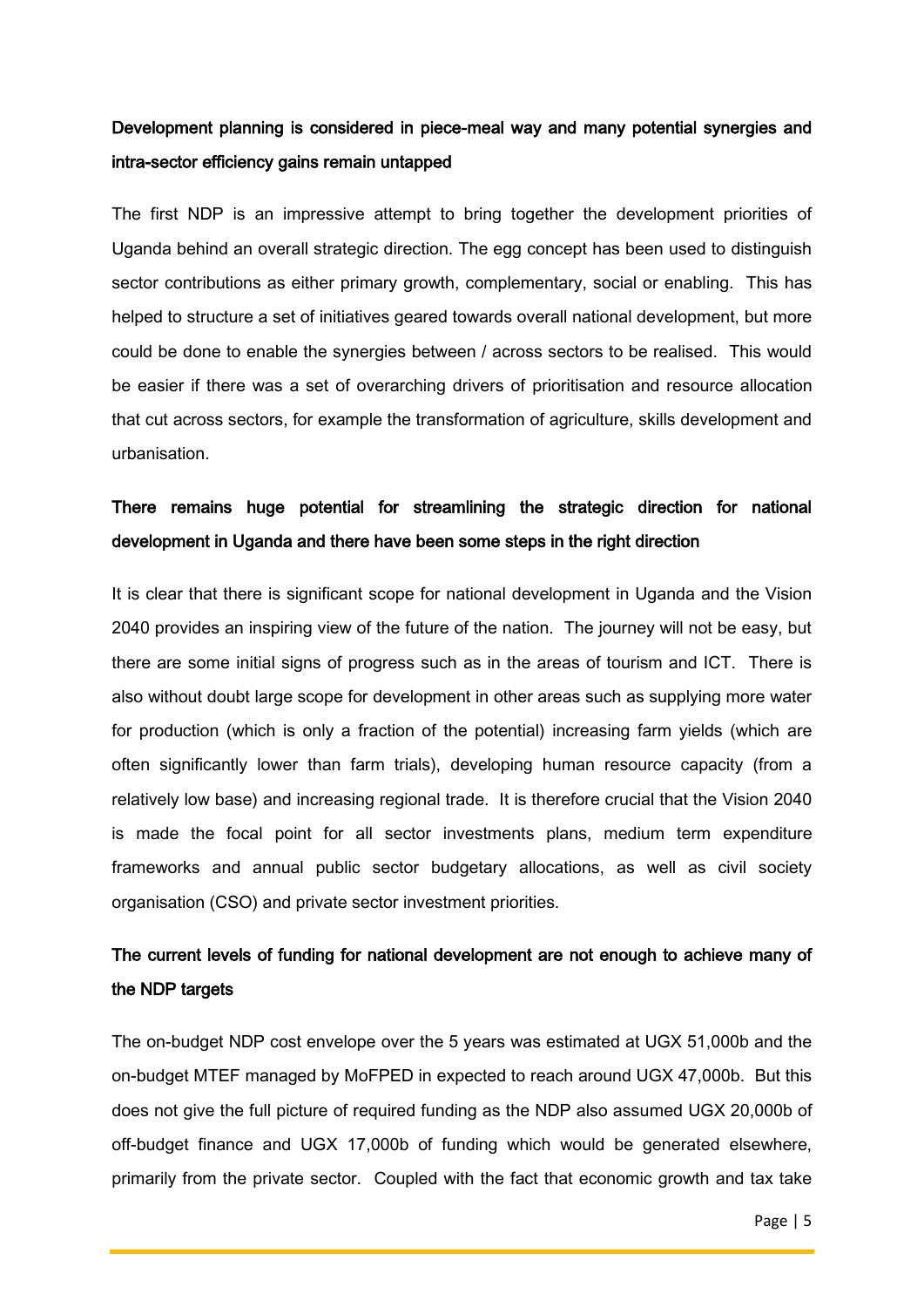has been lower than expected in the first half of the NDP period, the overall picture suggests there will not be enough funding to implement all parts of the NDP. The situation in some sectors is even more striking, for example in the water and environment sector where water coverage targets seem very ambitious.

# There is misalignment between sector financial allocations in the NDP and the MTEF, but some recent trends are in the right direction

Over the 5 years to 2014/15, the NDP allocates significantly greater proportions of funding for health, education, tourism trade and industry, works and transport, and agriculture than what MoFPED has done and has been planning to allocate so far. The experience in the last three years is that MoFPED MTEF has allocated significantly greater proportions of funds for public administration, legislature, public sector management and security. However, there is some evidence that the alignment is getting closer over time. There is also strong evidence that primary growth sectors are receiving significantly higher proportions of funding over time, but admittedly from a low base.

#### There are major differences in the ratio of financial releases to budgets across sectors

It is dangerous to base analysis of sector funding purely on amounts allocated as there can be very big differences between what is budgeted and what is spent for several reasons. Firstly, some sectors like energy have not spent full allocations as some large infrastructure projects have been delayed due to land disputes and slow procurement. Secondly, there have historically been large supplementary budgets which have typically seen extra allocations during the course of a year to sectors like defence and public administration.

# There is not always a strong linkage between NDP priorities and projects that appear in the Public Investment Plan

There is certainly some misalignment *between* sector financial allocations within the NDP and allocations within the MTEF. However, a bigger issue is the misalignment of allocations within a sector. Indicative analysis suggests that only a relatively small proportion of NDP priority sector projects are funded through the Public Investment Plan, and even if NDP projects are funded, this is not based on any firm prioritisation process.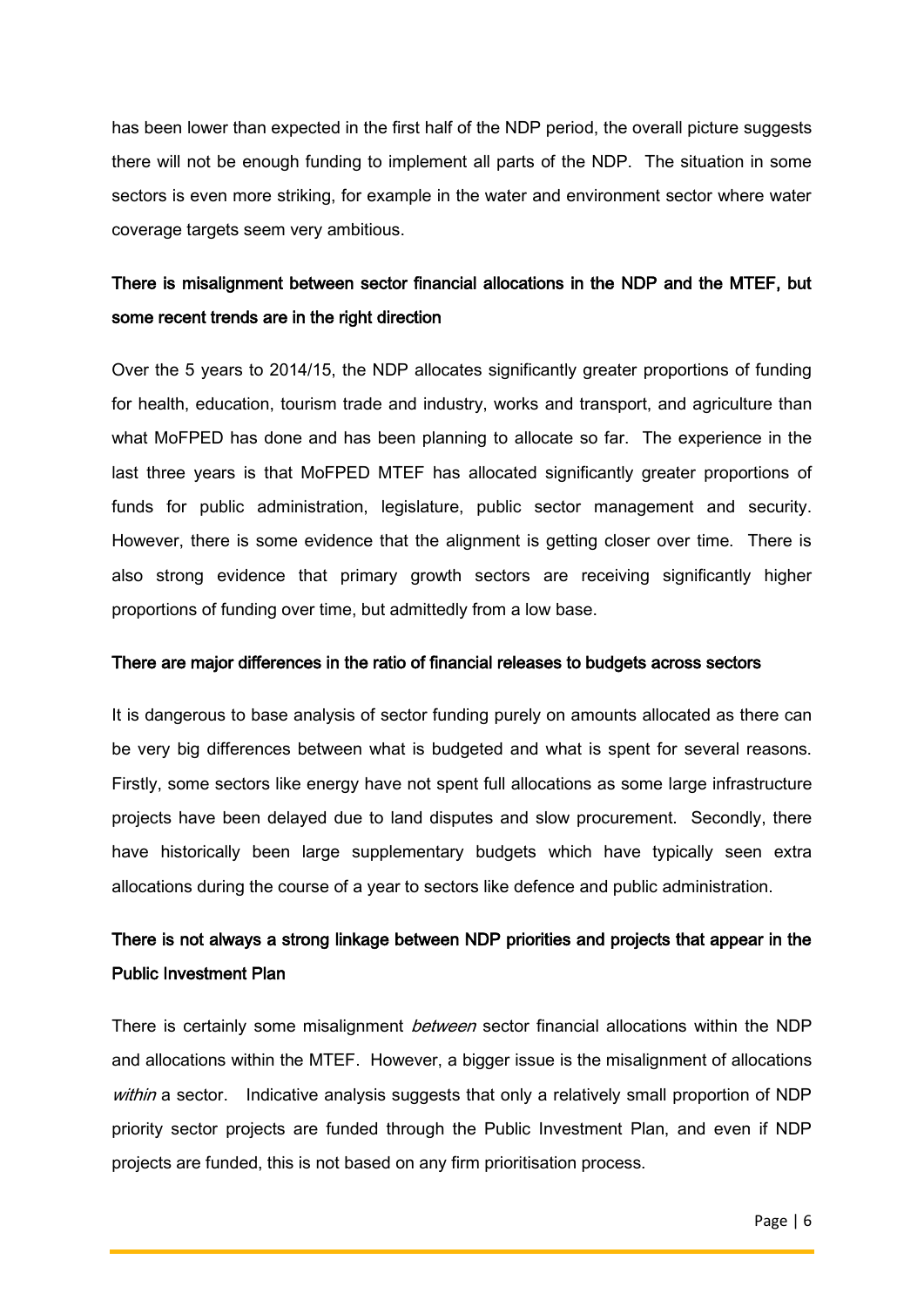# Administration costs are taking a growing proportion of development spending, leaving less for the delivery of services at local government level

Funds are allocated to local governments in Uganda for 8 of the MoFPED sectors – agriculture, works and transport, education, health, water and environment, social development, public sector management and accountability. In 2010/11, the amount of funding released to local governments was UGX 1,507b, rising only slightly to UGX 1,595b in 2011/12, implying a significant fall in real terms when there was double digit inflation. Overall, local government received 19 per cent of the budget in 2010/11, rising to 21 per cent in 2011/12, but this is forecast to fall to around 18 per cent in 2012/13. This can be partly explained by the plans to spend more on national infrastructure projects, but it does imply a further squeeze on local government funding at a time when service delivery can be very challenging at the local level. Over the first three years of the NDP implementation, education is seen to be the only sector witnessing an increased proportion of funds going to local governments. Another recent development has been the increase in the number of districts which has inevitably increased the costs of administration of services and reduced spending on service delivery. The overall results framework for the NDP can be simplified and used as the primary barometer for national development

There has been some admirable work to make the NDP results framework comprehensive and it clearly links to the theme – objective – key result area / critical constraint logic of the main NDP document. There have, however, been some challenges to obtain baselines and to set target levels of performance for many indicators. There are also some overlaps in the indicators in the different levels of the results framework, and arguably some key areas of development outcomes have been omitted. The NDP is so central to the development of Uganda, linking as it does to the Vision 2040, that the results framework can be strengthened to become the most important framework for assessing socio-economic progress in the country.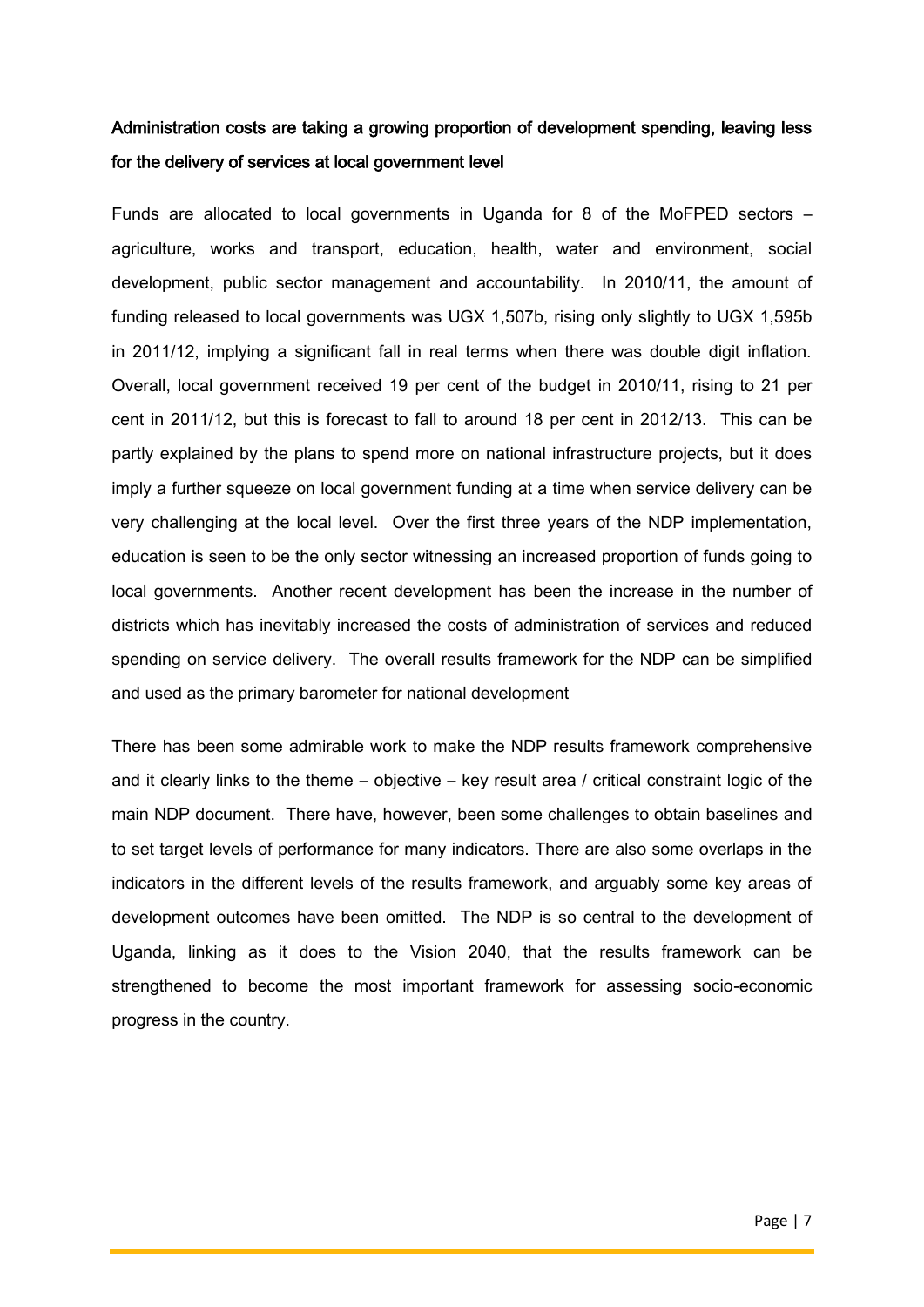# The NDP is effectively a Government plan, focused on results of MDAs and local governments only, and can be expanded in its scope

It is widely recognised that the first NDP is effectively a Government of Uganda development plan, primarily setting out what GoU will do to develop the nation. Future plans can incorporate much more developmental action from civil society and the private sector as its conception moves more towards a plan which the whole country can get behind. The results framework will need to reflect this, for example by analysing indicators such as water supply, education and health by service delivery entities of government, CSOs and private providers. It will be a challenging task to collect this data and steps will be needed to incentivise nonstate actors to provide it. The roles of individual households, communities and the private sector in achieving the Vision 2040 results need to be emphasised more in future NDPs, as it is true that without strong buy-in and committed efforts from non-state actors, much of the socio-economic and development targets aspired to in the Vision 2040 will remain unattained.

### <span id="page-23-0"></span>1.2 Key issues

#### 1.2.1 Generating more financial resources to finance priority national development results

The first NDP and the Vision 2040 have some ambitious development goals and targets which will require an extensive amount of investment. The main source of revenue for most countries is from the domestic tax base and it is worrying that Uganda collects such a low proportion of GDP as taxation compared to many other countries. There is scope in Uganda to develop more innovative public-private-partnership (PPP) financing arrangements, to renegotiate funding relations with development partners and to endeavour to better focus the efforts of NGOs on more coordinated national development.

#### 1.2.2 Focusing more specifically on the most important priorities for national development

The first NDP is a very comprehensive document. This is one of its strengths, but it is also one of its weaknesses in the minds of some. The core projects provide good focus and the next NDP needs to expand on this to provide a clear sense of development priorities. For instance, it will be very helpful both from an implementation management and a public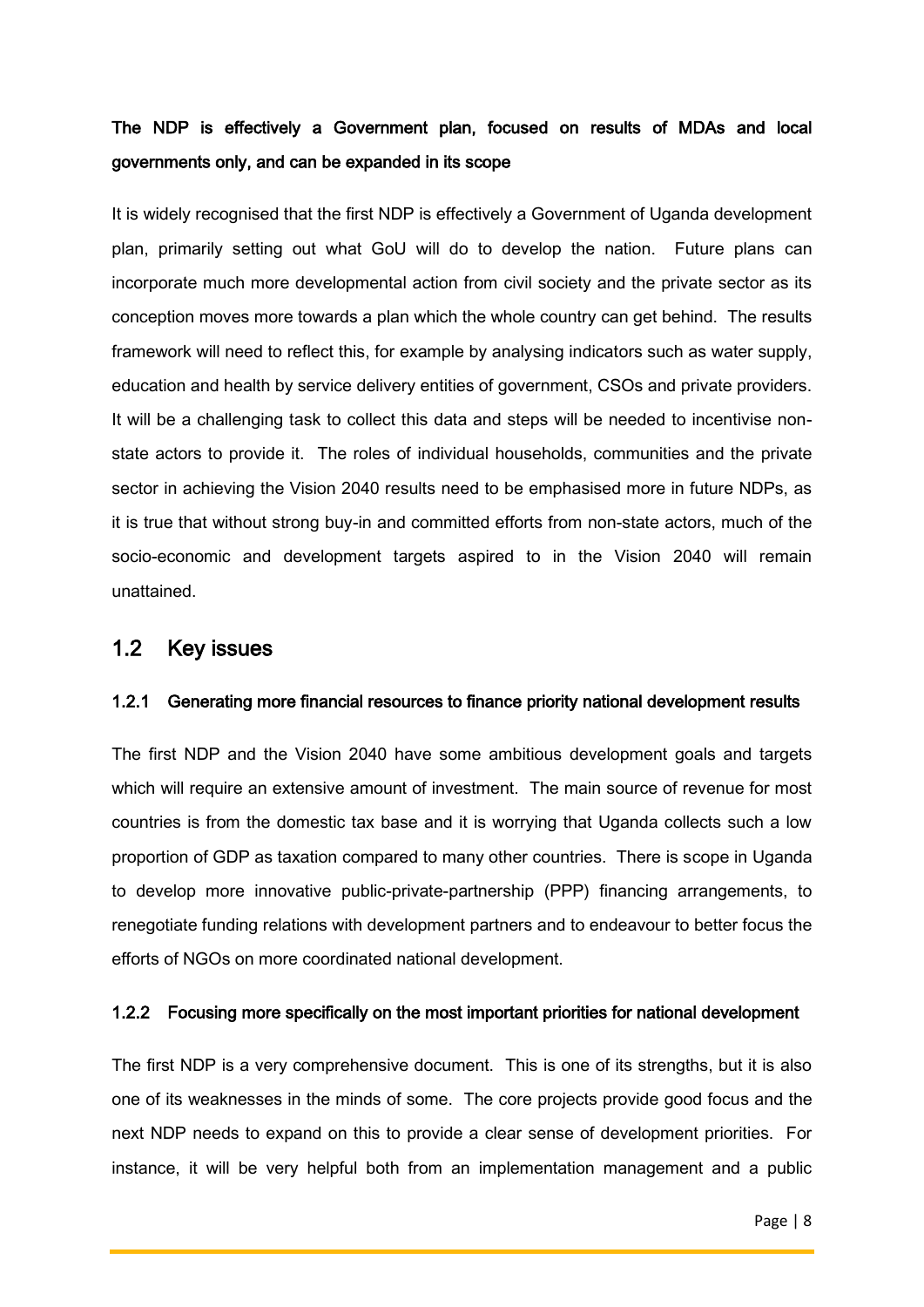relations / communications perspective to set out the key development milestones which are aimed for at the end of each year for the next and subsequent NDPs, showing how these clearly pave the way on the critical path towards the Vision 2040.

#### 1.2.3 Strengthening mechanisms for allocating resources to the key development priorities

In addition to generating more resources, existing and future resources need to be used more efficiently and effectively. Part of this is again assessing the allocation money between sectors, but it is more important to make sure that resources get targeted to priorities within sectors (for example by strengthening the links between the NDP and the PIP process), and to generate much more cross-sector synergy and effectiveness (for example by allocating at least a proportion of funds for broader development initiatives supported by several sectors). Several of the development goals of Uganda require effective implementation across more than one sector and will require a process of joint outcome mapping between sector MDAs and NPA to track progress towards them. Some good examples are the:

- Tourist sector which, to develop to its full potential, also needs targeted investment in airports and air services, roads, the electricity grid, vocational training, export promotion and environmental protection;
- Agriculture sector which requires coordinated provision of extension services / information access, water for production, supply of phosphates / fertilisers, land reform, credit and roads;
- Oil and gas sector which needs appropriate road and rail transport infrastructure, technology, good governance, peace and security, environmental management and specially trained human resources;
- Manufacturing / industrialisation which requires the provision of land, transport infrastructure, vocational training, raw materials from the agriculture sector and social services for workers and their families;
- ICT sector which requires targeted investment in high speed ICT infrastructure, education and training, and industrial development.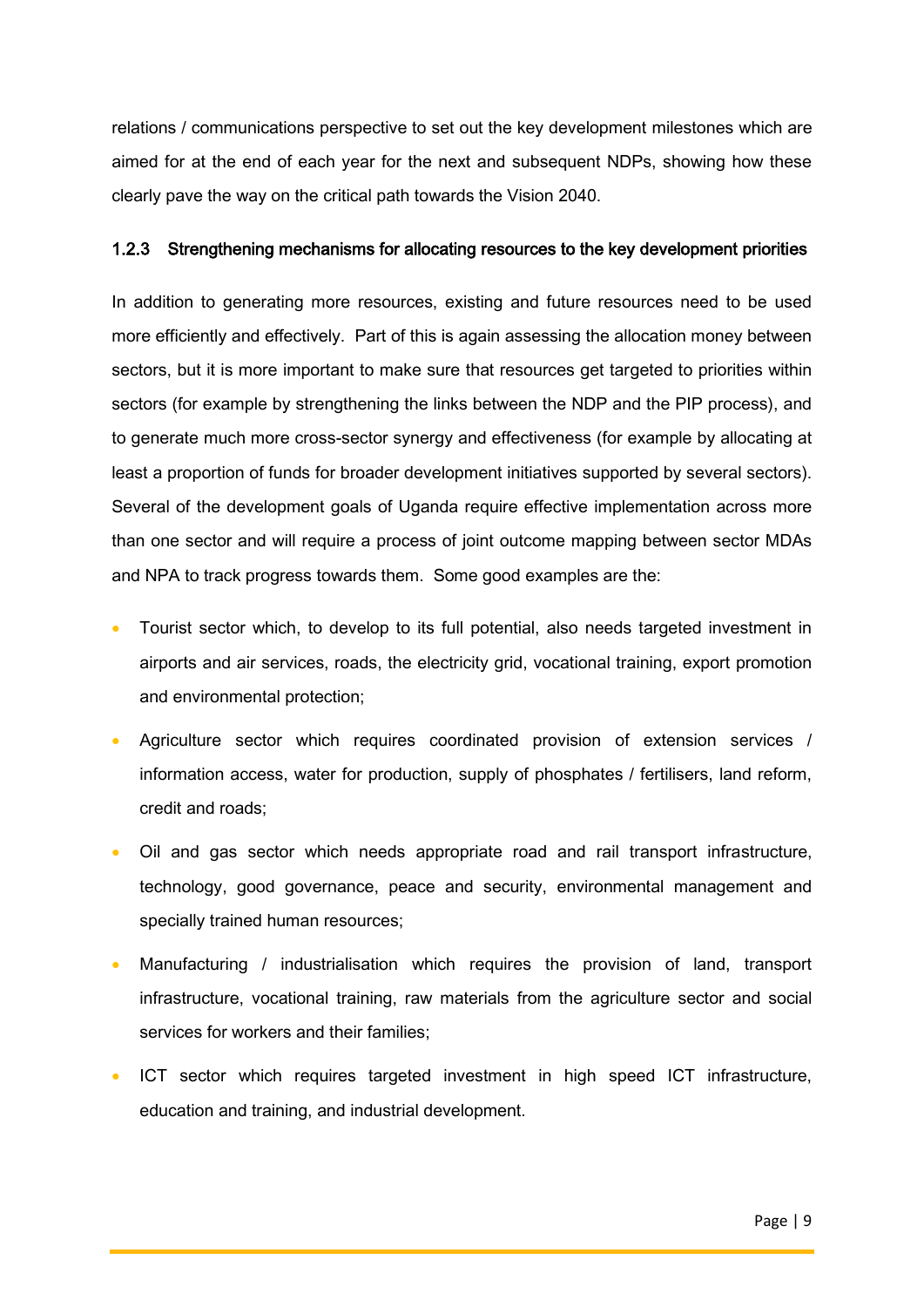The Minister of State for MoFPED (Planning) in a speech on the challenges and measures to improve service delivery on 13 March 2013 concluded by stating that "the challenges…are deeply rooted and systemic…It is imperative that a new approach is sought and vigorously applied…Building on the gain of The Sector Wide Approach, establishing a cluster mechanism would enable greater harnessing of synergies between sectors".

#### 1.2.4 Speeding up the implementation of core / priority projects

The Vision 2040 document also identifies a set of core projects which it sees as fundamental to the development of Uganda. Some of these, such as irrigation schemes, the phosphate industry in Tororo, an iron ore industry, a standard gauge rail network, an oil refinery and associated pipeline, HEP projects and science and technology parks are included in the 15 core projects of the current NDP. Some of these will need to continue / be expanded in future NDPs whilst others will need to come on board in a carefully prioritised and sequenced manner. Other core projects in the Vision 2040 include a hi-tech ICT city, the development of five regional cities and five strategic cities, four international airports, a national multi-lane road network linking cities, skills development centres, a nuclear power plant and national referral hospitals in each regional city. These projects emphasise the future planned importance of urbanisation in particular. The Vision 2040 also proposes the establishment of a Uganda infrastructure fund which would presumably be used to fund a proportion of these core projects.

# 1.2.5 Addressing the critical development constraints in a more focused and effective manner

The first NDP sets out a strongly argued case for the recognition of seven types of binding constraints – weak public sector management and administration; inadequate financing and financial services; inadequate quantity and quality of human resources; inadequate physical infrastructure; gender issues, negative attitudes, mind-set, cultural practices and perceptions; low application of science, technology and innovation; and inadequate supply and limited access to production inputs. The Vision 2040 document takes a slightly different, but related, assessment and lists constraints in Section 1.4 as:

Low competitiveness;  $\qquad \qquad \bullet$  Limited Government investment;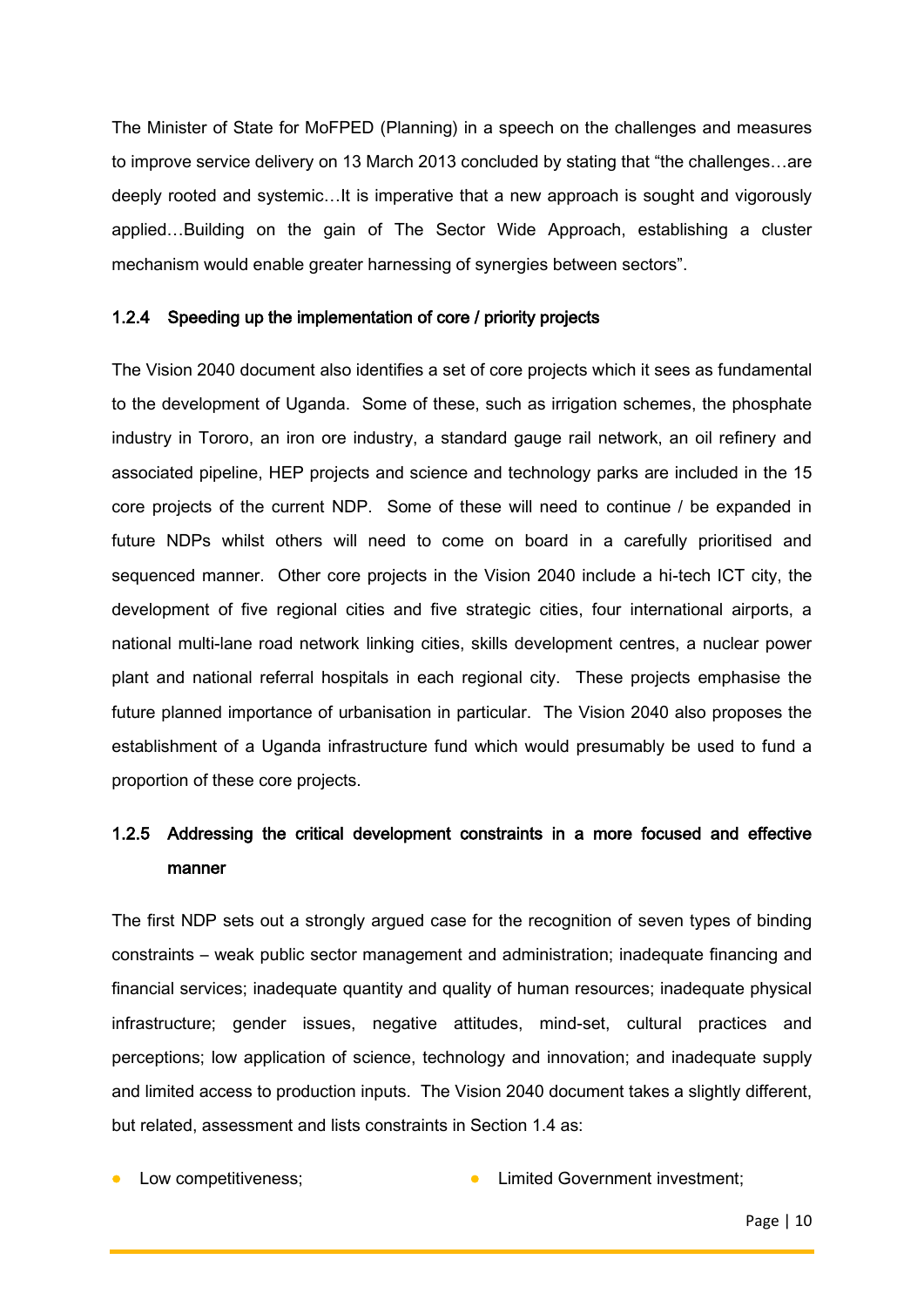- Weak public sector management and Slow administration ;
- **Ideological disorientation;**
- Low industrialisation and value addition;
- Corruption;
- accumulation of modern infrastructure;
- **Inadequate human resource;**
- Low levels of saving and inadequate revenue collection;
- **•** Unfavourable demographics profile.

It will be useful to reassess the categorisation of the critical constraints for the next NDP and to develop initiatives to tackle them, phasing attention to and resourcing for proposed solutions in the most efficient and effective ways.

#### 1.2.6 Tackling the District level funding and capacity challenges

It is evident that reduced amounts of finances are reaching local governments for service delivery and investments due to a proliferation of districts and associated increased in administration costs on the one hand and the fact that larger amounts of resources are being dedicated to national development projects, particularly in energy and transport. Major issues to address going forward include how to agree development priorities at the local level that are aligned to the national plan and Vision 2040, how to allocate and manage the effective use of funds in the decentralised system and how to ensure that there is equitable development across Uganda.

#### 1.2.7 Improving the quality of strategic development data collection and analysis

There are many entities collecting and analysing development results data in Uganda, though many of them are impromptu and some are unofficial. There is however, a major lack of reliable data for measurement and analysis of progress in some fundamental areas of the NDP, especially outcome focused ones such as:

- The overall number of new jobs being created in more formal and informal sectors, analysed by geography, sector, skill level etc.
- The value added and competitiveness changes that are needed in key growth sectors such as agriculture, tourism and manufacturing;
- The efficiency levels in the economy.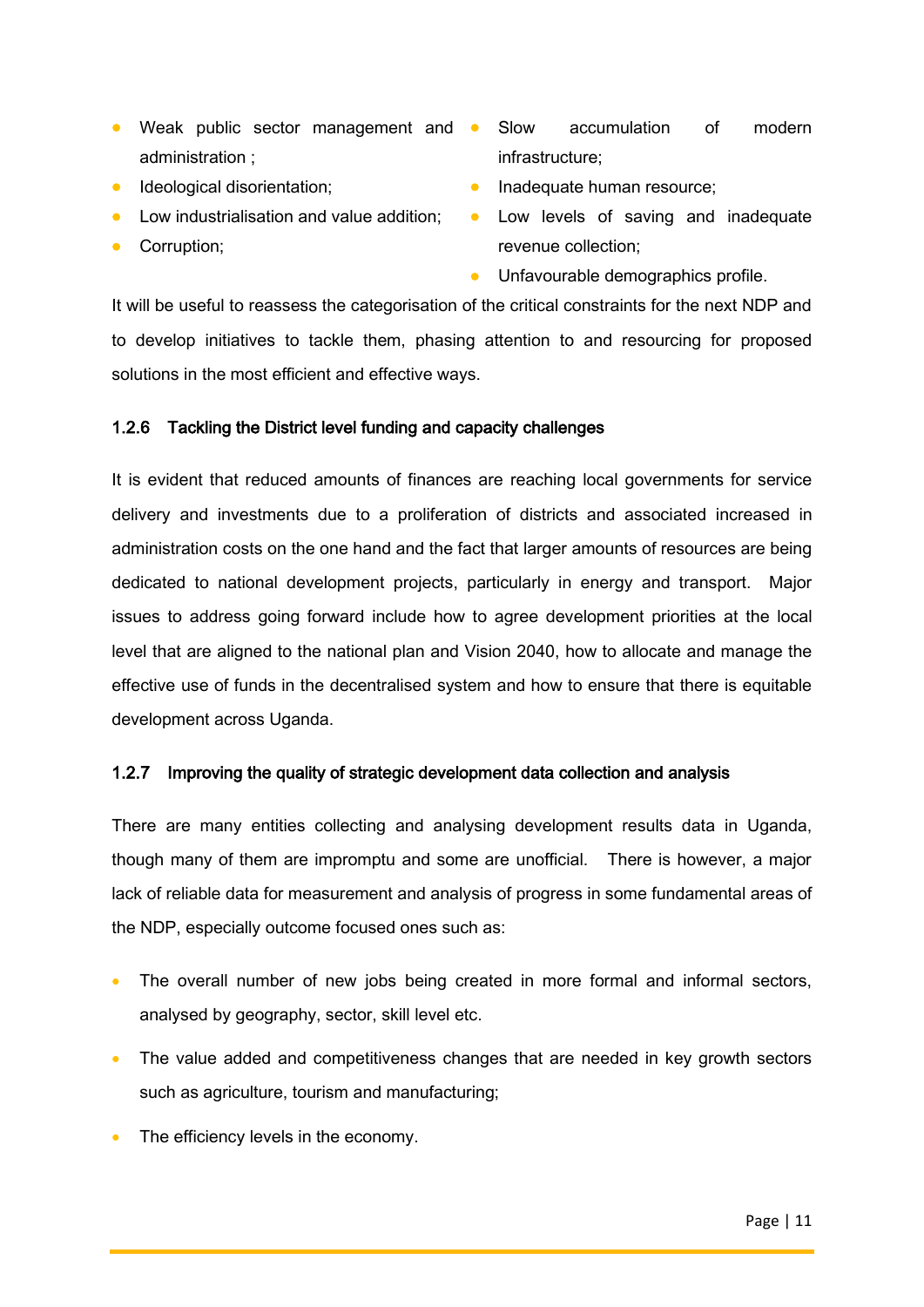There is an opportunity for the NPA to play an important role here, analysing trends in the most important development data and conducting / commissioning studies to understand causes and to provide guidance to sectors on how to change policy and programming to have greater developmental impacts for Uganda. There is also an opportunity to align the indicators in the NDP with JAF indicators, producing a small consistent set built up from both sources, and bringing in a few new outcome-based strategic development indicators (including some that may need to be mapped jointly by more than one MDA). This alignment would do a lot to focus GoU and development partner thinking and attention on the NDP and also has the potential to harness greater amounts of donor funding for the NDP. There is also another potential opportunity in aligning NDP indicators with the periodic surveys undertaken by the Uganda Bureau of Statistics (UBOS), including synchronising the timing of the most relevant surveys to correspond with the NDP M&E framework.

#### 1.2.8 Making the NDP more inclusive, simpler and easier to fund

People we interviewed expressed several different interpretations of what the NDP currently is. For example, many at the NPA see the NDP as a very comprehensive national plan which informs all sectors and all local governments on what they need to do over a five year period with minimum scope for deviation. Others in Government suggest that the NDP provides a strong strategic steer to sectors which guides them in what they do, but does not dictate to them. Most DPs see the NDP as something they align to, but mainly because the NDP is such a broad document that almost everything they do is referred to. NGOs and private sector entities give a mixed response in their views about the NDP, but agree that it is primarily a Government development document and they would like the next NDP to become a broader Uganda development document.

In fact, it is broadly recognised that the current NDP is primarily a Government plan which sets out how sector MDAs will contribute to the development of Uganda. For the ambitious Vision 2040 to be realised, this will involve a concerted effort of not just Government, but also civil society and the private sector. A key challenge will be to harness the comparative advantages of each major grouping, to share more performance data and to develop the nation in a more coherent and coordinated manner along a well- defined critical path for national development.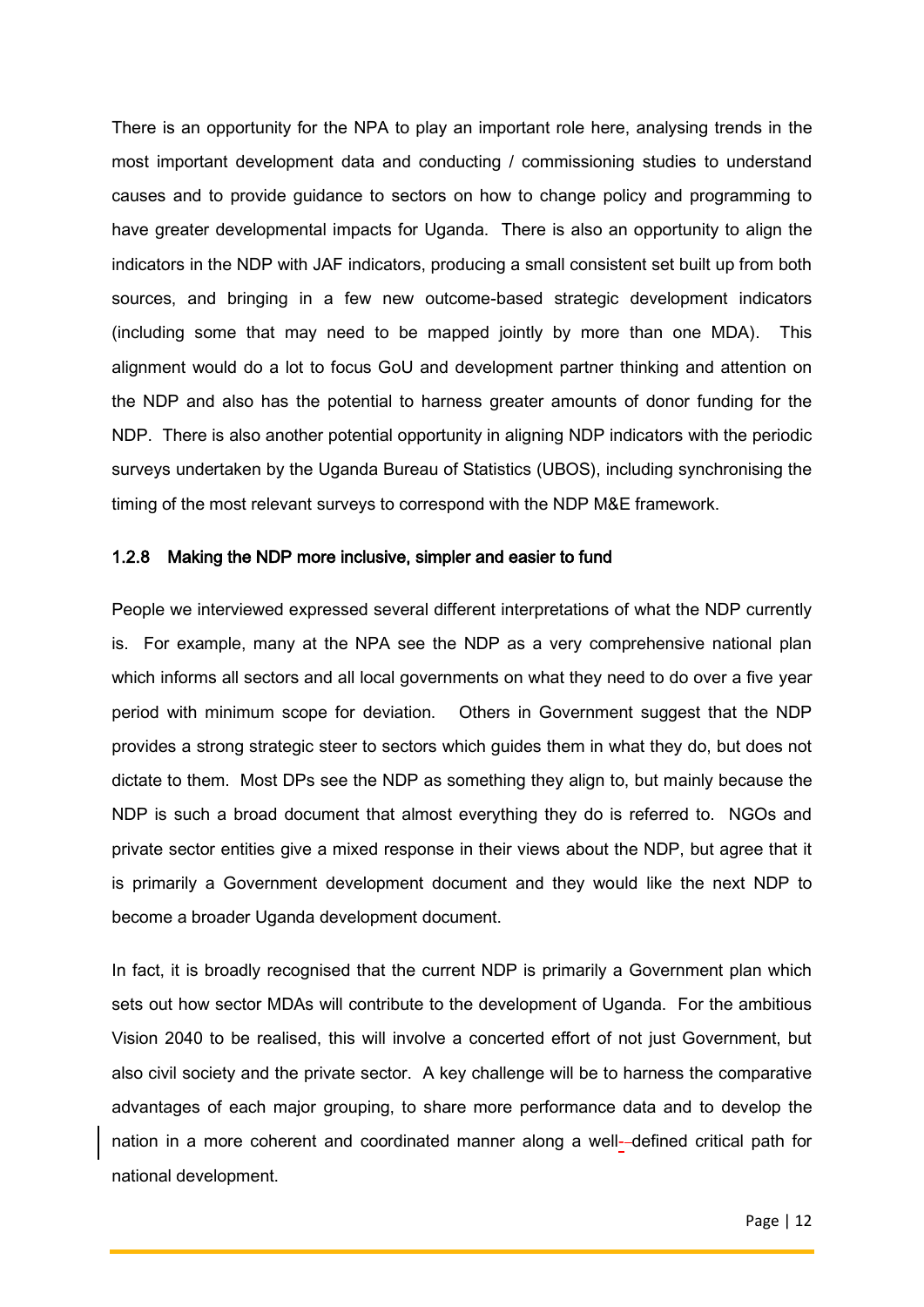The last PEAP differed from the current NDP in several ways. One of these was that the PEAP was structured into pillars which made it easier to communicate and understand. An option for going forward would be to agree on pillars for the next NDP which would then be aligned to objectives, priorities, indicators and funding mechanisms. If done well, this has the potential to secure greater commitment and finances for NDP2.

## <span id="page-28-0"></span>1.3 Recommendations for the remainder of the first NDP period

Consideration of the key issues set out above leads to the following recommendations for the remainder of the first NDP:

- Strengthen systems for the cost-benefit analysis of development projects, building up capacity in NPA in particular to facilitate this across the different sectors;
- Identify and agree the three most important national development priorities (in terms of key projects / initiatives) for each of the current 16 MoFPED sectors; make sure these are feasible for completion in the remaining NDP period and by so doing create an interim mechanism to align the NDP priorities more closely with MTEF priorities;
- Set up a strong system for monitoring progress on core projects / national development priorities, making sure that this combines key milestone tracking, risk management, financial monitoring and results;
- Review the Chart of Accounts used by MoFPED so that it can accommodate all major items / requirements of the development priorities;
- Hold discussions between NPA and MoFPED (in September 2013) to agree on key development objectives for the remainder of this NDP which will be used for the establishment of sector outcome statements in the next round of Ministerial Policy Statements and Budget Framework Papers and for prioritisation of projects in the next PIP;
- Agree on sector budget allocations for 2013/14 and 2014/15, with clear trend for increasing alignment to the NDP;
- Hold discussions between NPA and OPM and pilot a more NDP centric GAPR for 2013/14, improving this in 2014/15;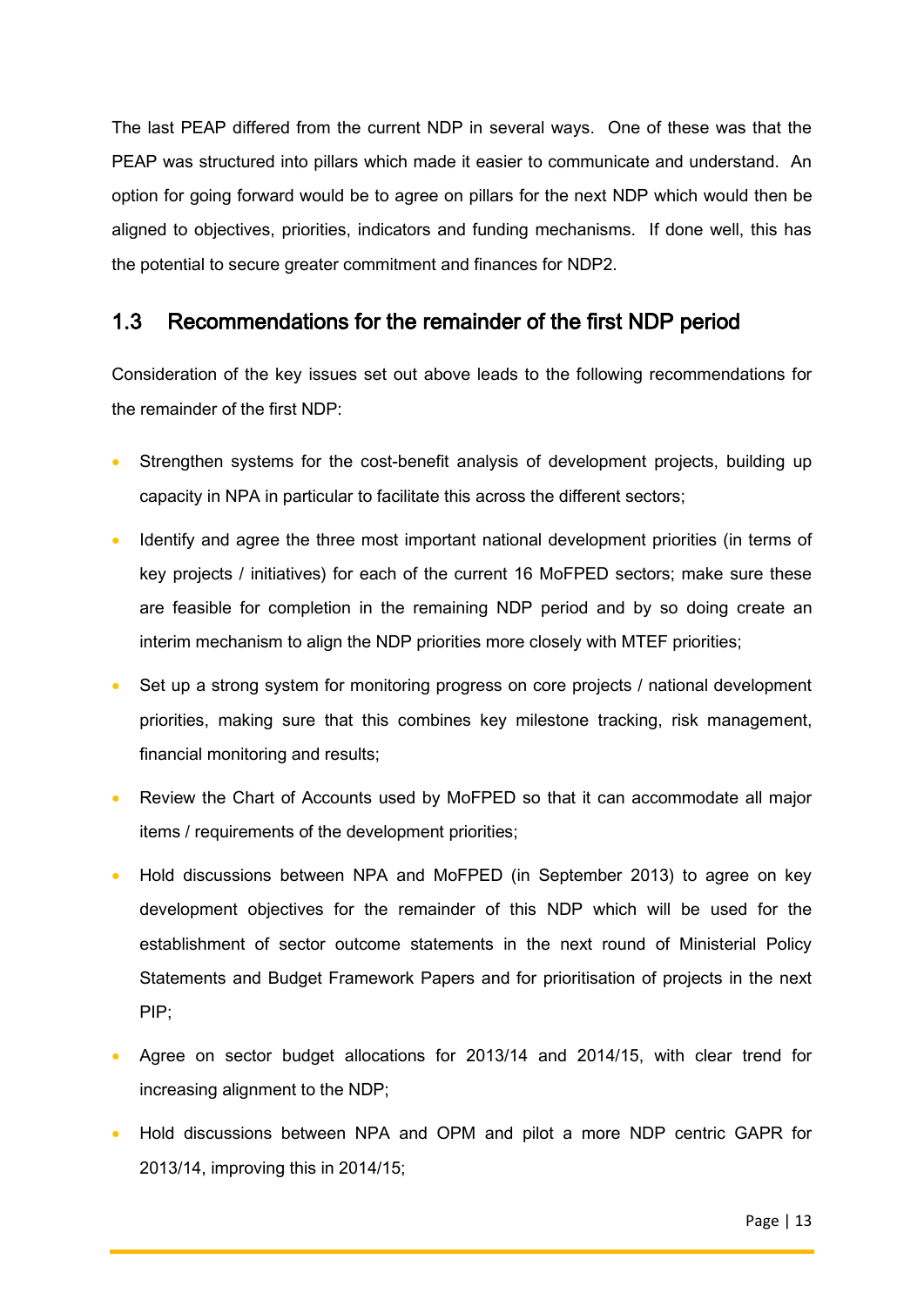- Hold discussions between NPA and the LDPG and agree on a revised JAF reporting framework linked more closely to the NDP;
- Consult and agree on the results framework to be used for the next NDP, making this more streamlined and focused on the most important strategic objectives for 2015/16 to 2019/20 linked to the Vision 2040;
- Consider developing something like the 'Top 10' or 'gold medal' development indicators to focus minds and public attention – each of these can then be thoroughly analysed by geographical region, gender, income group etc.;
- Hold discussions between NPA, UBOS and OPM to streamline and improve surveys for development data collection, making sure that the Population Census is conducted as soon as possible and strengthening regular collection of employment, poverty and environmental data in particular;
- Run a series of events for SWGs, explaining the need to align sectors to the NDP (and hence the Vision 2040) and set wheels in motion for the development of SIPs for all sectors from 2015/16 to 2019/20 aligned to the overall NDP results framework.

### <span id="page-29-0"></span>1.4 Recommendations for the next NDP

Some of the key issues identified in this report have an important bearing on the development and implementation of the next NDP. These include:

- Consider establishing a more focused theme for the next NDP, aligned to the Vision 2040 and with sequencing of implementation on a more clearly defined critical path to overall national development;
- Consider focusing on a smaller set of no more than 6 strategic development objectives which are all outcome focused and cut across multiple sectors; and set no more than 3 'gold medal' indicators for each one (maximum 18 in total), with ideally an overall 'Top 10' indicators to focus minds and public attention;
- Do much more to focus on an understanding and communication of national development as measured against the 'gold medal' indicators, ensuring that data is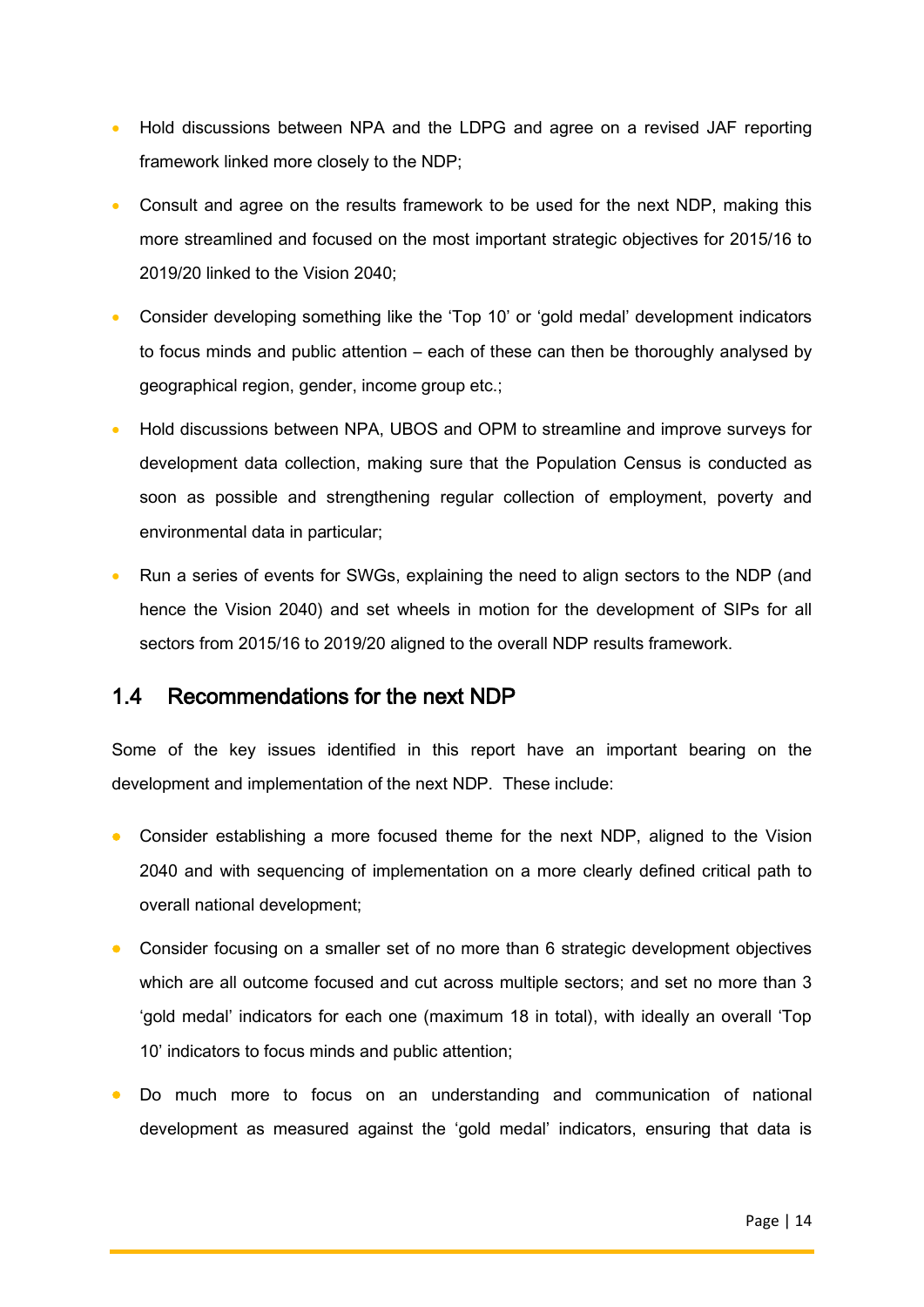available and analysed by District, region, gender, income group etc. for each one where applicable;

- Consider the implementation of innovative systems that link MDA performance rewards to the achievement of NDP objectives and targets;
- Build research capacity at the NPA through adoption of development research as a core function of the organisation, and commissioning and conducting special studies focused on key development constraints and opportunities related to the delivery of cross-sector strategic objectives and outcomes;
- Ensure that all aspects of the planning, budgeting, financing and implementation of development projects are fully aligned to the NDP so that, in particular:
- All activities, outputs, outcomes and indicators in Budget Framework Papers and Ministerial Policy Statements (and by implication in the Output Based Tool or any replacement) are 100 per cent aligned to a stated NDP priority;
- The PIP only contains projects which are set out in the NDP;
- Sector investment plans are fully aligned to the PIP (and therefore to the NDP).
- Make the 5 year NDP fully synchronised with other major planning and financing mechanisms so that it matches with a 5 year MTEF, a 5 year PIP and 5 year SIPs which all start and end at the same time as the NDP;
- Consider a fundamental change to how resources are allocated , by introducing a full or a partial programme-based budgeting approach so that money can be allocated to crosssector outcomes like skills development or agricultural transformation, allowing greater coordination across sectors and greater efficiency of the use of resources;
- Introduce an annual NDP stock-take process with some limited scope for modifying the plan during the course of its implementation, whilst it keeps major national development priorities constant;
- Use the NDP as the 'centre piece' for all major national level performance monitoring, evaluation and reporting – this will require fundamental reform of the GAPR, changes to the format for sector performance reports and refinement of JAF reporting, linked to the other recommendations set out above.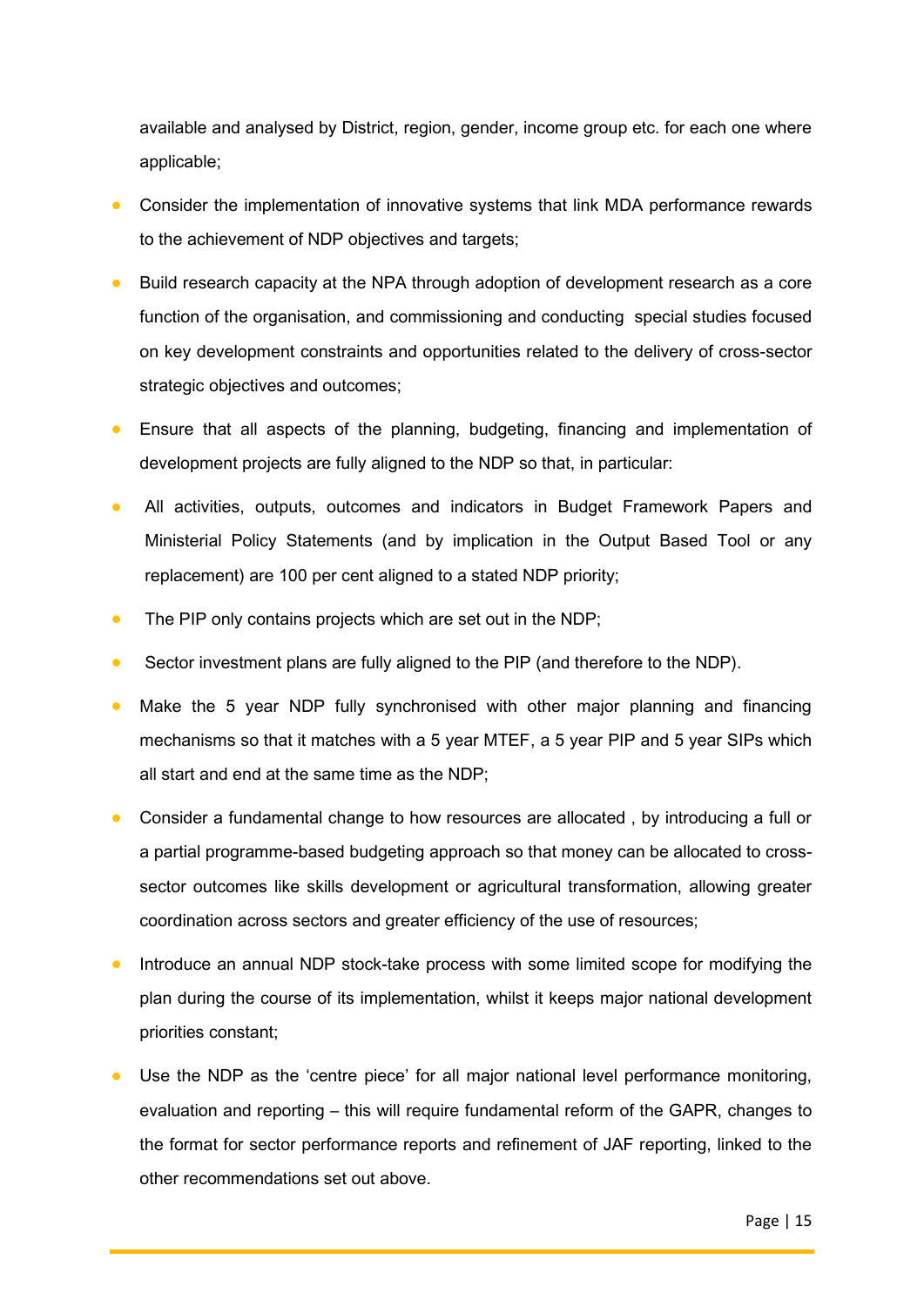# <span id="page-31-0"></span>2 Economic Management

# <span id="page-31-1"></span>2.1 Key Findings

1

#### <span id="page-31-2"></span>2.1.1 Macroeconomic performance and policy

The evidence presented in section 2 suggests that the NDP is not currently on track to achieve its key macro-economic objectives and targets. Many indicators are out of line with NDP targets including growth, revenue/GDP ratios, inflation, interest rates and export performance. Public investment, public expenditure and fiscal policy have been inconsistent with plans in the NDP for much of the period although there was closer alignment in the last year. Key reasons why the strategy went off track were policy choices made at the beginning of the NDP and external shocks in 2010/11. Domestic policies that were pursued and did not fully support the NDP included rapid growth in money supply and increases in public expenditure to finance the elections and defence spending including global recession. External shocks included commodity price increases coupled with rapid depreciation of the exchange rate (influenced by capital outflows). This together caused inflation to escalate to 30 per cent in October 2011.

Following the introduction of new monetary policy instruments<sup>1</sup> in mid-2011, interest rates reached 23 per cent by November 2011. This policy was very successful in adjusting inflationary expectations and restoring macro-economic stability but it sent a "chilling effect" on the economy. Inflation fell back to 5.5 per cent in 2012 and the Central Bank rate was reduced to 12 per cent but commercial bank lending rates did not follow suit and continued to remain high. Tight monetary policy combined with unplanned fiscal tightening led to growth falling to 3.2 per cent in 2011/12. When donors suspended budget support in 2012 further fiscal adjustment was required. According to the 2013/14 macro-forecasts the economy is set to recover with growth increasing to just under 6 per cent by the end of the

<sup>&</sup>lt;sup>1</sup> In 2011, the Central Bank introduced a new monetary policy stance called inflation targeting. The tool used was the Central Bank Rate (CBR). This tool provides for an inflation target against which economic activity is signalled.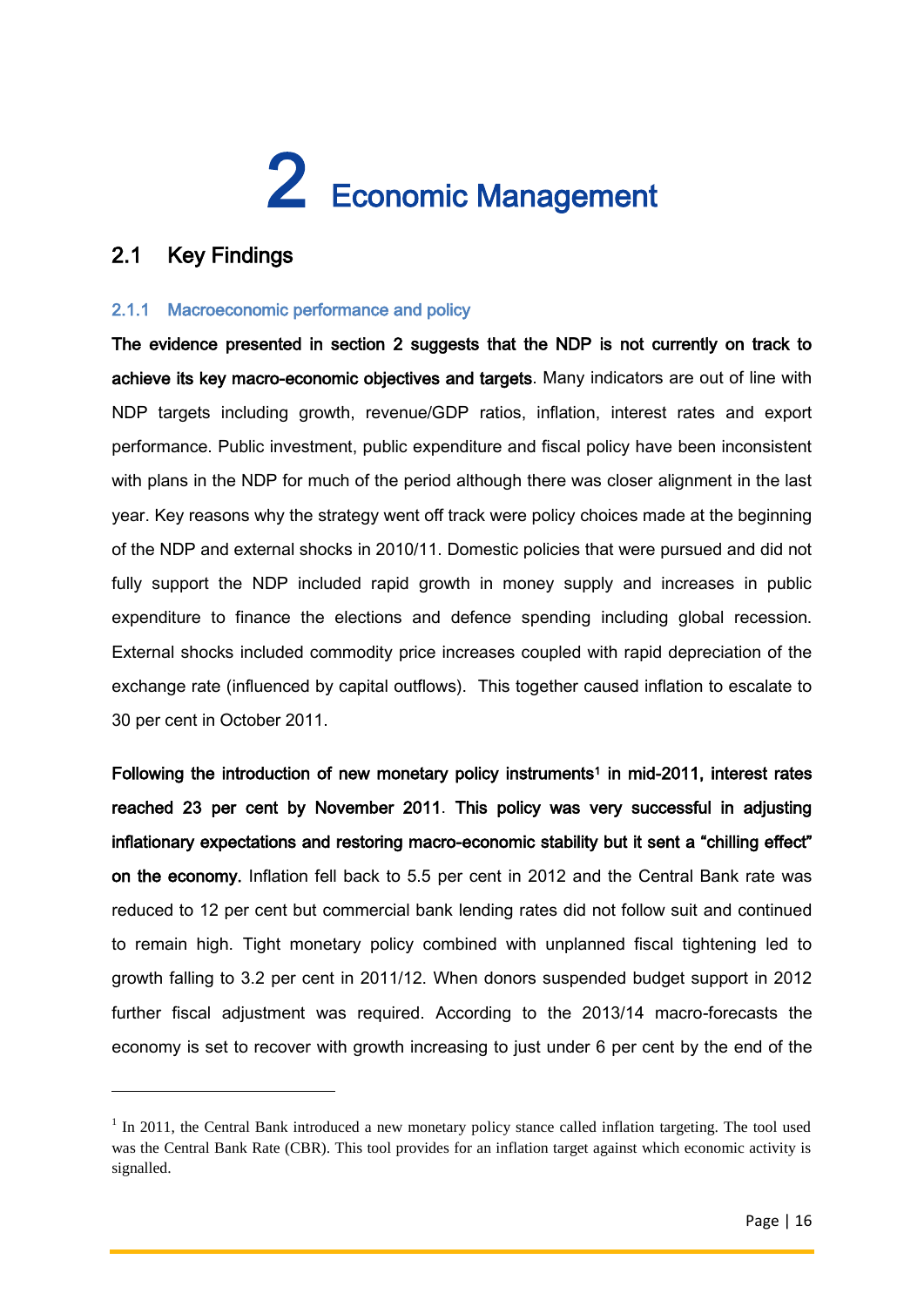NDP period. Inflation is expected to remain in single digits. However, borrowing and the fiscal deficit are projected to be significantly below NDP forecasts. Although general economic prospects for the remainder of the NDP implementation period are now more positive it will be very difficult to make up lost ground during the remaining period.

When the NDP was formulated the assumptions and forecasts included in the macroeconomic strategy were deemed ambitious but not wholly unrealistic. The most ambitious assumptions were the expected efficiency gains in government and reallocation of expenditure towards infrastructure development particularly roads. Progress on efficiency gains has however been limited owing to the limited savings attained from sectors like public administration and defence. Policy for much of the period has focused on restoring macroeconomic balance. Whilst this is critical to facilitate growth over the medium term, there is scope for greater pragmatism backed up by improvements in Public Financial Management, investment planning and appraisal.

The NDP is premised on the need to strategically balance macro- economic stability and growth. The government's medium term macro-economic objectives reflect this. However, the mix of policy instruments especially in 2010/11 and the corrective measures that followed did not support growth. Relatively loose fiscal policy combined with rapid growth in the money supply and private sector credit in 2011 contributed to rising inflation. The introduction of a new monetary policy instrument in July 2011 and the subsequent increase in interest rates were necessary to bring down inflation but this had a detrimental impact on the real economy.

Fiscal policy has been relatively conservative for much of the period. Although public expenditure increased in 2010/11 this was mainly due to higher than anticipated spending on elections and defence. There is evidence of more expansionary fiscal policy in 2012/13 and for the remainder of the NDP period. It will be critical to structure any additional borrowing to minimise potential crowding out effects. Higher borrowing can only be justified if existing funds are spent efficiently and effectively on high priority growth enhancing projects (e.g. infrastructure). This will require much tighter investment planning and rigid control of public expenditure.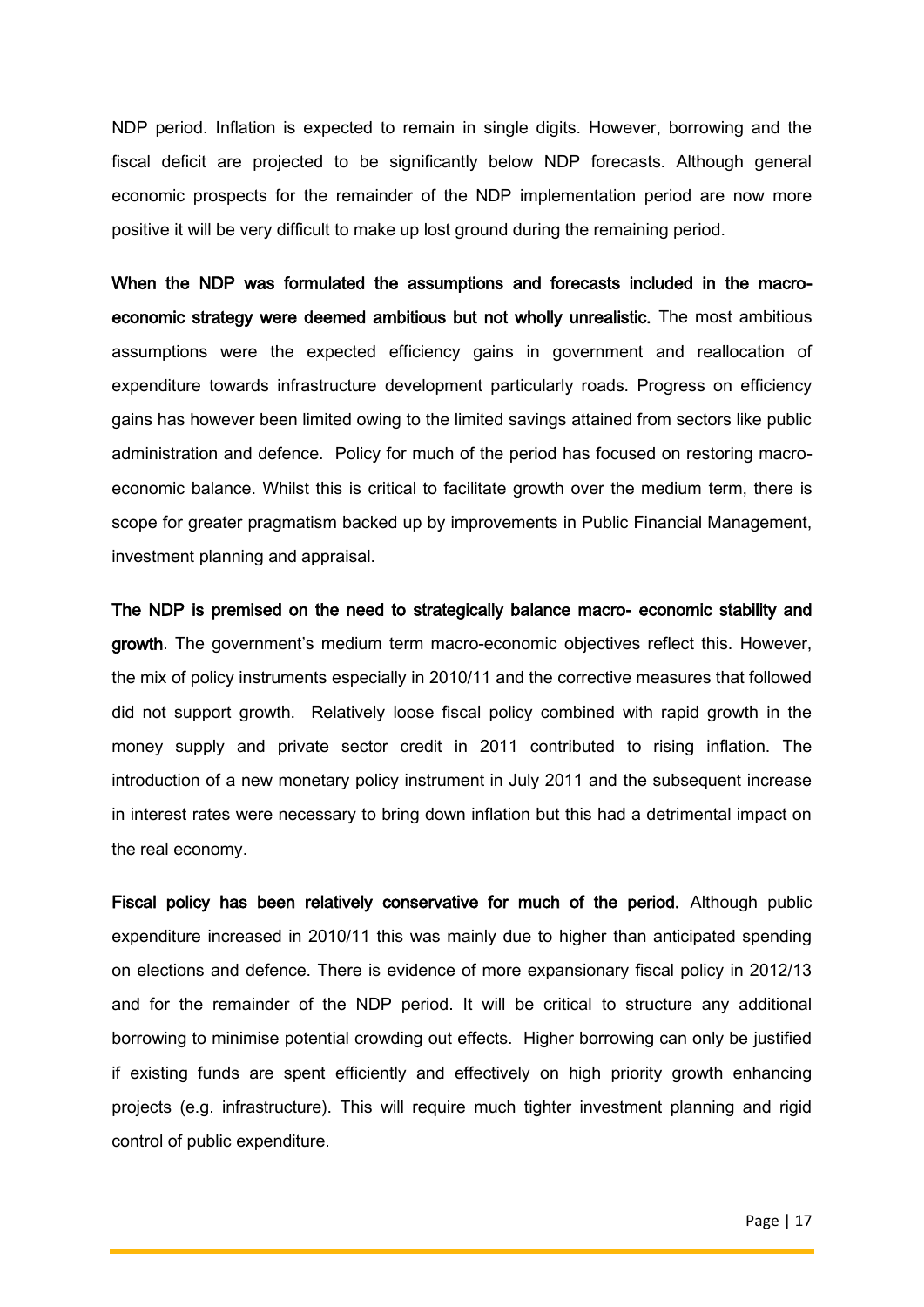The high level budget process and NDP have not yet been effectively integrated. The development of the NDP was very much a joint process involving NPA, MoFPED, BoU, Sector Ministries and Districts. However, this close cooperation has not been sustained in the course of NDP implementation. Some alignment is occurring at a very high level (e.g. prioritisation of spending on infrastructure). NPA have not been involved at strategic points during the budget preparation process. Spending decisions at the sector level are not routinely informed by progress on NDP implementation and priorities in advance of budget preparation. One underlying reason is the lack of full alignment of budgetary systems including the OBT, SIPs, BFPs, MPSs, Chart of Accounts and DDPs.

There is positive progress on aligning macro-economic modelling frameworks used by NPA, the MOFPED and Bank of Uganda. When the NDP was conceived the model used was very different to the financial programming model used by the Bank of Uganda. There were extensive consultation and agreement on the NDP model and forecasts. However, the annual budget and MTEF continue to be based on the MOFPED and Bank of Uganda models rather than the more complex general equilibrium model used in the NDP. There are plans in place to merge these models and this will make it easier to align NDP and annual macro-economic planning frameworks going forward.

#### <span id="page-33-0"></span>2.1.2 Public expenditure management

For the first two years there was limited alignment of the MTEF and budget implementation with the NDP. Based on an analysis of allocations and actual expenditure in the course of the NDP period there has been mixed progress on alignment of NDP with the budget. Whilst allocations to many key sectors have increased significantly in nominal terms, eight out of sixteen sectors have consistently attracted funding below projected NDP allocations. Supplementary budgets have had a negative impact on budget implementation and credibility. There has been considerable improvement in budget alignment in 2012/13. It should also be noted that the NDP medium term expenditure framework was also largely diverging from the past trends and allocations which greatly complicated the implementation of the NDP.

Expenditure management systems and sector planning systems are not closely aligned with the NDP. At present the output based tool is based on a rolling 3 year planning framework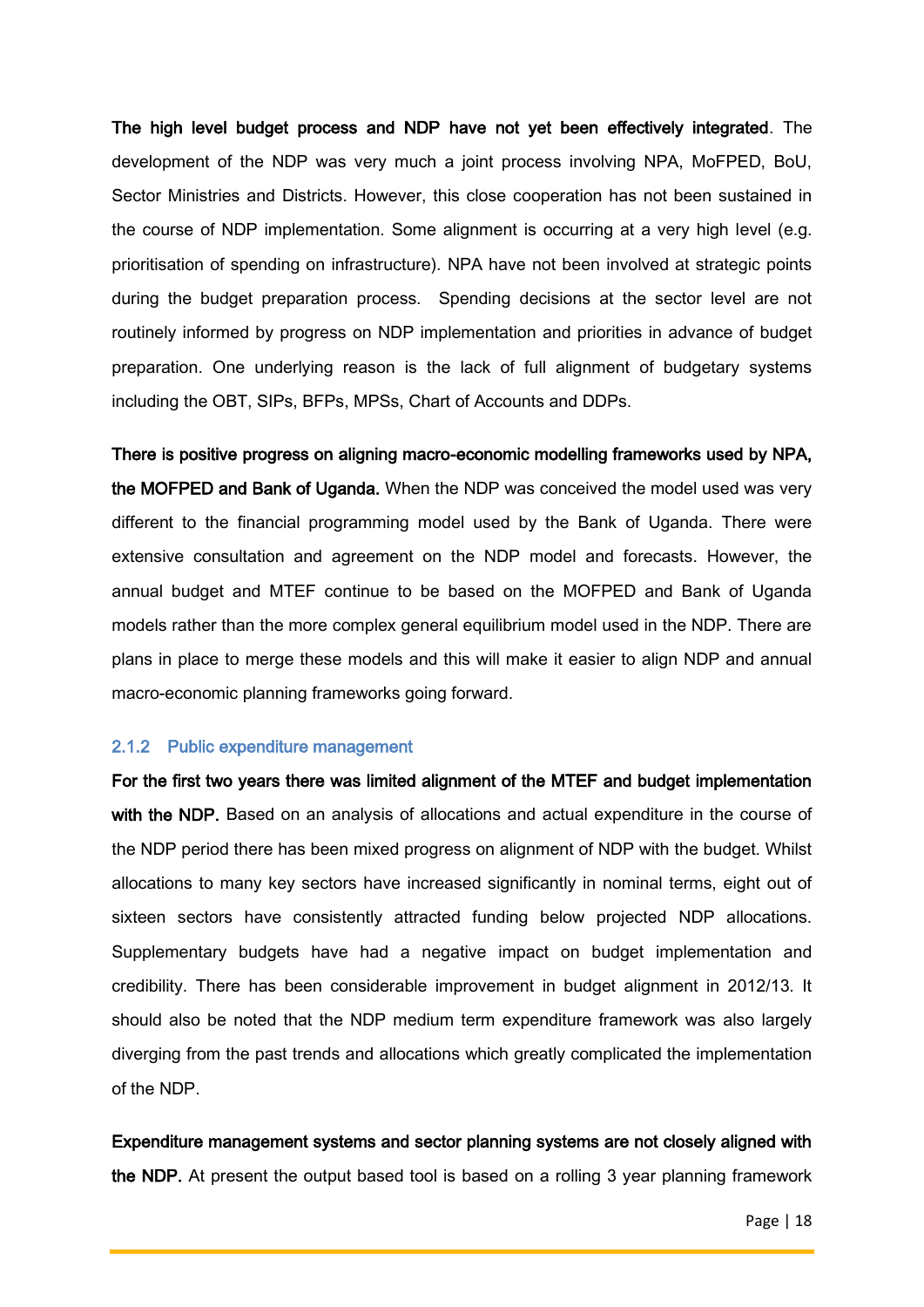compared with the 5 year fixed NDP framework. This makes it difficult to align the two processes. In addition OBT outputs do not fully map onto the strategic objectives included in the NDP as they are defined differently and sometimes relate more directly to previous sector plans. Sector plans in cases where they are available also often have different time horizons to the NDP which also makes it difficult to fully align them with NDP objectives. In addition, the IFMIS chart of accounts, MPSs and the BFPs are not fully aligned with the NDP.

Weak investment planning and lack of integration of NDP priorities into the annual PIP and SIP process has limited alignment. A large number of core projects were included in the NDP but not all of these were thoroughly assessed prior to their inclusion. NDP core projects are not automatically ranked as the highest priority projects in the annual PIP and SIP processes. The exceptions to this are flagship energy and roads projects. Other factors that influence the decision making process around which project receive funding, include sectors' views of priorities, the MoFPED's view of priorities and higher level political decisions. The lack of a clear framework on the criteria used to include projects in the PIP has contributed to the misalignment of the PIP with the NDP. A planned review of the PIP process led by NPA working with the MOFPED provides an opportunity to reflect on how to improve links between the NDP and routine investment planning going forward.

There was a very high level of ambition regarding the number of core projects that could be implemented in the course of the NDP and many of these projects have not moved forward as planned. This is due to a number of factors: (i) lack of planning, prioritisation and sequencing of investments; (ii) limited technical analysis and appraisal prior to inclusion of projects in the NDP which delayed implementation; (iii) limited analysis of the financing requirements of individual projects in advance of inclusion in the NDP; (iv) weak technical capacity in MDAs to develop, manage and implement complex projects; (v) slow procurement. Notwithstanding these problems, there is also an apparent practice by the GoU to introduce spending activities which are politically influenced that are outside the planning processes. This has compromised on the available resources for the projects that were identified in the NDP.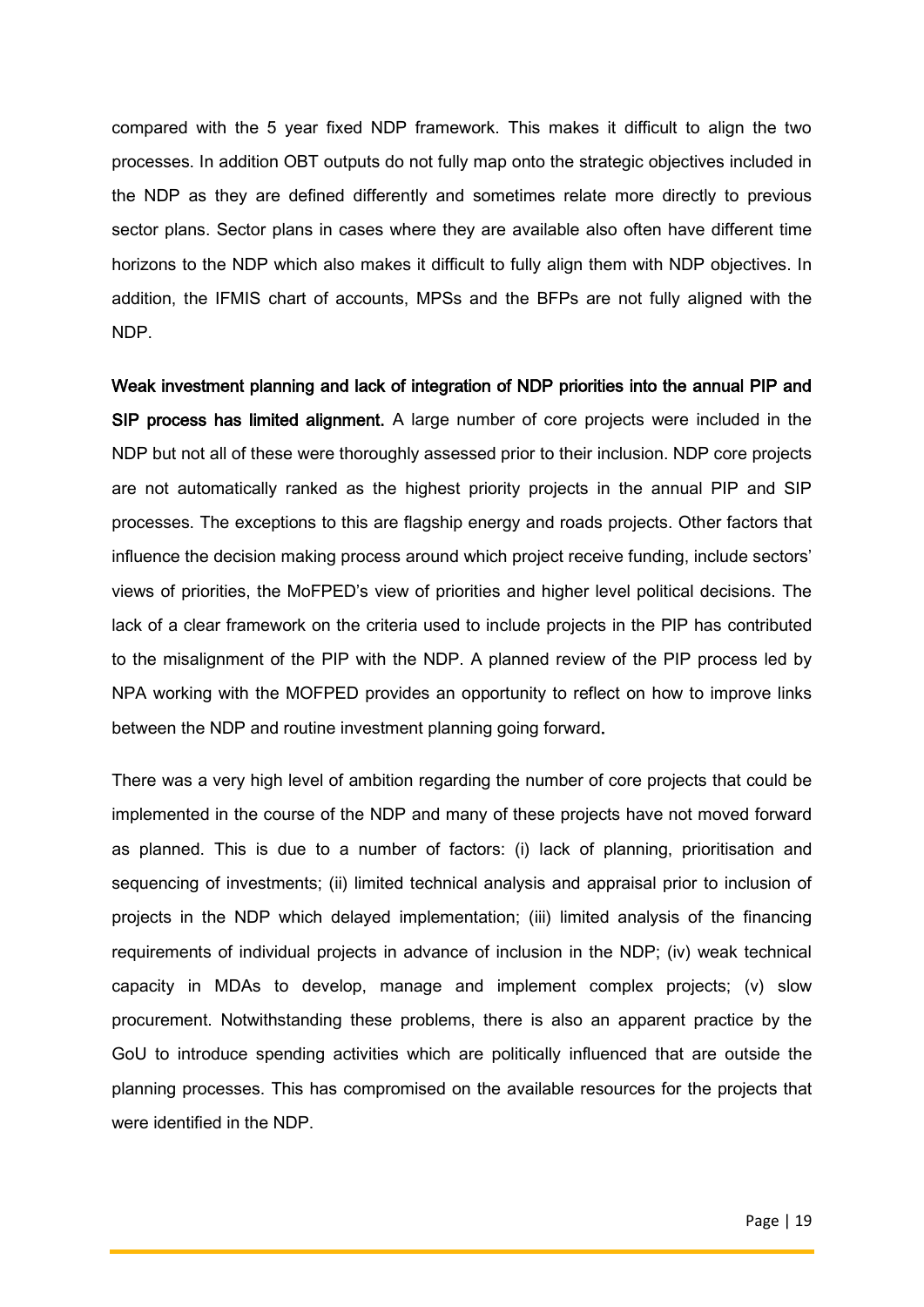# <span id="page-35-0"></span>2.1.3 Growth and socio-economic transformation, promoting competitiveness and private sector development

#### Sector Growth Performance

Growth outcomes over the past three years have been way below from what was envisaged in the NDP. The poor performance in growth has partly been a combination of external factor and domestic factors. The volatility of commodity prices combined with a reduction in export demand due to the global recession contributed to the slow growth of the economy. On the domestic front, the corrective measures that were put in place to contain inflationary pressures combined with the unpredictable weather conditions also contributed significantly to the slow growth of the economy. The slowdown in growth was largely driven by the services sector which contributes about half of total GDP. Key sectors that contracted within services included financial and real estate. The composition of GDP remains the same with services contributing about 50 per cent of total GDP and agriculture and industry contributing 24 and 26 per cent respectively.

The agriculture sector continues to face challenges of unpredictable weather conditions, declining productivity and limited mechanization. As a result the sector continues to perform significantly below expectations growing on average at about 1 per cent. Agriculture is the major employer in Uganda and has the most potential for value addition in the short to medium term. Growth and productivity in agriculture is highly dependent on climatic conditions. The continued sluggish performance of this sector remains a cause for concern. If it continues to operate below its potential then it will be very hard to achieve inclusive growth or make progress on socio-economic transformation. For the period 2011/12 and 2012/13, food crops which account for 50 per cent of total agriculture and key to the food basket as well as exports especially within the region contracted by 1.7 per cent in 2011/12 and only grew by 0.2 per cent in 2012/13 respectively. The contraction was largely attributed to the severe draught in 2011/12. The level of agricultural exports, including maize, beans, and flowers, increased significantly during the first half of 2012/13, largely due to higher international prices and increased volume of trade.

Overall the level of growth in the sector has not been enough to compensate for the reductions in growth in other sectors especially manufacturing and services. There are many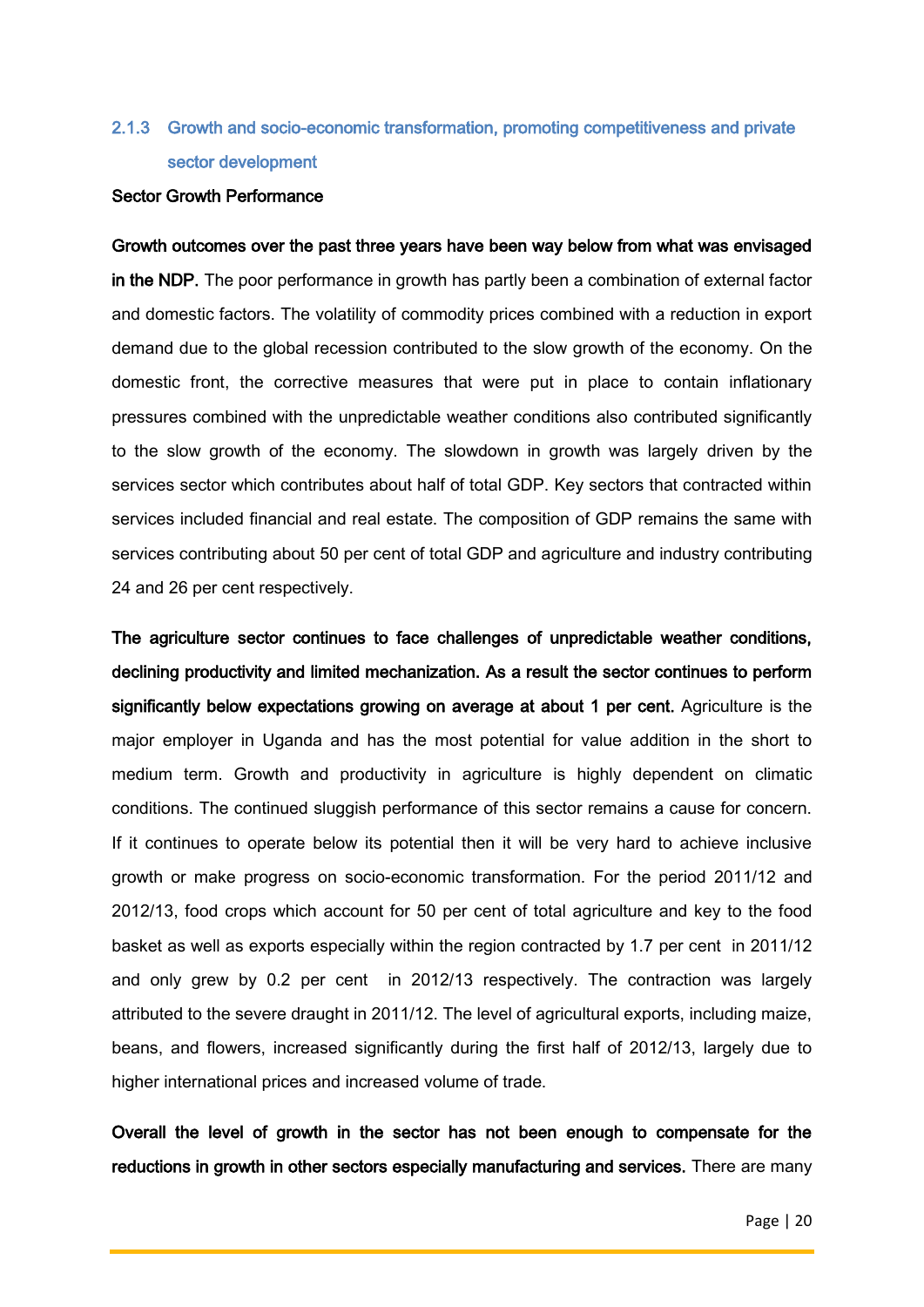factors that constrain agricultural performance including lack of coherent land reforms, dysfunctional land market, lack of mechanization, weak infrastructure to support and enhance productivity (storage, irrigation etc.), access to high quality inputs, lack of agriculture financing and weak marketing infrastructure.

For 2010/11 and 2011/12, the manufacturing sector faced various challenges which included power shortages and higher electricity prices, financing constraints resulting from tighter liquidity, and lower demand from global markets. The low electricity generation which was combined with expensive thermal generators being switched off due to insufficient funding resulted into increased tariffs. This considerably increased the cost of manufacturing. However, there has been some strong recovery of the sector with growth estimated at 6.8 per cent in 2012/13. This is consistent with the growth in electricity provided which could have helped to unlock one of the key binding constraint for industry. The recent completion of Bujagali Hydropower Dam and other mini-hydropower stations has greatly improved the availability and stability of electricity.

The overall weak performance of the economy in 2010/11 and 2011/12 was due to a decline in growth of the most dominant services sector. The under-performance in this sector was partly driven by domestic developments especially the tight liquidity conditions that characterized the period due to the corrective tight monetary policy stance that was being pursued. Financial and trade services decelerated due to increasing uncertainty in the business environment. Notwithstanding these negative developments, services have since recovered, albeit still low compared to previous years. The recovery has been mainly driven by transport, communications and financial services. Financial services have particularly been boosted due to increased loan uptake after a recent reduction of interest rates. In addition the outlook for the real estate sector remains positive with increased financing by commercial banks.

# Socio-Economic Transformation

The recent sluggish growth has not been associated with significant improvement in income levels and socio-economic transformation as was envisaged in the NDP. This is partly because the structural transformation taking place in Uganda is through the expansion of non-tradeables especially services at the expense of the tradeables sectors especially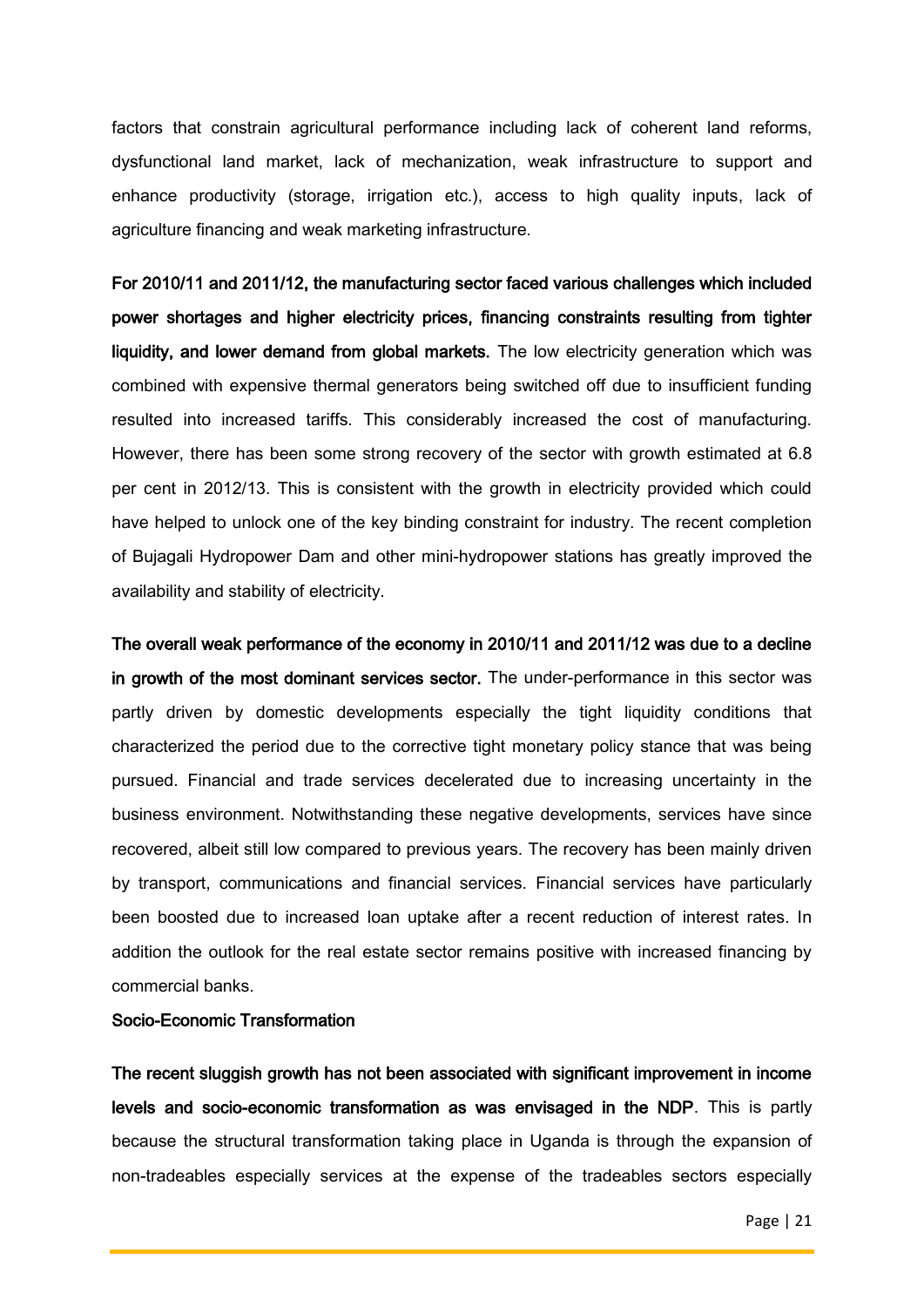agriculture and industry. Due to the high population growth rate estimated at 3.2 per cent and the modest growth achieved over the past two years, per capita GDP declined to US\$ 453 compared to US\$ 506 in 2010. The targeted per capita income by 2017 should qualify the country to be of a middle income status. However, given current the range of challenges to be addressed to accelerate growth and pressures of high population growth, it will be very difficult to achieve middle income status by 2017 notwithstanding the expected oil resources.

The rapid growth of exports as a sign of transformation has also been limited over the past two years. Uganda's export basket remains narrow and dominated by primary products (around 85 per cent), including coffee, fish, tobacco, gold, and flowers. Reliance on these exports has made the export sector vulnerable and Uganda has faced a significant long-run term decline in its terms of trade. Other indicators of socio-economic transformation include the level of urbanisation. Vision 2040 describes the importance of urbanisation and development of regions. Uganda also has one of the lowest urbanization rates in Africa (16 per cent). More needs to be done to urbanize Ugandan cities by increasing their economic activities so as to attract more labour and related infrastructure and institutions. Action to develop "regional economic hubs" would concentrate services and facilitate trade into new markets.

#### **Competitiveness**

Overall it is evident that there has been progress on action to improve competitiveness but there have also been some steps backwards and businesses continue to find the operating environment in Uganda challenging. The global competitive index suggests that there has been some improvement in the competitiveness of Uganda. Improvements include business sophistication, macro-economic environment, labour market efficiency, financial market development and goods market efficiency. Areas where Uganda's position deteriorated included public institutions, health and primary education, higher education and training and technology uptake. This implies that there is a continued need to improve public sector management, deliver basic services effectively and improve skills and innovation. Other indicators where Uganda has registered slow progress include resolving insolvency, dealing with construction permits, getting electricity and registering property.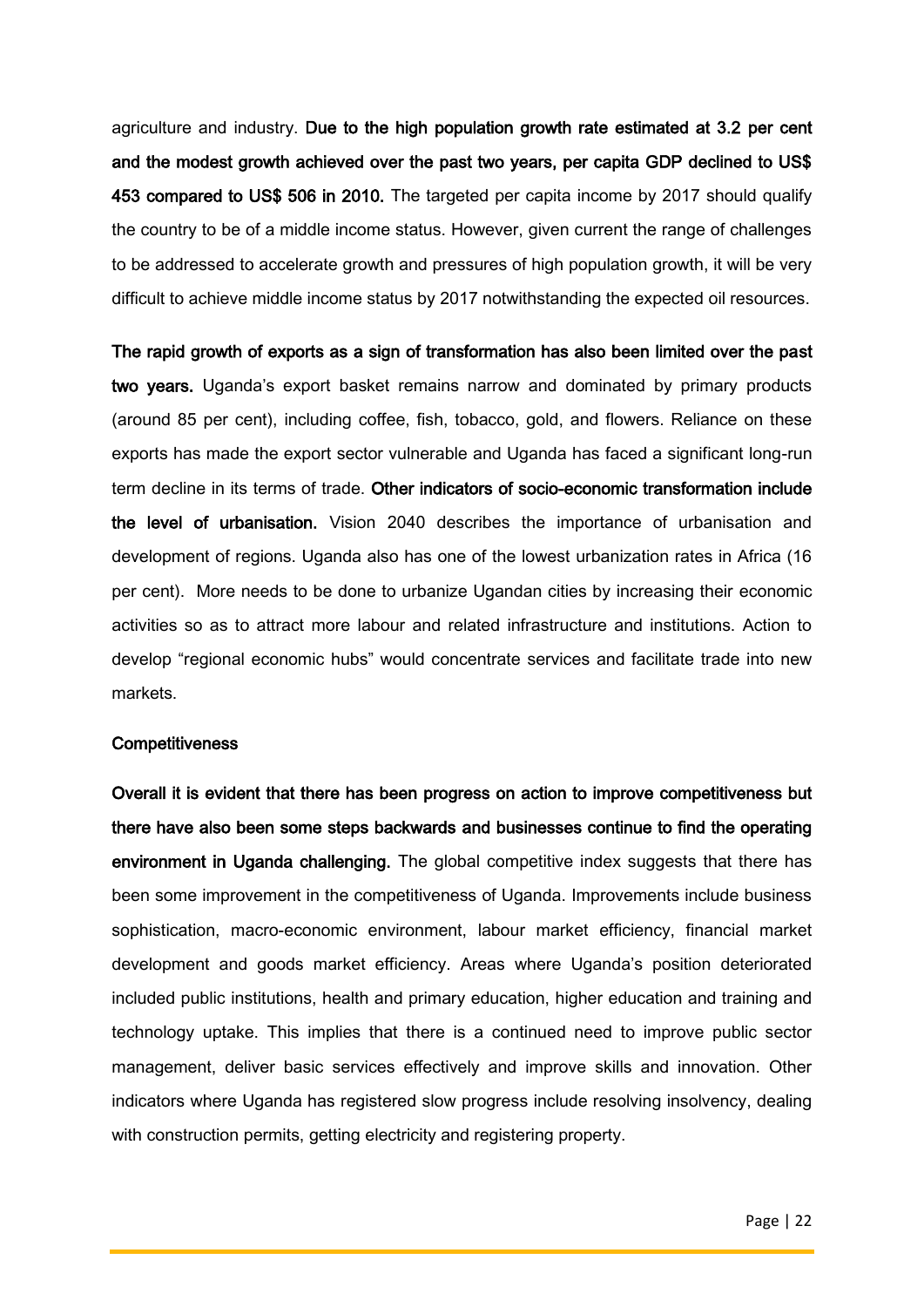There are significant initiatives in place to enhance the business environment. There has been good progress on improving roads, transport and access to ICT. Telecommunications is facilitating development in many ways. It is improving access to information and perhaps even more critically, access to finance. Continued public and private sector investment in these areas and support for innovation around use of mobile technology will continue to generate high returns in terms of economic development and inclusive growth. Steps have been taken to reduce red tape in areas like business and land registration by automating land and business registration. However, challenges remain as key legislation to improve the business environment takes a long time to go through Cabinet and Parliamentary approval processes. In addition, lack of comprehensive land reform remains a large constraint for investors.

#### Private Sector Development

The private sector remains a key driver to Uganda's economic growth and socio-economic transformation as highlighted by the NDP. The sector is largely dominated by micro small and medium Scale Enterprises. Of these about 1,100,000 are enterprises employing approximately 2.5 million people. It is estimated that the sector contributes about 75 per cent of the country's GDP. Key activities of the sector include agriculture, trade, construction, manufacturing, services such as hospitality and entertainment industry, finance, health, education, professional services and information communication technology related business. Employment by sector reveals that 66 per cent are in the primary Sectors (Agriculture, Fisheries, Forestry etc.), 28 per cent in Services, while 6 per cent were involved in Manufacturing. In addition, 76 per cent of Uganda's labour force is self-employed while 24 per cent are employed by others.

Despite the importance of the sector many businesses are currently operating below capacity due to low demand followed by unreliable supply of production inputs and lack of working capital. The high cost of credit coupled with poor infrastructure and limited access to credit is considered to be one of the main non-regulatory factors which constrained growth of the private sector. Over half of the businesses in the survey indicated that interest rates had a negative impact on business operations. Volatility of exchange rates also resulted in payment delays where customers had been negatively affected by exchange rate losses. In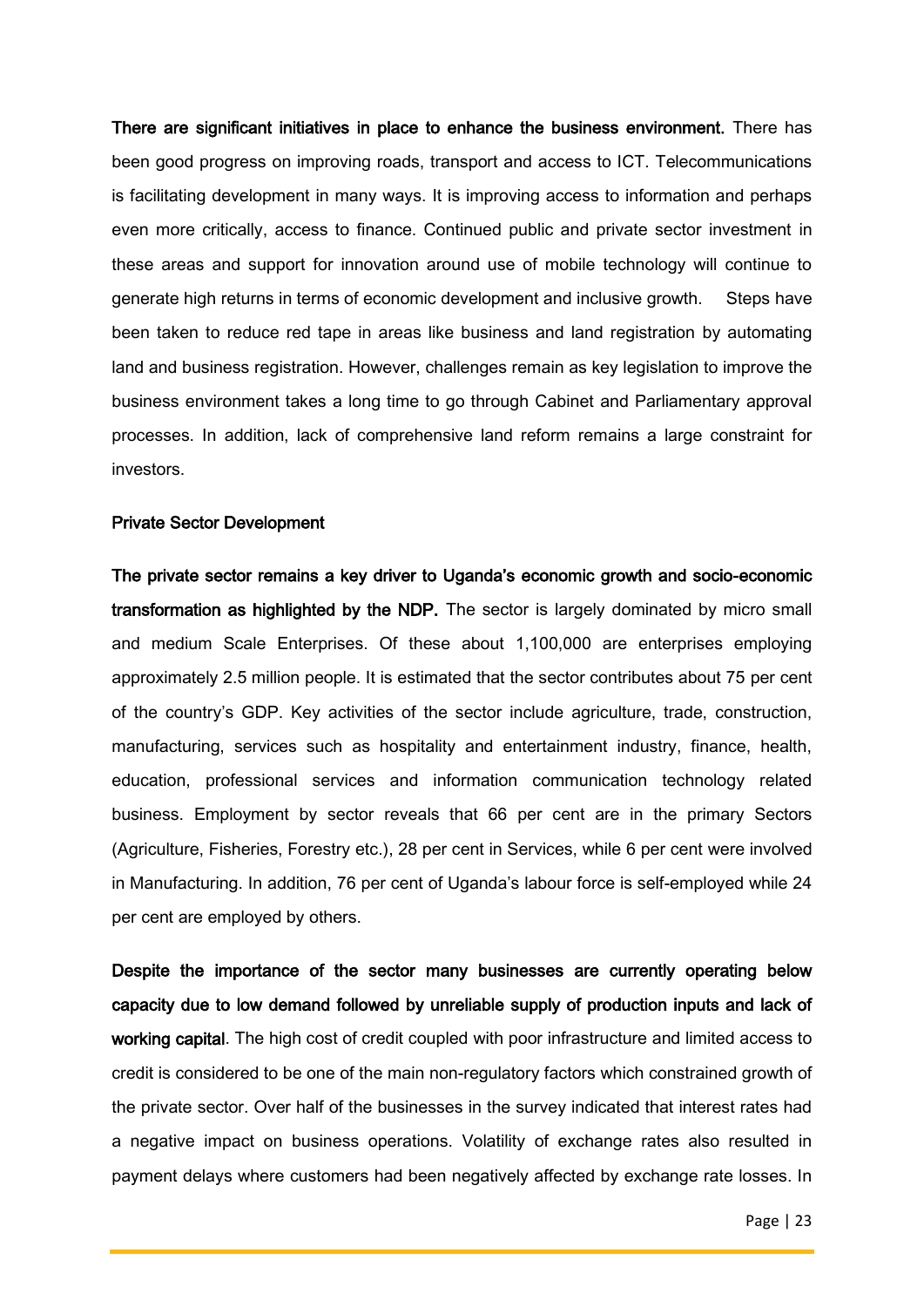terms of quality of services the private sector also indicated that electricity, railway transport and health care were the most poorly delivered. The most effectively delivered services were banking services, air transport and insurance services.

In summary the private sector is still faced with several constraints to growth. The general view was that the cost of doing business has gone up due to rising energy costs, relatively expensive communication costs (and mixed availability across the country), high transport costs and punitive taxes due to narrow tax base. The top 3 constraints identified were energy/infrastructure (access and cost), lack of public sector accountability and limited access to affordable finance.

#### 2.1.4 Financing of the NDP

Lack of financing remains a problem for the successful execution of NDP. When conceived the NDP had anticipated significant increases in domestic revenue mobilisation as a proportion of GDP which has not been realised. Donor support has reduced and development of new innovative financing instruments such as infrastructure bonds has been slow. Cost of finance and availability of long term finance remains a major problem. The spread between Commercial and Central Bank lending bank rates is very high due in part to high financing, operating costs and an increase in non-performing loans. Small businesses are not fully aware of financing opportunities or are not equipped with the skills or collateral to access loans. A functioning Credit Reference Bureau has reduced risk for banks but perceived risk remains high especially for the small business sector and agricultural businesses.

Domestic revenue mobilisation has been hit by disruptions to growth. The revenue/GDP ratio is forecast to be 13.5 per cent in 2012/13 compared with the NDP forecast of 14.1 per cent. Areas where policy reforms have been slow include: extension of VAT to the retail sector; streamlining and reductions in tax exemptions which distort the current system and greater focus on broadening the tax base and enhancing non tax revenues.

The challenge on domestic resource mobilisation is to balance tax collection with private sector growth and development. A large part of the private sector which is informal remains untaxed. The tax burden therefore disproportionately affects the formal sector firms. A major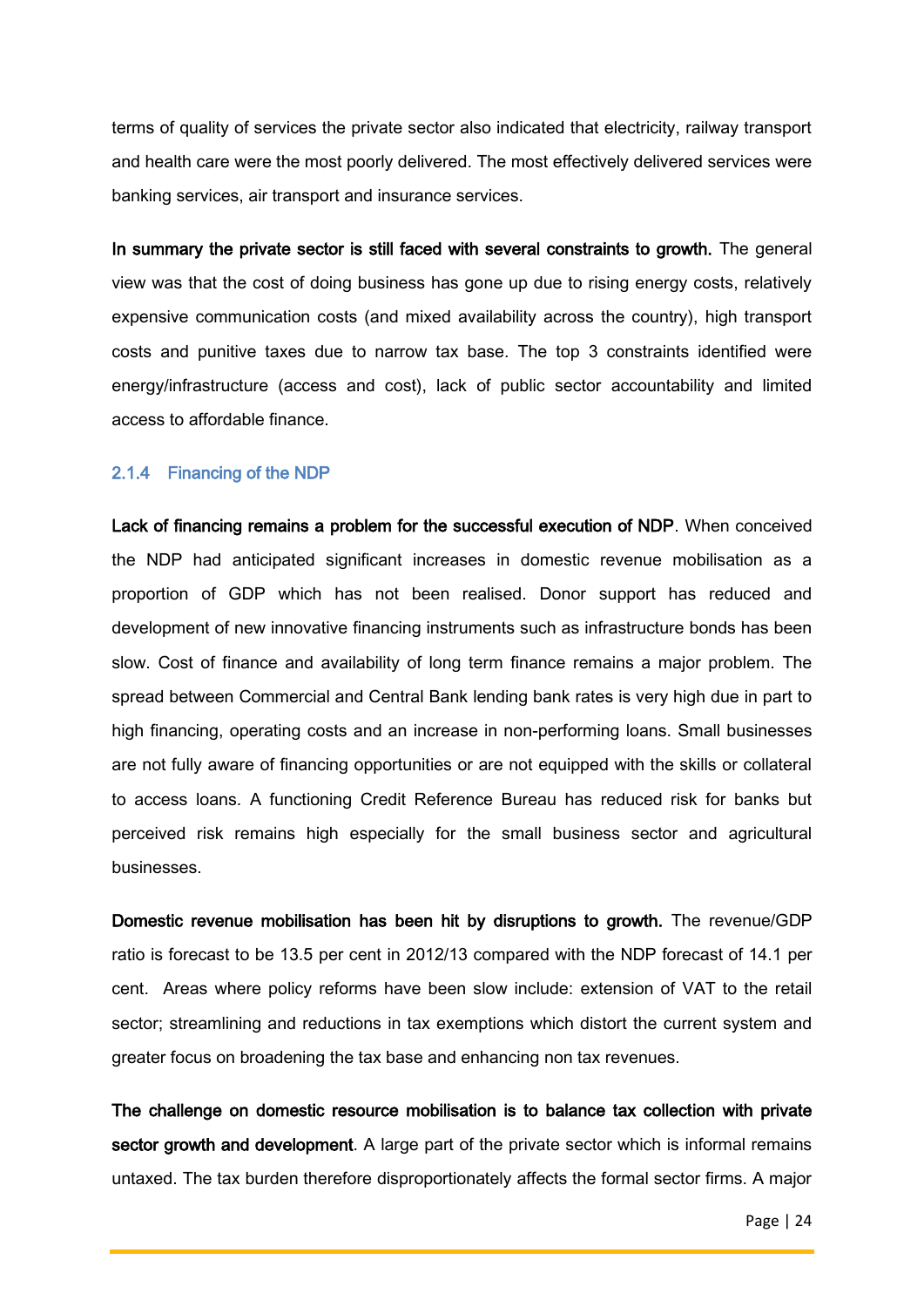downward shift in the Doing Business Report ranking on tax suggests that taxation is perceived as a growing problem for businesses in Uganda.

Progress on development of innovative financing mechanisms has been slower than expected. Progress on harnessing private sector finance in support of NDP implementation has been slow partly due to slow progress on finalising the legal framework governing Public Private Partnerships (PPP). However, a policy has been adopted and there is a good understanding of what needs to be done to make the new law effective. There are examples of success on PPPs. Perhaps the most dynamic examples include Bujagali dam and the health sector where a range of pilot projects and partnerships have been developed to improve service delivery and enhance public awareness on health issues. It will be important to learn from PPP success stories going forward. There is potential to harness new private sector financing for NDP implementation. However, this will require strong leadership at the highest level to fast track the regulatory framework for private financing, capacity building in government to ensure PPPs are well managed and regulated and better strategic planning to determine financing requirements and potential sources of finance.

Capital markets have continued to develop despite the slowdown in growth. Capital markets provide new opportunities for long term financing for the private sector and potentially government. However, at present there is no long term strategy to develop capital markets and limited awareness within the private sector of the financing opportunities offered by capital markets. There has been slow progress on developing new instruments such as long term bonds although the Bank of Uganda is now working with the MoFPED and Capital Markets Authority to make this happen. Similar bonds have been used as a source of funding for government investment projects in other countries including Kenya. It is a potential source of funding for PPPs and/or high return infrastructure projects. The regulatory authority that will oversee pension funds is now in place. This improved regulatory framework should improve access to pension funds through capital markets. The Government needs to move quickly to design appropriate financing instruments that meet international standards. It is unlikely that this type of financing instrument will be available to support investment under the current NDP.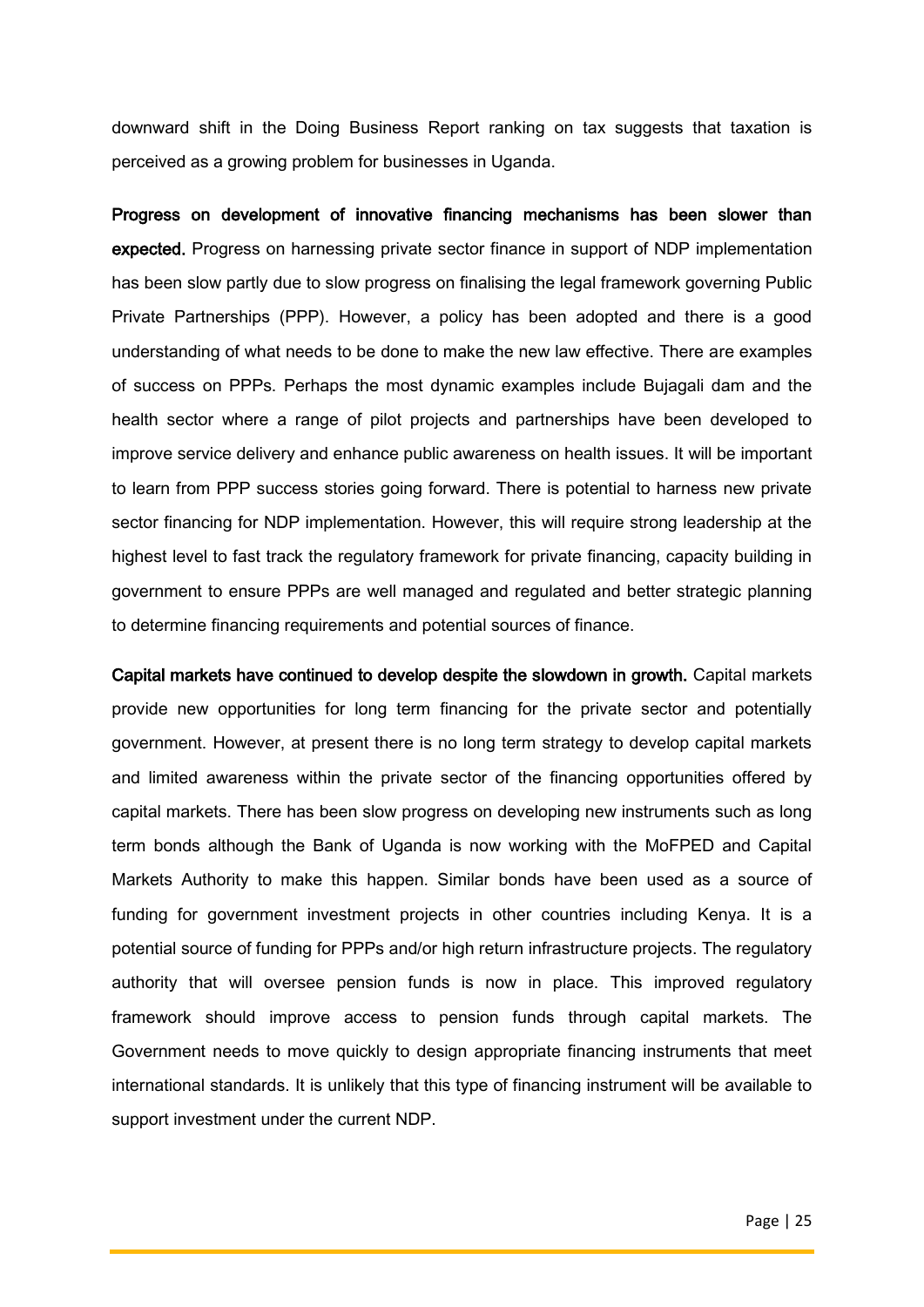# 2.2 Recommendations for the current NDP

### Macroeconomic policy and public expenditure management

The macro-economic framework governing the NDP requires strategic coordination of fiscal and monetary policy objectives to achieve both growth and macroeconomic stability. The monthly coordination mechanism established in 2012 between the Bank of Uganda and the MoFPED provides a strong basis for evaluating policy options and trade-offs going forward. It will be important that this technical committee has focused discussions on striking a balance between maintaining macroeconomic stability and sustaining growth in the year ahead on how to refine and improve the inflation targeting instrument as part of the preparations for the next IMF Policy Support Instrument. The adjustment costs especially for growth of reducing inflation should be balanced properly with the need for macroeconomic stability. It is also important that NPA should be part of this coordination committee.

It is recommended that the MOFPED working with the Bank of Uganda and NPA agree what additional measures need to be taken to justify expected higher levels of spending to support NDP implementation. These additional measures should focus on some of the following areas:

- A strategy to improve domestic resource mobilisation;
- Greater rigour in public expenditure management and enhancing budget discipline at all levels of government to enhance budget credibility;
- Demonstrated improvements in absorptive capacity: this will require decisive action to improve procurement and skills development to improve technical and financial management of large projects;
- More rigorous procedures to appraisal of projects to ensure that projects in the NDP are investment ready.
- Robust financing strategies for any existing and new projects which weigh up the pros and cons of alternative sources of finance including crowding out effects (if financed through higher domestic borrowing).

The budget preparation process should focus more explicitly on aligning resources to support NDP implementation. In particular, the budget process should be fully aligned and guided by the NDP. For the remaining period of the NDP, there should also be some attempt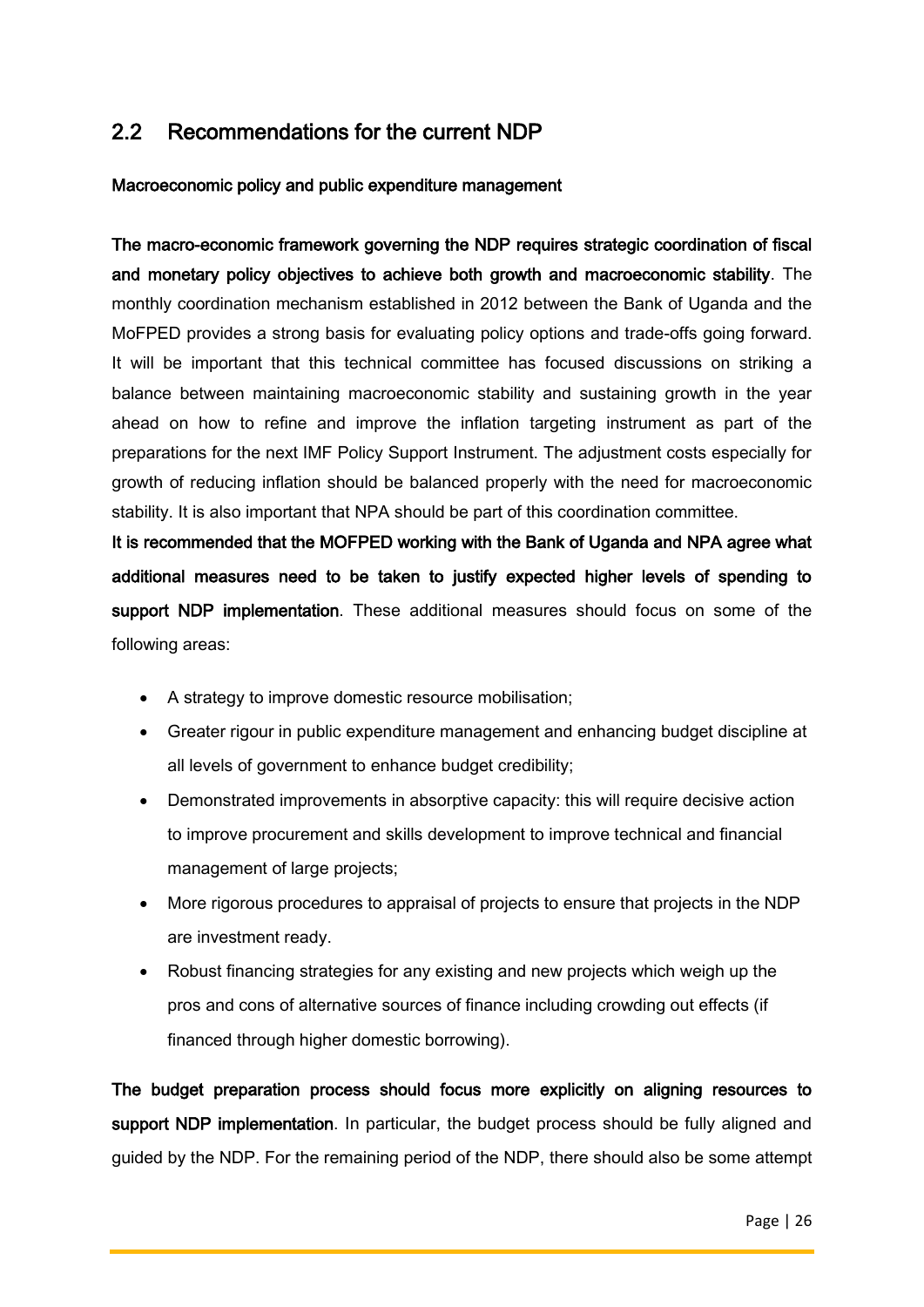to align the BFP to the NDP. One option would be for NPA liaising with OPM and MOFPED to lead on development of a short position paper that summarises progress and identifies top priorities for the year ahead. This could draw on information on performance from sectors and where possible districts. To have strategic impact it would need to be reviewed by Cabinet in advance of preparation of the Budget Framework paper submitted to Parliament in December each year. NPA could also play a role in scrutinising Ministerial Policy Statements and the PIP for alignment with NDP priorities.

Accelerate action to improve budget credibility, transparency and public financial management. There is a need to establish a "Contingencies Fund" that would essentially replace supplementary budgets. This will improve transparency and control of spending and should halt use of supplementary budgets which currently undermine budget credibility.

#### Financing of the NDP

The current debt sustainability analysis shows that there is significant room for borrowing especially for productive investments. For the fiscal year 2013/14, the government has already taken a step in this direction by preparing to issue sovereign bonds to finance its development agenda. However, this approach has to be enforced without compromising the sustainability of debt.

Increase efficiency gains. Establish an efficiency and value for money programme across government to ensure scarce public sector funds are being spent effectively on the right things. Ministries should be encouraged to fund a proportion of new spending priorities through efficiency savings. There should be a firm commitment to reduce spending on public administration. This will require decisive action to streamline government structures and reduce duplication of functions. Restructuring of the public sector and scaling back local government senior staff could also enhance efficiency gains.

There is an urgent need to fast track domestic resource mobilisation to finance the development needs of the NDP. This is particularly so given that the financing of the budget from donors continues to decline. Expansion of the tax base would include enhancing the registration businesses especially in the informal sector. In addition streamlining of tax exemptions would help to enhance tax collection and minimize abuse of the tax system.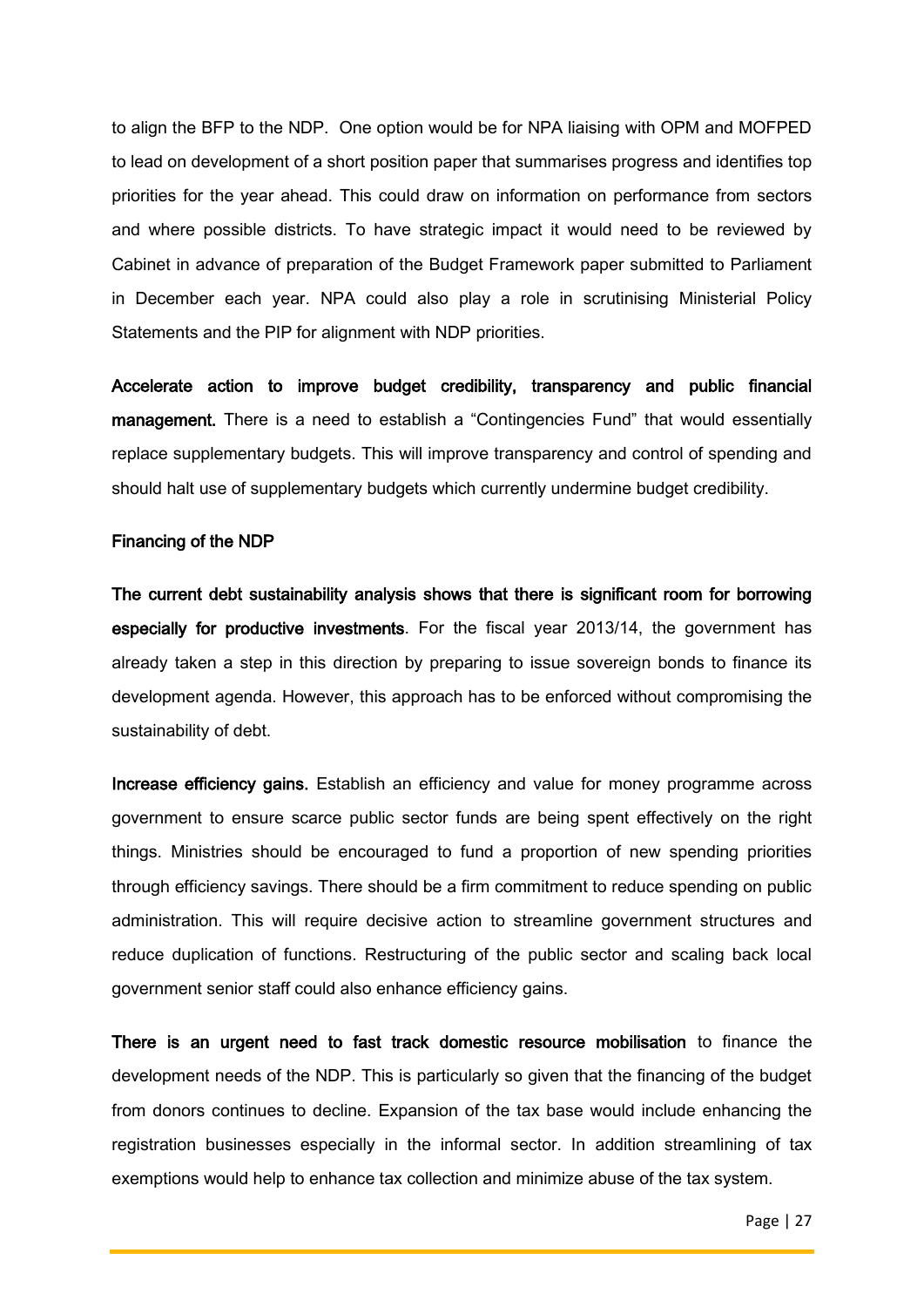There is a need to fast track approval of the Public Private Partnership Bill. This would involve developing and implementing an action plan to establish the appropriate institutional and regulatory framework to lead, support and regulate PPPs. There is also need to build awareness and capacity in key sector ministries on PPPs on how to manage contracts and partnerships with the private sector. It might also be beneficial to establish one body that coordinates all the PPPs rather than every Ministry seeking out relevant private sector partners.

# 2.3 Recommendations for the next NDP

### Macroeconomic Policy and Public Expenditure Management

Use of the same modelling framework by the NPA and MOFPED and BOU would enhance ownership of the macroeconomic framework across the three institutions. Work is already in place to review and improve the economic modelling framework used by MOFPED and BOU for macroeconomic forecasting. NPA is also involved in the process. Ideally a single model/approach should be developed that is suitable both for annual forecasting and multiyear forecasting so the same model can be used to develop the framework for the next NDP.

For the future NDP, there is a strong need to ensure that the NDP guides and is aligned to the SIPs and the DDPs which are the basis for the BFPs and hence the National Budget Framework Paper. For this to materialize, MDAs and districts should be provided ample time to prepare their SIPs so that these could be used as part of a two way process to inform development of the new NDP.

There is a need to ensure that all expenditure management systems are well aligned to the new NDP. The expenditure management systems that need to be reviewed and used to align more closely to the NDP include the OBT, the IFMS Chart of Accounts and Ministerial Policy Statements. There is need to explore the scope for programme based budgeting and setting priorities that might cut across various sectors. For example a high level objective might be to enhance productivity in primary sectors. Action required would cut across sector ministries and complementary sectors.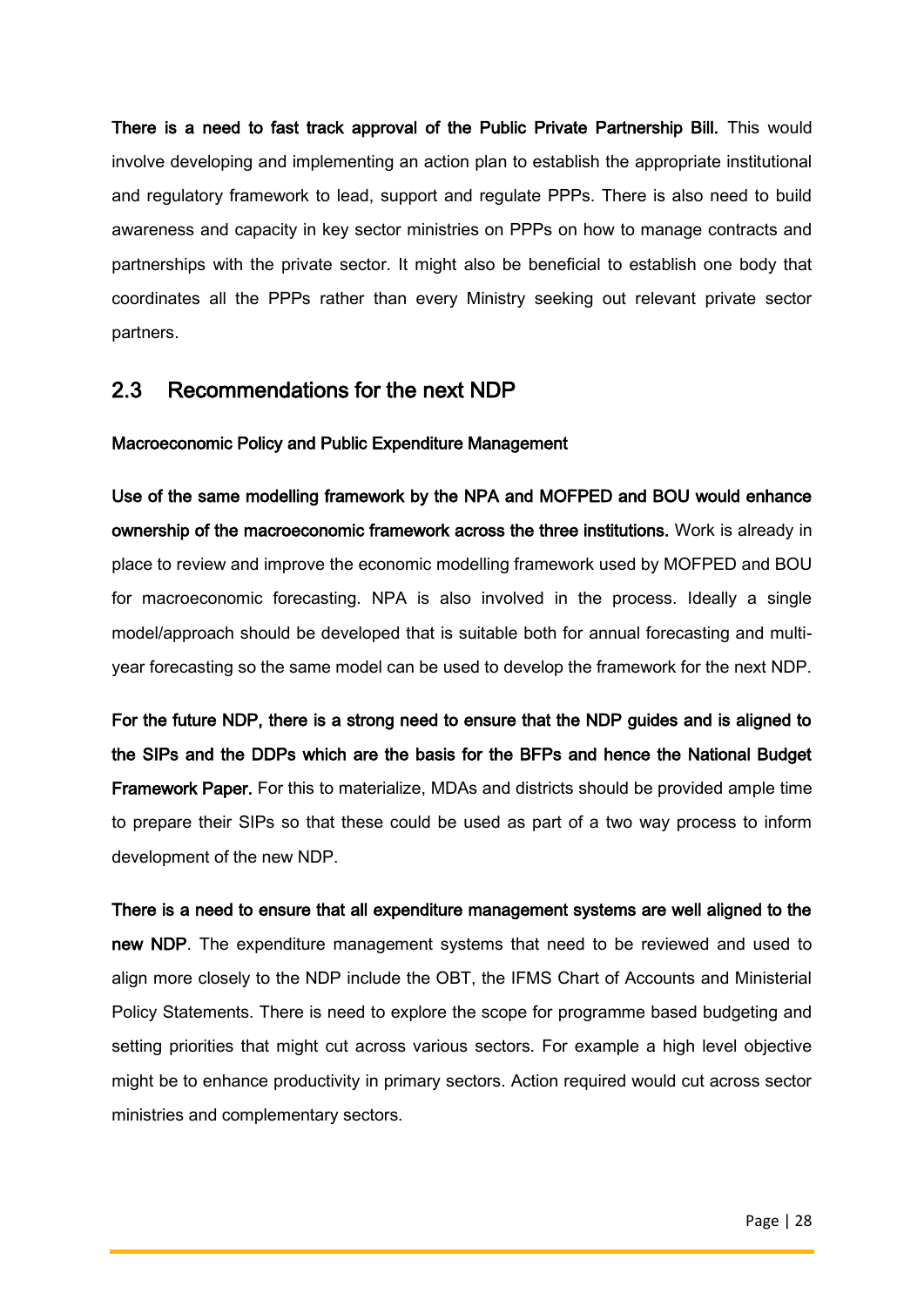After the planned review of PIP, the is need to develop a long term investment planning framework that will help target high priority projects to be included in the next NDP. This should comprise 3 levels of projects. Tier 1 projects will be high priority projects carried over from the last NDP. Tier 2 would be new high priority investment ready projects. Tier 3 would be priority project in the pipeline. This new planning framework should ensure all selected projects are costed and sequenced in line with availability of finance and absorptive capacity.

#### Growth, Competitiveness and Private Sector Development

Given the high proportion of the population in agriculture, the challenges of the sector need to be addressed if growth is to remain inclusive. Some of the key challenges and constraints that need to be prioritized include coherent land reforms, promote mechanization of the sector, support the infrastructure and enhance the productivity of the sector (e.g. storage, irrigation etc.), provide effective extension services to all farmers and increase necessary inputs (for example seed varieties that can withstand changing weather conditions). In addition, implementation of the fertilizer plant in Tororo through the PPP arrangement would greatly enhance the productivity of the sector.

While there has been some progress in addressing some of the key binding constraints, more effort should be put in addressing some of the key concerns of the private sector identified in this report. Key among them is the poor infrastructure in the energy and transport sectors. Other constraints include the high cost of financing, volatile exchange rates and the overall poor quality of services provided by government. The low capacity utilisation in the industrial sector is also a reflection of low demand and high operating costs linked to weak supporting infrastructure.

Urgent action needs to be undertaken to address the growing concern that Uganda is increasingly becoming a difficult place to do business. Some of the areas identified include: Uganda being one of the most difficult place to start a new business; difficulties in getting construction permits; installing electricity and trading across borders. Progress should be accelerated on streamlining regulations and systems and improving one stop facilities for investors and businesses so they can get all the required documentation and permits quickly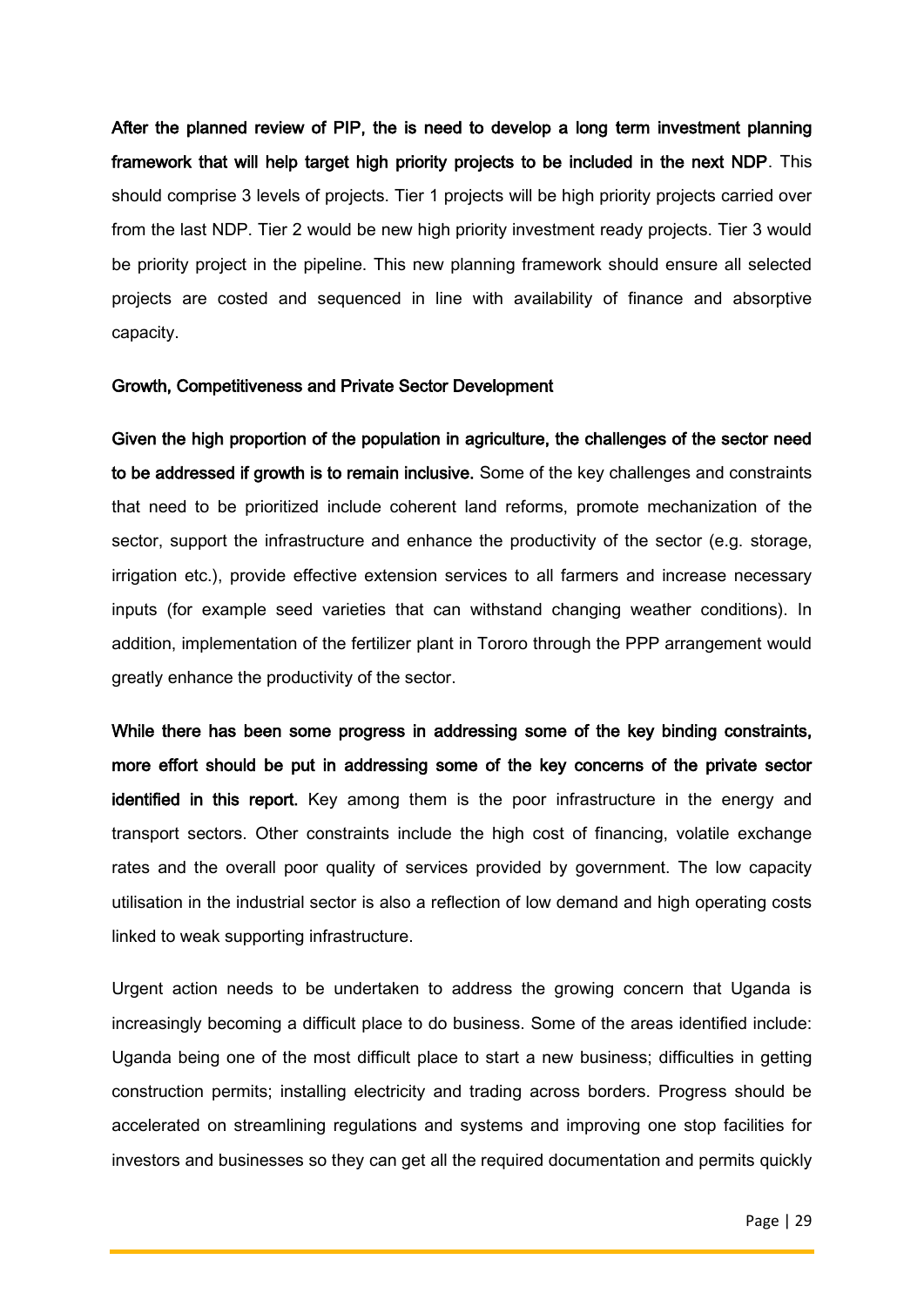to start a business. All institutions and local authorities would closely work with one stop facilities to streamline and simplify doing business in Uganda.

# 2.4 Financing the next NDP

Financing strategies including sources of finance should be specified more precisely in the next NDP. In the short term we have recommended an assessment of the pre-conditions required to increase government borrowing. This should be completed quickly and should inform development of a forward looking strategy for domestic and external borrowing which also ensures debt sustainability over the medium term.

The next NDP should focus on building consensus on a medium term strategy to broaden the tax base which will aim to bring more informal sector businesses into the tax net. This should be backed up with a strong NDP communication strategy which spells out action planned to improve value for money, quality of service delivery, infrastructure development and anti-corruption measures in the public sector. Tax administration should continue to be improved but with a stronger focus on enhancing client services and minimising the burden of tax collection, particularly for small businesses. Specific measures in this strategy might include:

- Broaden scope and improve incentives to enhance collection of non-tax revenues. This could be explored further with the MoFPED in the course of NDP preparation. There may be scope to expand user fees or charges for government services in exchange for higher quality service delivery. More research and analysis would be needed on good practice and how best to encourage MDAs to collect non-tax revenues if they cannot retain these earnings directly.
- Government wide action required to make it easier for businesses to formalise and operate competitively. This could include embedding improvements to simplify business registration. Review use of presumptive tax measures to reduce the tax burden on small businesses and provide better tax education for small and informal businesses.
- Explore the feasibility of introducing local government revenue raising measures to enhance resources for local development e.g. through property taxes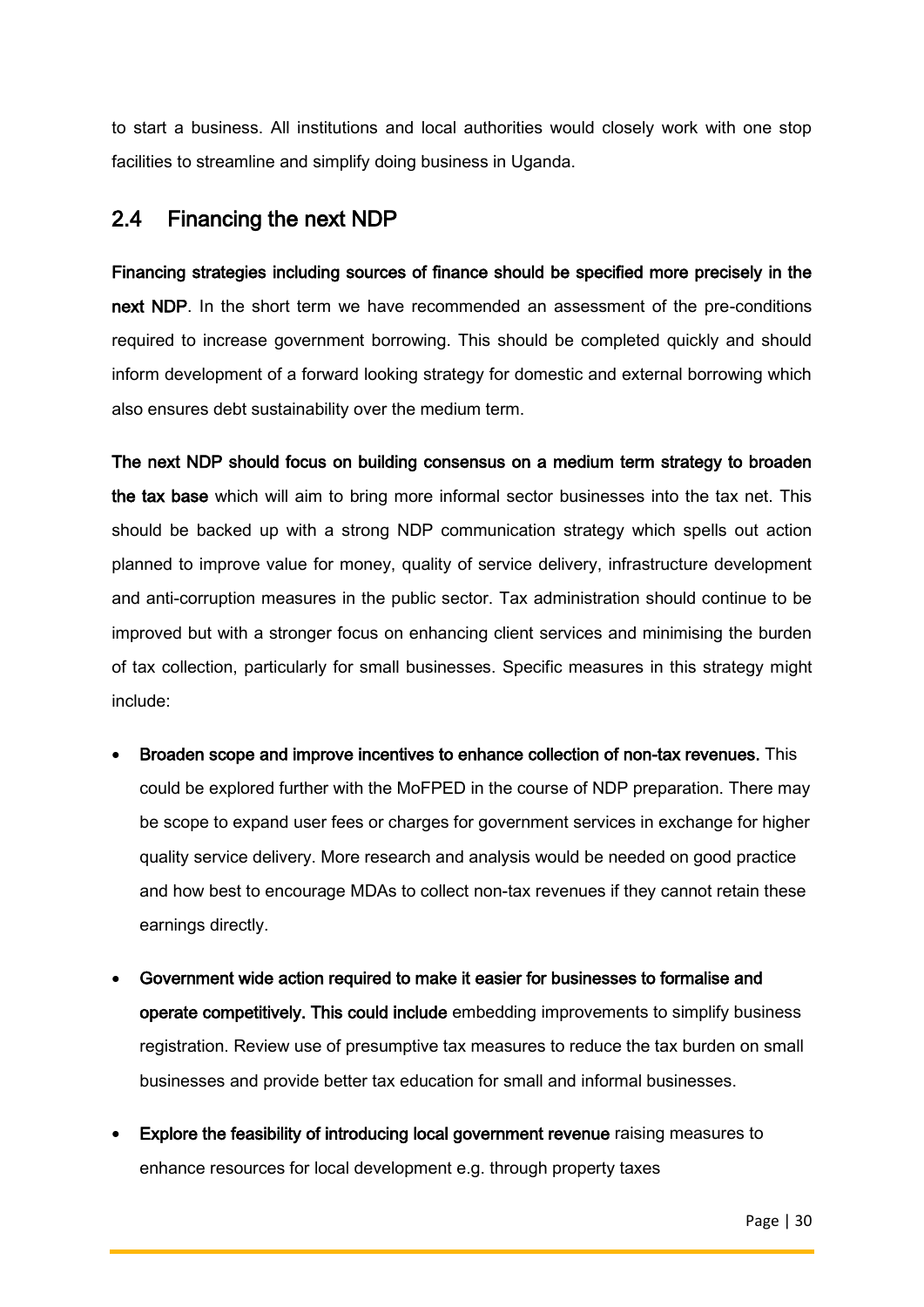Leadership, oversight and promotion of PPPs. This would build on short term measures to build the institutional and regulatory capacity to manage PPPs. It should ensure this knowledge and expertise is embedded in government. Lessons derived from successful implementation of PPPs should be promoted across government. An investment promotion strategy should be developed with UIA which focuses in particular on promoting potential PPPs as well as wider investments which complement new NDP priorities.

Promotion and implementation of innovative financing mechanisms. This should build on proposed short term measures to liberalise pension funds and to introduce new forms of bond financing to support infrastructure investments and PPPs. These will need to be tightly managed, regulated and actively promoted. These should be linked to the highest return investments to build confidence in these new instruments.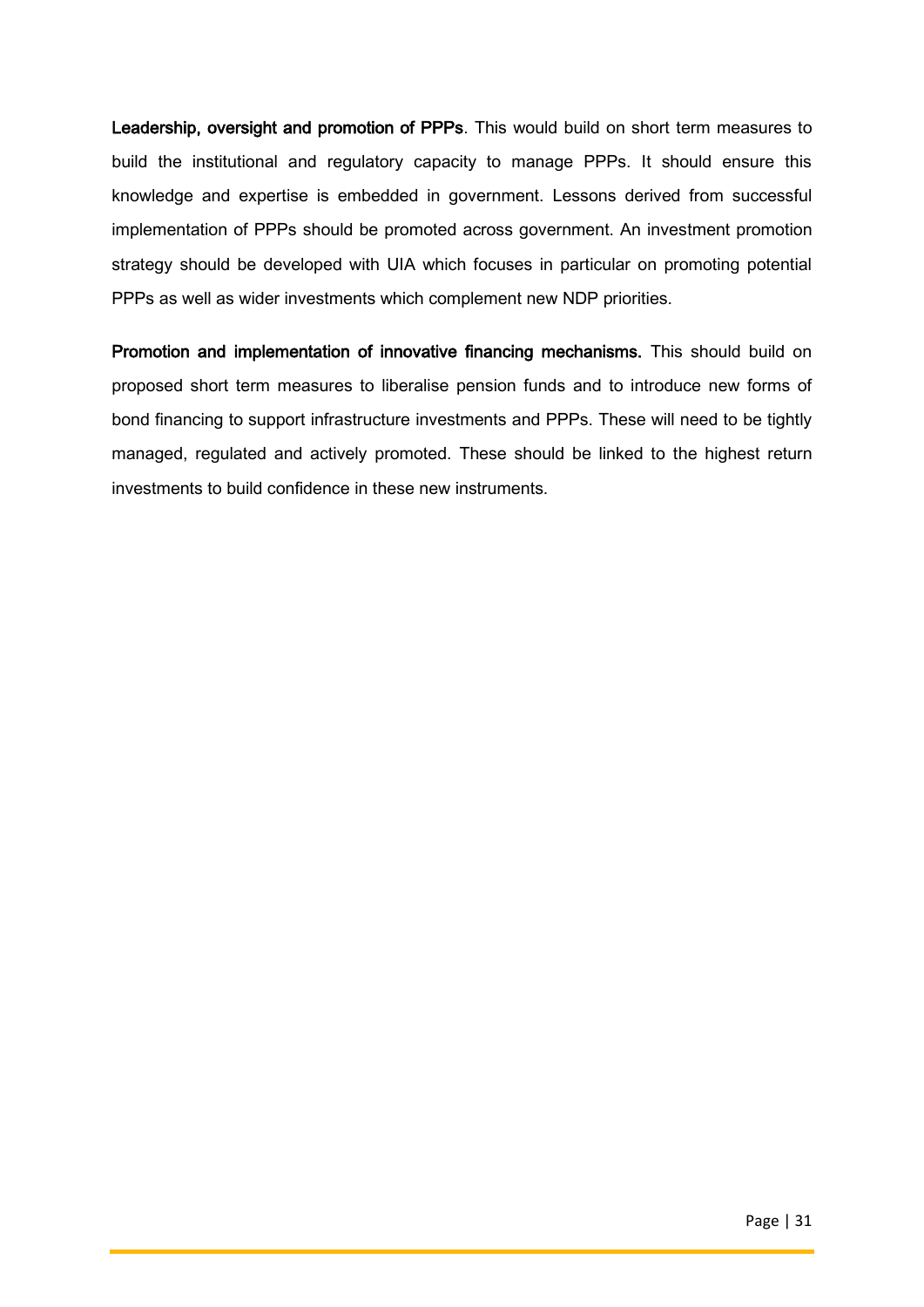# 3 Institutional Framework

# 3.1 Key findings

The MTR noted the need to strengthen the current institutional architecture in ways that improve its efficiency and effectiveness. It is recommended that the public sector identifies and reduces unproductive functions to ensure these functions and mandates are harmonized, with optimal levels of staffing. In addition, Government should implement recommendations of institutional reviews of sector MDAs that were undertaken under MoPS during the NDP period.

There is need to streamline and strengthen the reporting mechanism for the CSOs by realigning it to be under the MoGLSD. In addition, a platform should be established to produce a national oversight report constituting key oversight players including NPA, Parliament and NGO Forum. The report should annually be presented to the Plenary of Parliament by the overall chair to the oversight committees of Parliament. This annual oversight report will facilitate follow-up of key recommendations and findings on national development issues.

There is lack of a platform to engage the media. In this regard, the MTR recommends that the media, which is a vanguard of democracy, does more to educate and create awareness among the citizens of Uganda on national development.

# 3.2 Mechanisms for NDP implementation, monitoring and oversight

The MTR noted that Cabinet Secretariat is mandated to provide support to Cabinet by ensuring the consistency of new policies with existing ones to avoid duplication and undertaking analysis of policies in order to provide further guidance on their application. It is therefore recommended Cabinet Secretariat is strengthened in terms of staffing levels and increased collaboration with the NPA.

The MTR team agrees with Parliament that there is need for further engagement between NPA and Parliament to enhance oversight and accountability functions of Parliament. It will also be necessary to build further awareness and capacity of parliamentarians to enhance their appreciation of the new planning dispensation, including the means and how they can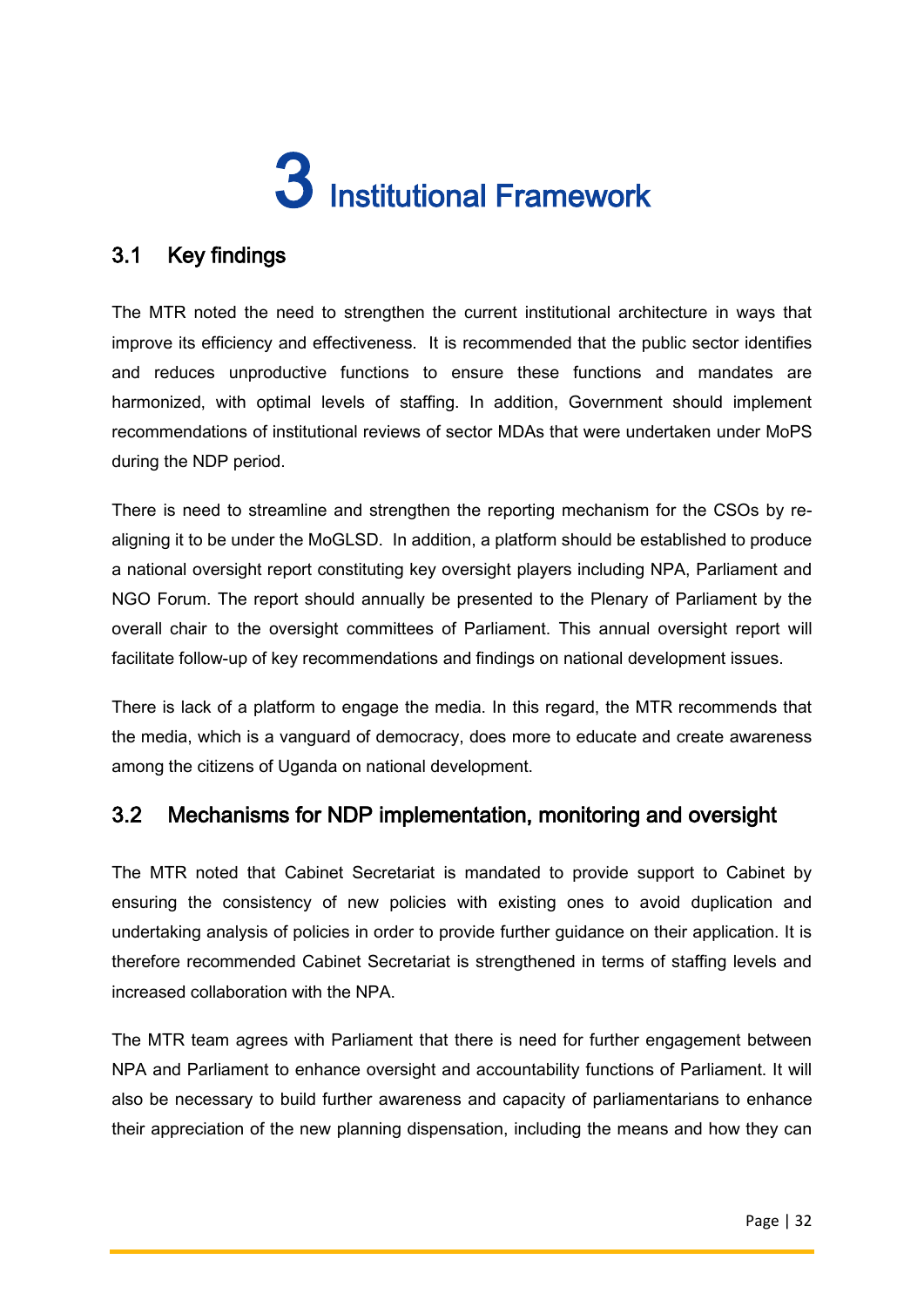play their roles effectively through their committees to ensure alignment of government business with the NDP.

It was observed by the MTR that NDP has not effectively influenced the allocation of national resources. However, the close relationship between the NRM manifesto and the NDP has enabled unconscious resource allocation to NDP priorities, although this has generally eluded funding of programs to unlock the key binding constraints.

There is need to strengthen the capacity of the NPA with a view to establish effectively manned desks in charge of the various sectors. The MTR noted that the current effort to coordinate planning and implementation of the NDP by the NPA are haphazard due to limited staffing and general capacity inadequacies (technical, financial, logistical and administrative). In addition, the current structure of the NPA needs to align to both the NPA Act and the NDP.

The MTR identified that Sector MDAs remain institutionally weak due to significant lack of harmonization of structures and the high level of both fragmentation and duplication, among others. There is a need to establish optimal levels of structures and staffing levels for effective deliver of the NDP. In addition, there is need to inculcate good will from technocrats within the public sector and among the political leadership regarding the reforms. This may best be achieved through re-orientation training and capacity building programs.

In addition, there were widespread observations from the MTR respondents over the inadequacy of financing of local governments. Special emphasis should be placed on the adequacy of financing under the unconditional grants to include the management functions of planning, supervision and monitoring of service delivery. There is also a need to explore the option of community contributions levy to enhance local revenue for service delivery. Furthermore, there should be rationalisation of the expenditure assignments so that those functions that have been decentralised and cannot be served by districts are lifted either to the regional level or back to central government.

The MTR noted that CSOs continued to play a significant role in service delivery over the NDP period. There is need for a mechanism within CSOs to report on their performance and contribution the NDP as well as further alignment of their activities to the NDP.

In general terms there seems to be a limited understanding of the role the media could play in national development and constituting a forum to encourage the media to advance the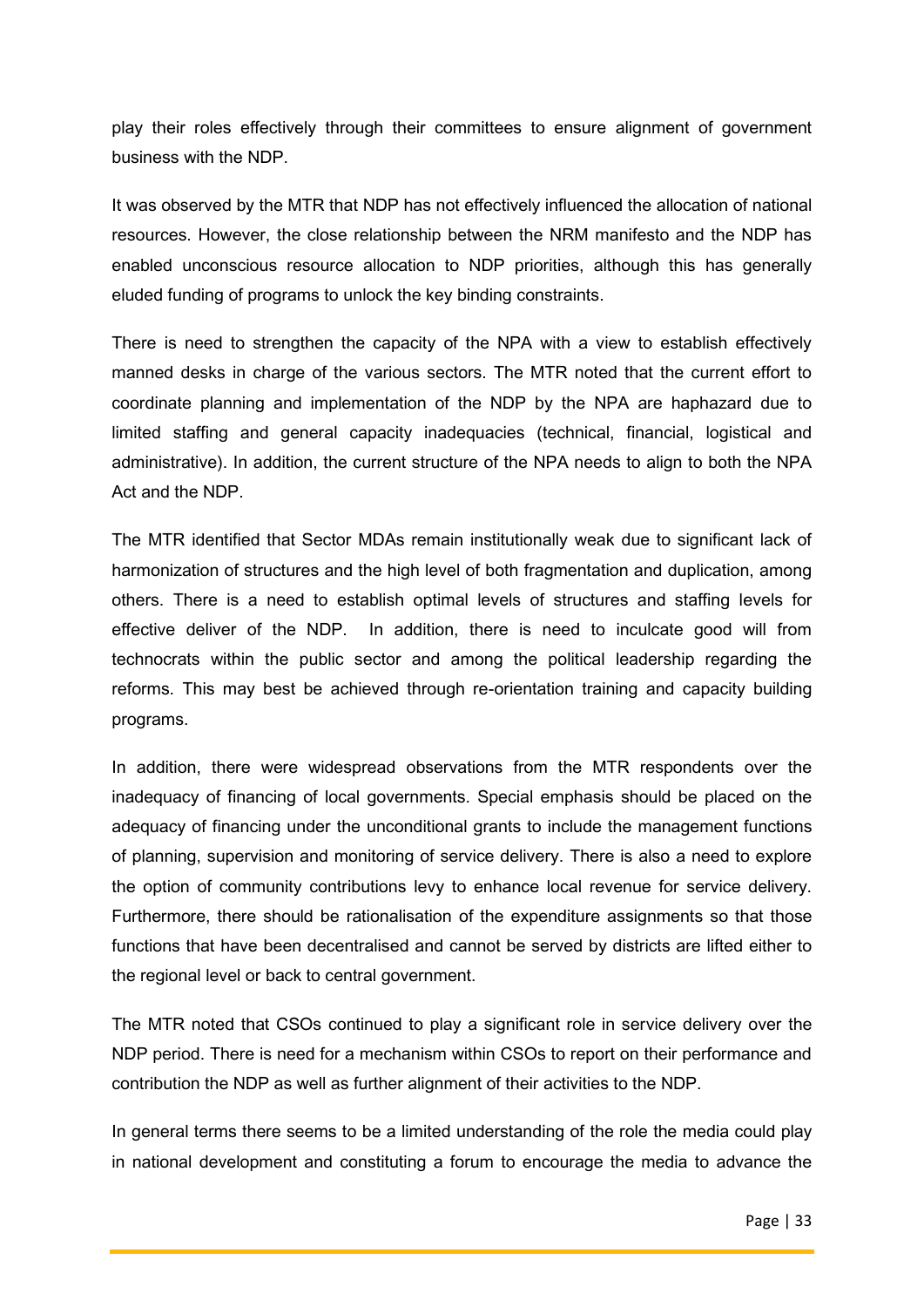benefits of the NDP. There is need to take advantage of the proliferation of private radio stations and the media to increase their contribution to national and local development.

# 3.3 Key Institutional Changes Required for Effective NDP Design, Implementation, Monitoring and Evaluation, and Oversight

# Roles and Mandates for Planning and NDP Design

The MTR established that there is lack of clarity on the role of setting national priorities particularly for the national budget, PIPs, SIPs, and DDPs, which has led to poor harmonization and inconsistence among the various plans, including the national budget. Going forward, setting of priorities with the view to realizing effective implementation of the NDP will require clear policy and legal framework.

The MTR observed that parallel planning programs continued to be undertaken by MoFPED, often without involvement of the NPA. There is need to provide firm political guidance that ensures strengthening of the NPA by avoiding duplication and fragmentation of planning roles. There is also need for strong political will and action that entrenches medium and long range planning in the minds of technocrats, politicians and the general public to appreciate in the country's planning dispensation.

### Roles and Mandates for Implementation

It was observed that over the NDP period, deliberate focus of the budget on the NDP was only clear in the case of the 15 core projects leaving the rest on the strategies unattended to and with sectors continuing with 'business as usual'. The MTR also noted that as the NDP period progressed, there has been increased appreciation of the need to align planning and budgeting systems, tools and policies to the NDP for achievement of the desired socio economic transformation. It will be necessary that collective actions of politicians and technocrats are undertaken to ensure deliberate mainstreaming of the NDP in implementation processes.

Over the NDP period, OPM continued to coordinate implementation of the public sector programs and policies without major review of its institutional structures to focus on the NDP. It is recommended that in order to effectively undertake coordination of implementation of the NDP, OPM will require to take charge of the roles of quality assuring and validating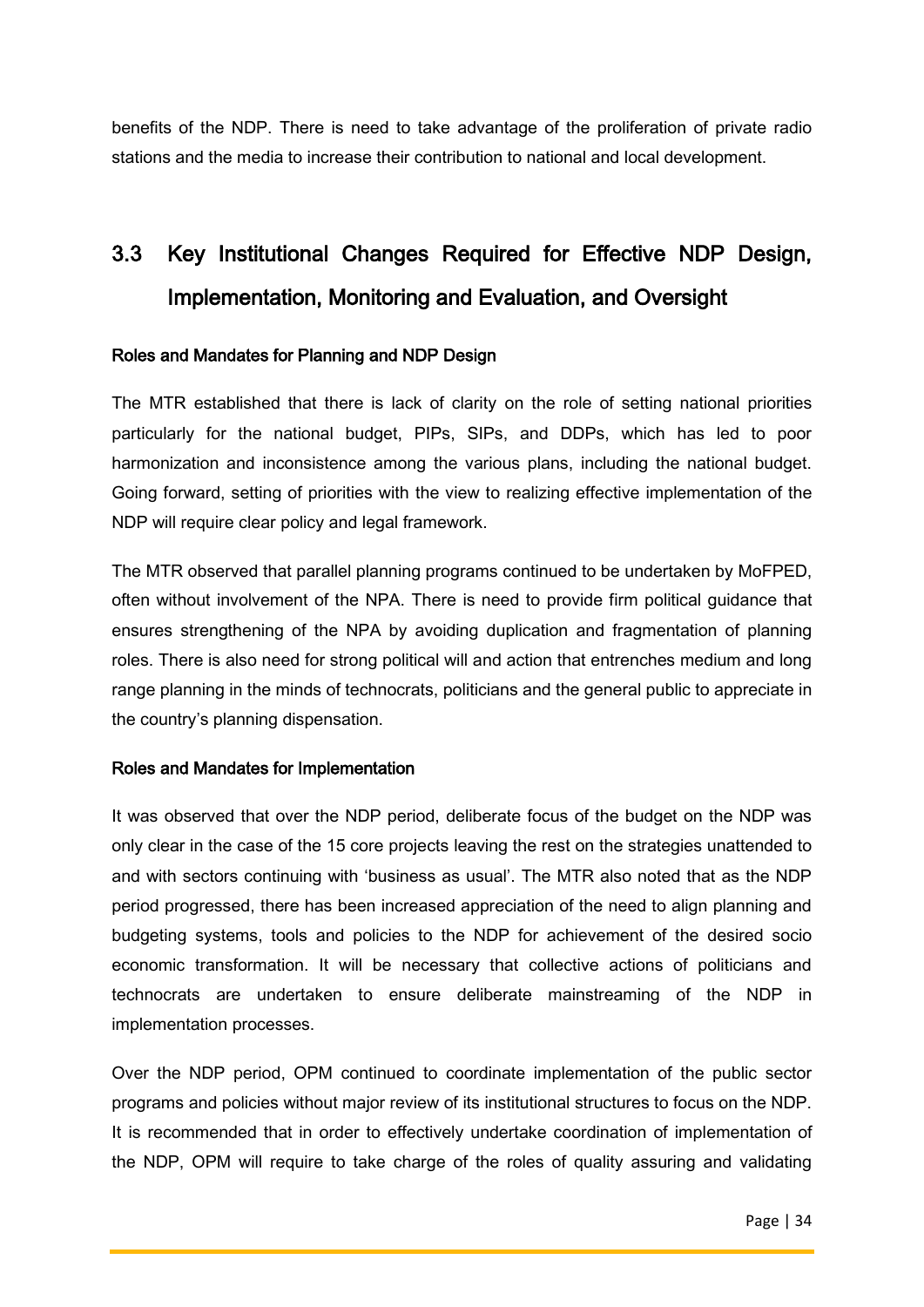sector and district work-plans, BFPs, and Policy Statements. In addition, OPM should in effect be responsible for approving sector and district quarterly and annual work plans and providing approvals to MoFPED for quarterly release of funds to districts and sectors. In order to effectively carry out its mandate on coordination of NDP implementation, OPM requires strengthening in terms of staffing levels and logistics under the Directorate of Policy Coordination and Implementation, which is the most critical function under OPM.

The MTR noted that while MoFPED continued to undertake the role of budget monitoring, this role needs to be harmonized with that of budget performance monitoring which was envisaged to be undertaken by OPM in line with the NDP.

The MTR findings indicated that there was lack of mobilization of the private sector to rally behind programs and strategies outlined in the NDP. The private sector, however, continued to be the strongest factor behind the country's growth rates achieved over the NDP period due to its resilience and adoption of new innovations. There is therefore a need to put in place a mechanism that facilitates dialogue between the private sector and the NDP managers spearheaded by the Chairperson of the NPA. Similarly there is need to work out mechanisms for CSOs' engagement to public sector service delivery while avoiding duplication of effort.

### Roles and Mandates for Monitoring and Evaluation

The MTR noted that there were numerous efforts to assess progress of the NDP. This is however still hindered by the lack of an NDP–specific monitoring and evaluation system. It is therefore recommended that a monitoring and evaluation system should be established to facilitate monitoring the NDP and reduce duplication of reporting and fatigue on planners. In addition, there is also need to ensure clarity of leadership on all M&E (for public and nonstate actors) to avoid duplication and wastage of resources.

The MTR observed that the challenges of harmonizing roles and functions for M&E are not necessarily as a result of lack of legal and policy frameworks. The MTR recommends that Parliament reviews the current situation and further clarifies, in legal terms, the roles of NPA, OPM and MoFPED in relation to M&E. It may be worthwhile to consider switching the role of Coordination and Implementation from OPM to NPA while re-assigning the leadership on M&E from NPA to OPM.

### Roles and Mandates for NDP Oversight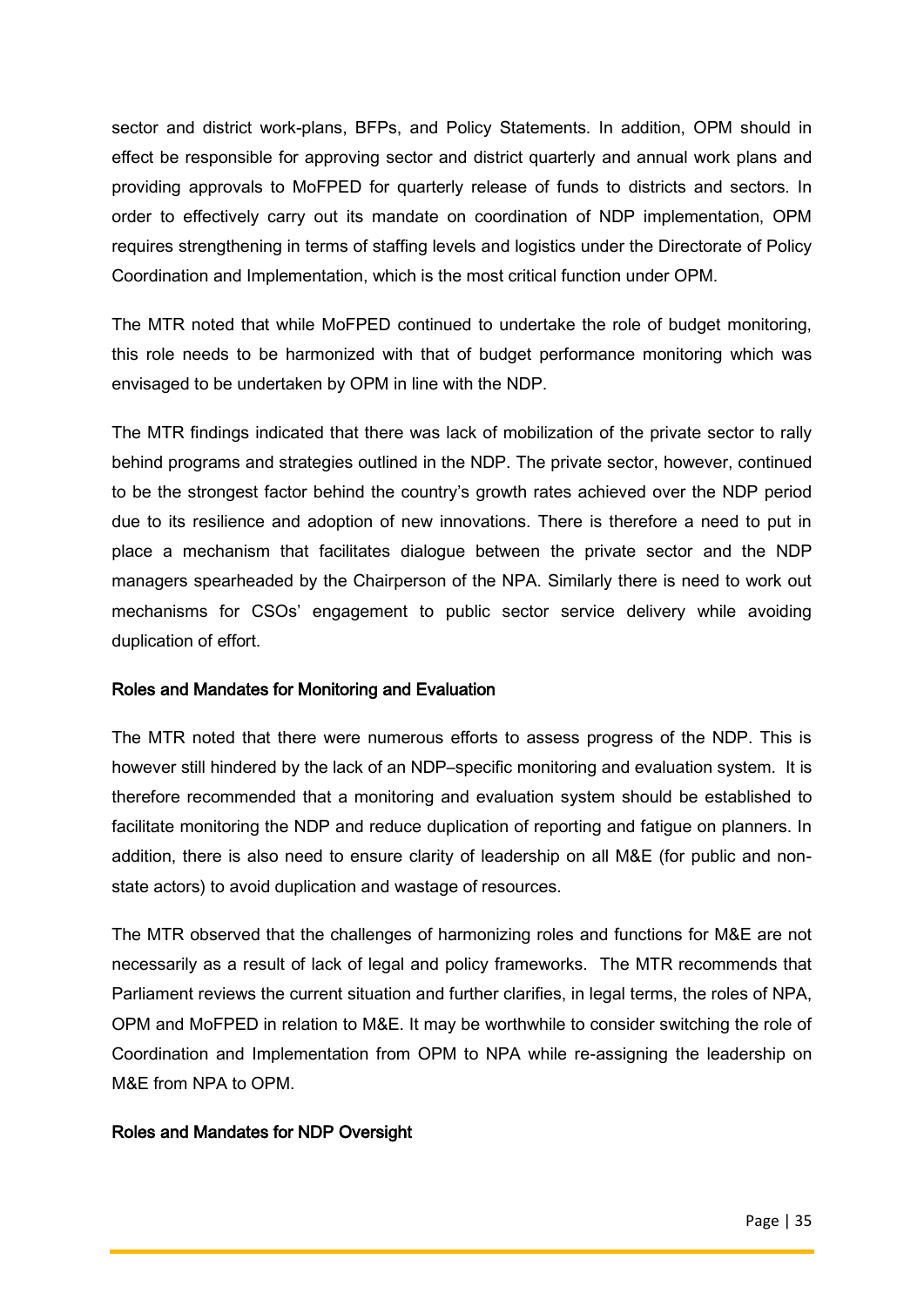NDP highlights oversight as a mandate of the Presidency and Parliament supported by various statutory bodies. The MTR identified that oversight over the NDP has had a number of challenges, which include inadequate capacity of NPA and other statutory bodies to timely provide quality requisite reports to inform the oversight function. It is therefore recommended that NPA and other statutory bodies that support oversight be strengthened including creation of a platform for responsible agencies to prepare an annual oversight report to be presented to the Plenary of Parliament. In addition, it is recommended that Parliament considers creating a Sessional Oversight Committee.

The MTR observed the inadequate institutional framework to support the oversight roles and functions of the Presidency. The MTR recommends strengthening of the Presidential oversight function by relocating the NPA to be under the direct supervision of the President. The MTR assessment based on pros and cons deduced that it will be objective and a move in the right direction to relocate the NPA to the Office of the President, under direct supervision of H.E the President and with a Senior Minister in charge of Planning and Economic Development.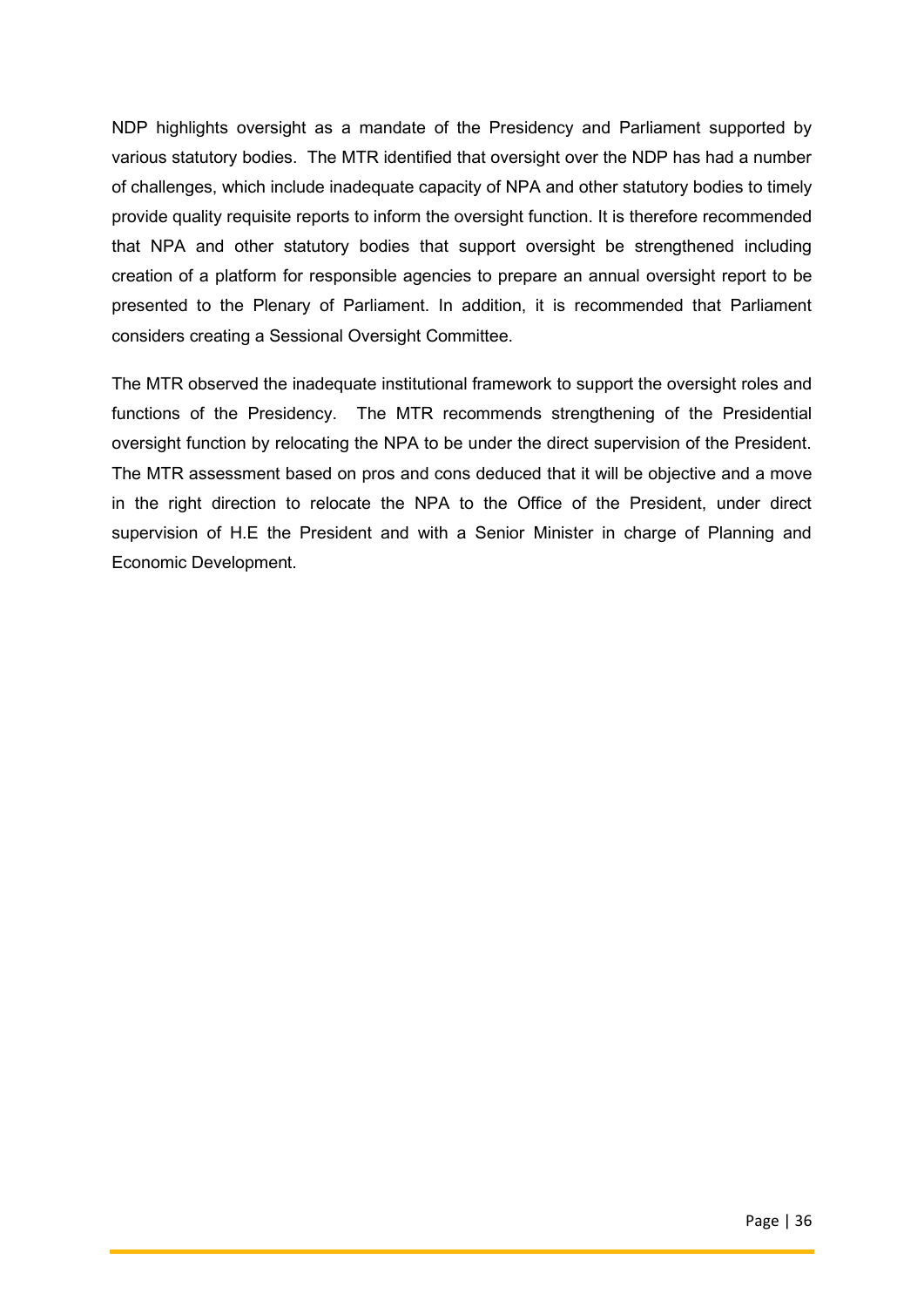# 4 Political Economy

# 4.1 Key Findings

# Political leadership for implementation of the NDP

Since the inauguration of the NDP, the President and Cabinet have provided significant leadership to ensure that the NDP is seen as the guiding document for national development. The President has used various opportunities such as state of nation address to parliament to communicate to the nation the centrality of the NDP as the roadmap for Uganda's development. However, there is need for more focused political guidance on implementation of the NDP.

# State capacity to deliver structural transformation

Capacity ought to be considered as a potential constraint at systemic, institutional, organisational and individual levels. The MTR established lack of capacity in terms of insufficient human resources particularly in local governments, lack of equipment and logistics to implement programmes and lack of appropriate management information systems. A cross-section of surveys also established that services are valued only to the extent to which people have paid either officially or unofficially for them (IG 2013, EPRC 2013, UBOS 2013). This creates a crisis of confidence for institutions to provide services. The biggest challenge to addressing accountability is the institutionalization of corruption, which has become a way of life. Government needs to develop and inculcate a value system that cherishes ethics in public service delivery. In terms of going forward, implementation of the NDP would be enhanced by increase of state capacity to deliver structural transformation, including; attracting and retention of qualified human resources; appropriate funding for logistical support to implementation of programmes and developing appropriate management information systems. On enforcing accountability, there is need to make corruption a high risk venture. This can be done through prosecution of corrupt officials, imprisonment, and recovery of ill-gotten wealth through corrupt practices

### **Partnerships**

The NDP represented a shift towards a more government-led development agenda. During the NDP consultation process, there was less formal space for CSOs and the private sector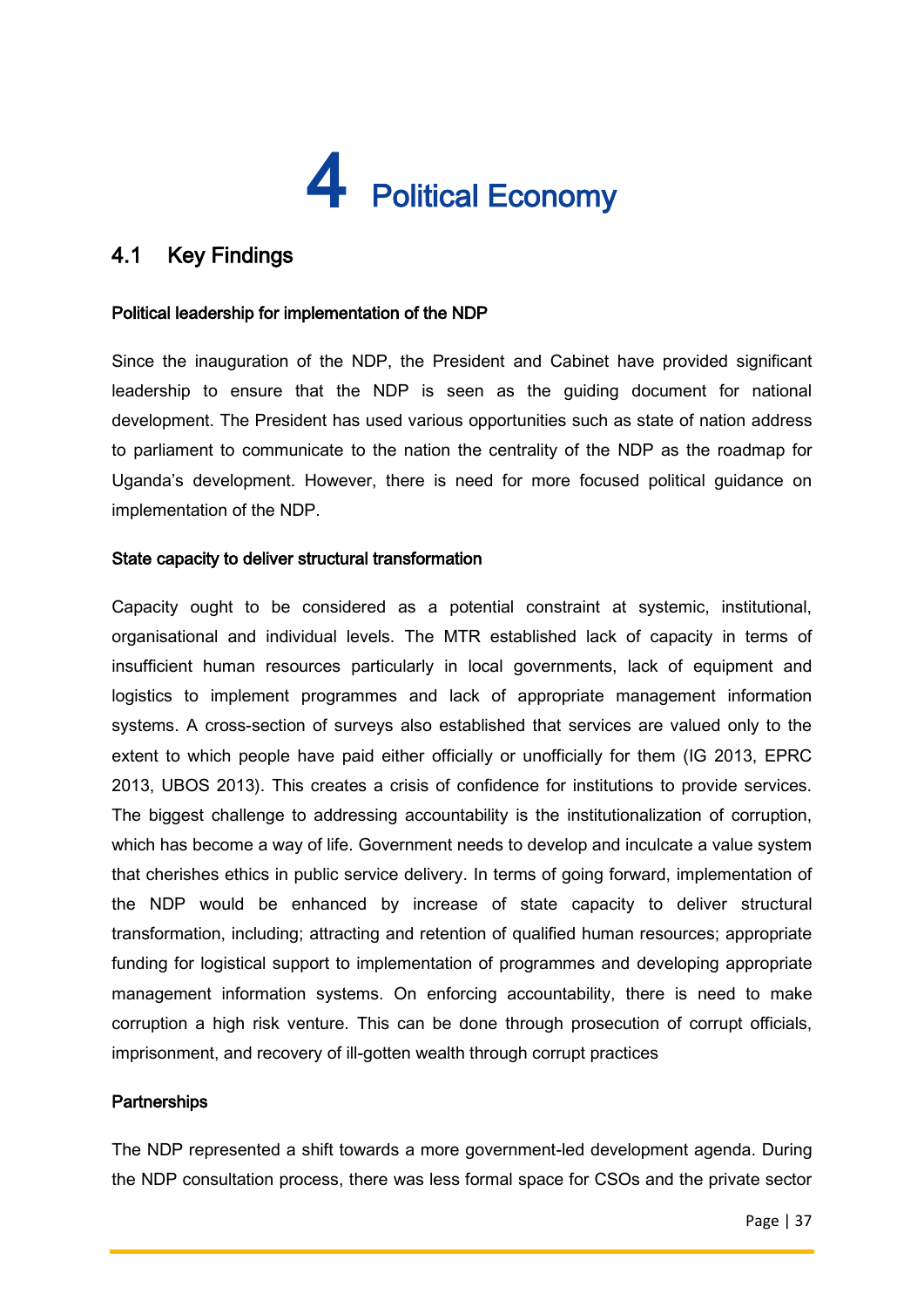to engage with, and influence the process. It is however fundamental given the importance of the dual focus of the NDP – to address both economic growth on the one hand and human and social development on the other, with the implication that the private sector and civil society ought perhaps to be seen as strategic partners for government. This can be achieved through strategic engagement of the private sector through PPP.

# **Equity**

Evidence indicates that despite recent progress in reducing poverty, a significant number of 'poor' remain. Further, there has been concentration of growth in specific areas hence, the need for strategies aimed at inclusive growth. While there has been some progress on this objective, including developing a social protection policy, cash transfer programmes targeting the most vulnerable are yet to be rolled out across the country. It is important to consider a wider range of mechanisms to avoid the increasing number of people sliding back below the poverty line partly due to exclusion from economic opportunities and public services.

# 4.2 Options for going forward

# Addressing constraints to state capacity

State capacity, in terms of decentralised service provision, corruption and management of oil, is a key challenge to NDP implementation. In particular, for local governments to effectively deliver on their key role, key constraints around the level of nature of funding need to be addressed. The Local Government Finance Commission plans to commission a comprehensive study of local government finances. This will possibly create direction for an initiative to replace the Fiscal Decentralisation Strategy which is widely seen as moribund. Critical to any initiative will be a mechanism for strengthening fiscal decentralisation where devolved functions match the disbursed resources and available capacity among local governments.

Regarding anti-corruption initiatives, there appears to be a number of positive trends. Increased funding is going to key bodies such as the IG, the judiciary and particularly the revitalisation of anti-corruption court. These are important developments that contribute to closing the gap between crime and sanctions.

# Utilising partnerships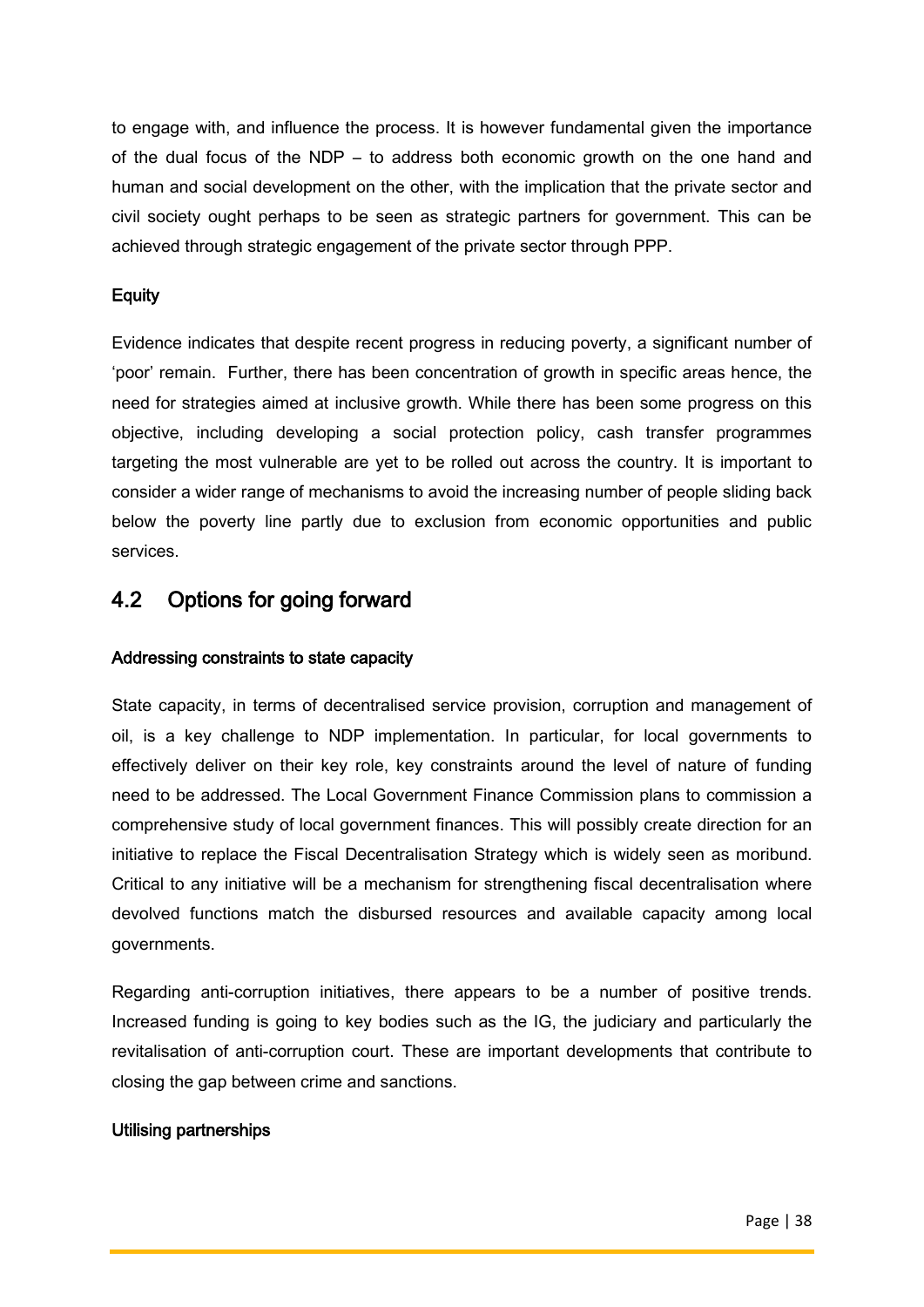To ensure buy-in of NDP, there appears to be an opportunity, to involve external stakeholders such as CSOs, development partners, and the private sector, in the formation of the next NDP. Further, a coordination platform could be established during implementation where external stakeholders, particularly CSOs, can engage with GoU to coordinate efforts for maximum impact. The NPA could have a role facilitating such a coordination platform. This is in-keeping with the NPA Act which states that a primary function of the NPA is to liaise with civil society to identify gaps in Government policies and programmes (Part 7) f). The NDP would benefit from a communication and engagement strategy that targeted a range of stakeholders from MPs and technocrats, the CSOs, the private sector and citizens in general. At the local level, the Barazas process could also be analysed as a means of raising awareness about what citizens should expect from the NDP.

#### Balancing growth and poverty reduction

While poverty rates have reduced significantly in recent years, the number of poor remains high. Such groups would benefit from targeted assistance. As earlier mentioned, one option would be social protection programmes which are already included in the NDP but have not yet been rolled out throughout the country. The Senior Citizens' Grant is a step in right direction. The major challenge is that this scheme is currently donor funded which may not be sustainable.

### Ensuring equity between leading and lagging areas

There is wide variation between regions in development outcomes and the quality of services. Further, growth has been concentrated in certain geographical areas. The next NDP should consider an approach to addressing regional imbalances, e.g. through equalisation policies focusing on increasing equity between economically lagging and leading areas. Social policies such as provision of education and health infrastructure are critical in addressing such imbalances.

### Positioning Uganda for regional integration

Lack of regional integration was highlighted by government as reflected in the 2013 President's State of nation address. One of the key bottlenecks to growth as highlighted by the President is slow progress on regional integration. Key constraints, such as NTBs and high transport costs, need to be addressed. Additionally, a recent World Bank report (2013) states that Uganda would benefit by focussing on trade beyond EAC markets, in addition to continuing with EAC integration, and also moving beyond food crops to goods with more value addition.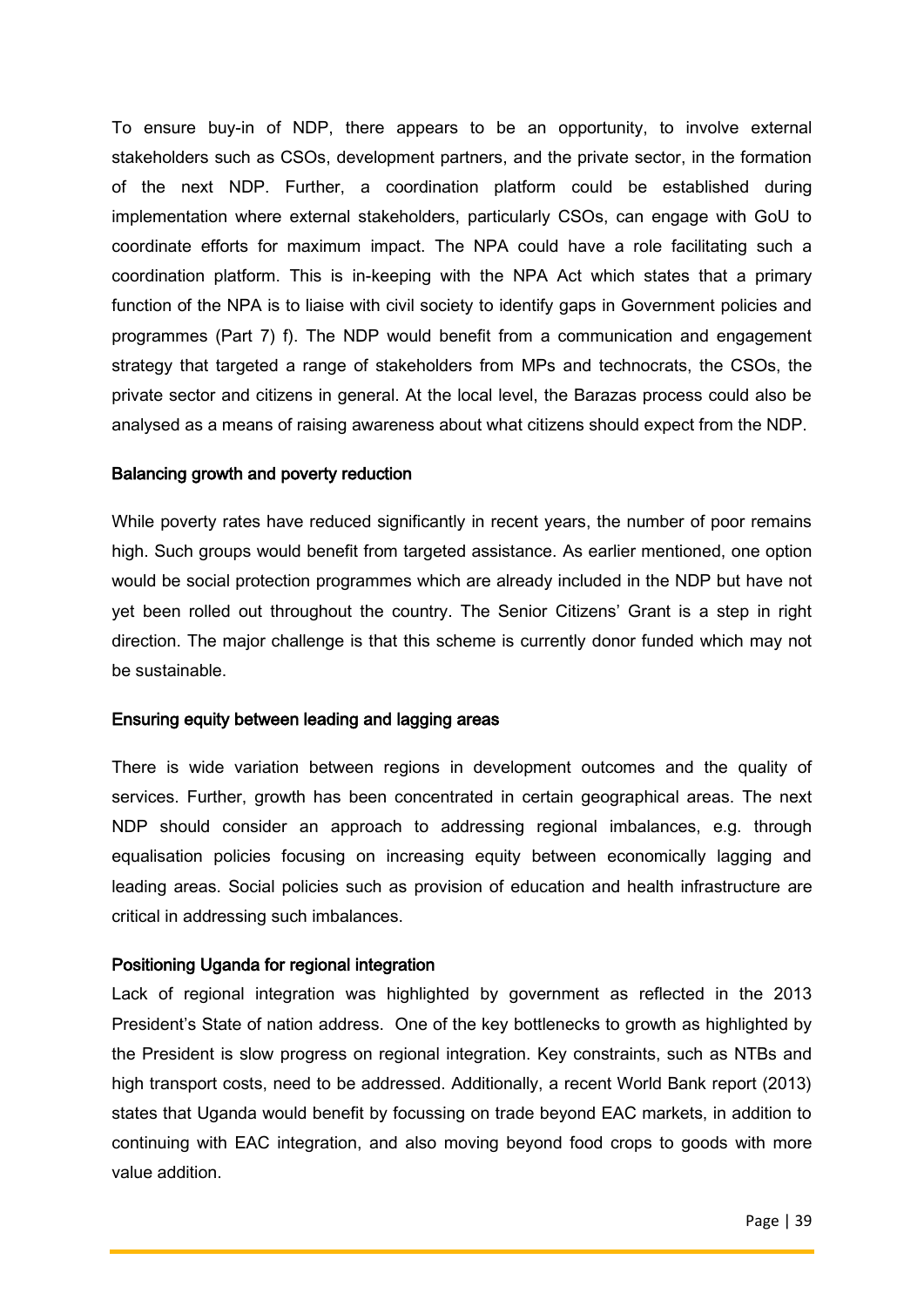# 5 Development Partnership

# 5.1 Key Findings

# Recent trends in Uganda's overall development partnership

In both real terms and as a per cent per cent age of GDP, development assistance has continued to decline during the NDP period, but in nominal terms it has remained constant and for the short to medium term, donor financing remains very important in Uganda's development. Finance provided "on budget" still constitutes over 20 per cent of overall government expenditure and over 40 per cent of the development budget. In addition there are substantial resources provided by donors outside the government's budget framework. This "off budget" support constitutes over one third of all donor financing.

The contribution development partners are making to the NDP has been constrained by a set of factors that together serve to undermine the development partnership and the impact of aid. In particular:

- The NDP's aim to manage development assistance in the context of a new Partnership Policy that would codify commitments on both sides of the development partnership has not yet been fulfilled. A policy has been drafted and presented to Cabinet but there appears at present to be little momentum to take it forward.
- Development partners concerns about governance and corruption have become increasingly serious in the context of a series of high profile corruption cases and donor questions about performance and results, highlighted by a set of persistent problems dominating dialogue in the JBSF. The imposition of a freeze on budget support towards the end of 2012 in the wake of a major fraud involving theft of donor finance for the peace, recovery and development programme in northern Uganda may have been a watershed. Levels of budget support, the NDP's preferred instrument for development assistance, although still significant, have been in decline and will almost certainly decline further.

### Development Partner Alignment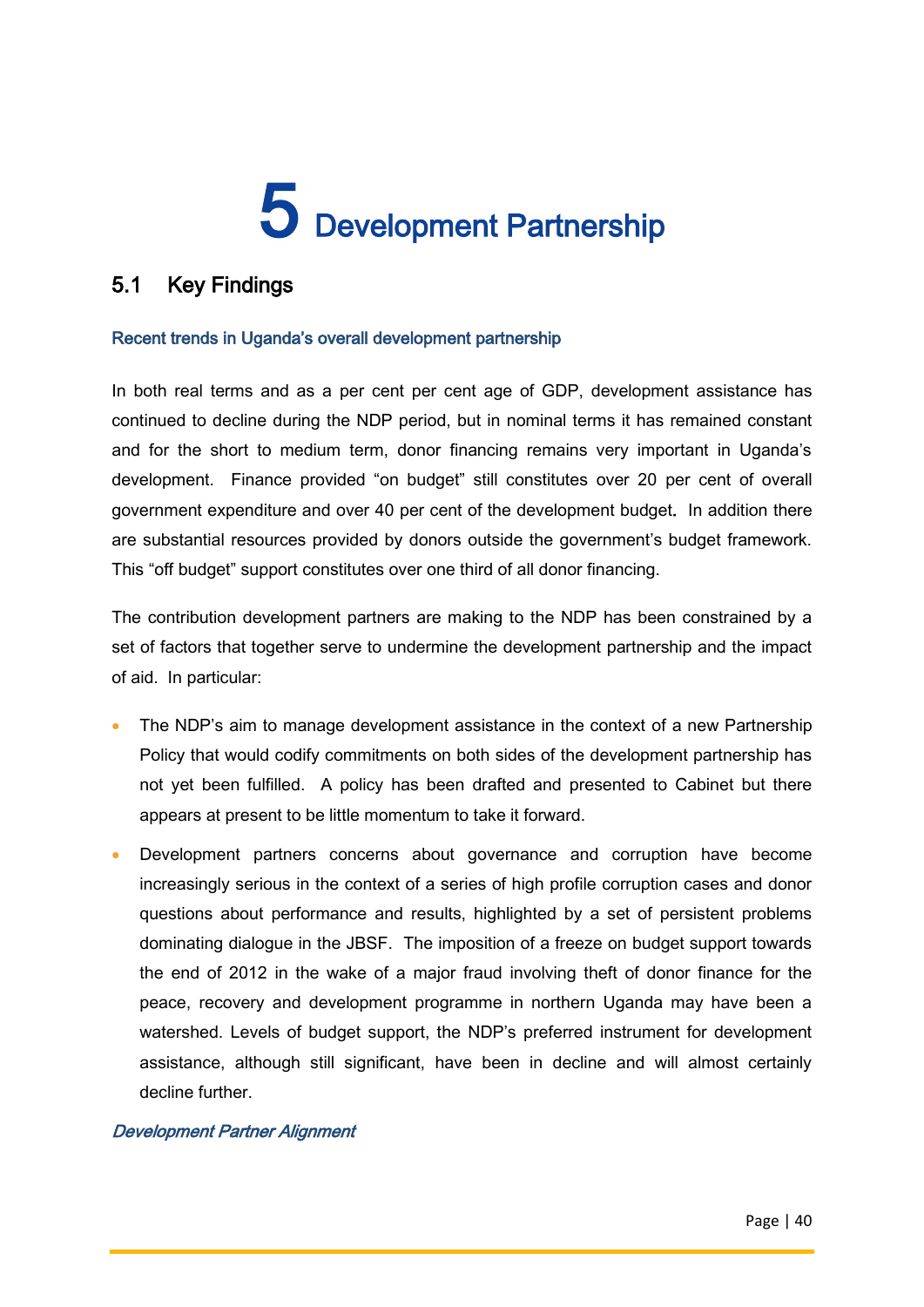Development partners were not as closely involved in the preparation of the NDP as they were previously in the preparation of successive Poverty Eradication Action Plans (PEAPs). But all Uganda's main donors claim strong alignment with NDP priorities in both their strategy documents and through their programming.

These claims to some extent reflect the broad range of NDP objectives and importantly depend on the government's own sector strategic investment plans and the Joint Budget Support Framework aligning effectively behind the NDP. They are also in part weakened by persistent under-spending against commitments and the channelling of major resources "off budget" which are more difficult to manage in line with government priorities. Nonetheless it is clear that:

- During the NDP there has been a clear re-allocation of both "on budget" and "off budget" project aid in favour of infrastructure and energy investments in line with the NDP's aim to broaden Uganda's development strategy from poverty reduction to structural transformation to raise growth and living standards. Although health has been the largest single sector recipient of project aid during the NDP period (23 per cent) the share of infrastructure and energy together has risen from 21 per cent in the two years prior to the NDP to 29 per cent during its implementation.
- Although progress against many NDP objectives has been disappointing donor support has been associated with important aspects of the progress that has been made. Development assistance has continued to help underpin the implementation of a number of key sector strategic plans. The large multilateral donors in particular have set aside resources for some of the NDP's core projects. The Joint Budget Support Framework has helped emphasise the achievement of results. And a number of donor technical assistance programmes are building the capacity required for effective NDP implementation (e.g. through improved financial management, and monitoring and evaluation).

#### Harmonisation, transaction costs and mutual accountability

Without a Partnership Policy in place it has been difficult for the NDP to be a focus for progress on the wider agenda for improving aid effectiveness. Although donors still participate actively in sector working group and budget processes the quality of dialogue is under scrutiny and donor engagement appears less influential than in the past. Progress is slow in increasing the use of country public financial management and procurement systems as the reliability of these systems is questioned. A decline in the use of programme based approaches (including budget support) appears to have led to a fall in development partner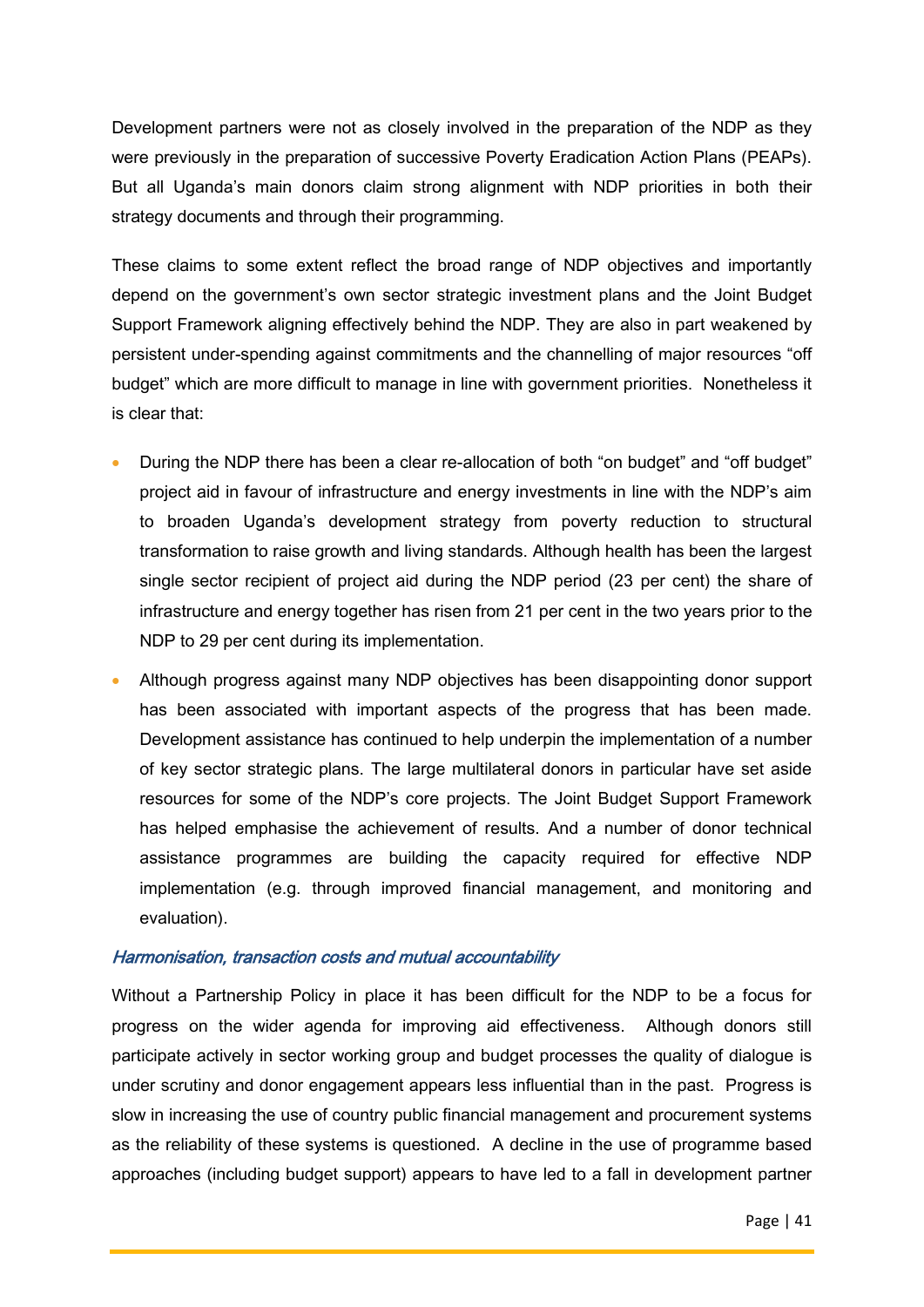use of common arrangements and procedures. Commitments to better co-ordination between donors through a more rational division of labour based on comparative advantage seem no longer important and progress that was made in rationalising individual donor engagement at sector level seems to have been reversed. Although the JBSF has provided a partial framework for mutual accountability, the quality of dialogue in the JBSF is portrayed as weak. Targets for development partner accountability have been difficult to agree. The joint memorandum of understanding that is meant to govern the JBSF has not been signed.

#### Development assistance from non-traditional partners

Support from non-traditional partners is growing in importance and likely to continue to grow further, but currently it still constitutes less than 10 per cent of all Uganda's support from donors. Much of the aid from non –traditional partners is provided as loans which have less concessionality than grant aid. Much of it is still tied. In the past non-traditional partners have also not fully engaged in the processes established for donor co-ordination and alignment with government priorities. At the same time, however, support from nontraditional sources has important advantages for the government over the assistance it receives from traditional partners. The provision of support for large infrastructure investments may be one particular area in which non-traditional partners have a comparative advantage. China in particular has demonstrated its willingness to set aside finance for key NDP investments.

# 5.2 Recommendations for the remainder of the first NDP

Going forward there are risks to the financing of the NDP if current difficulties in the relationship between donors and government persist. Traditional development partners are expected to stay engaged but might fragment in their approaches and could increasingly use off budget channels that may be more difficult to align with the NDP. Non-traditional development partners are an increasingly important source of finance but still provide a relatively small proportion of donor finance. In due course government revenue from the commercial exploitation of Uganda's oil resources could total around \$2 - \$3 billion per year during peak production. At the top of this range this is approximately double current levels of development assistance. But revenue from oil is not expected to start to flow until 2018 at the earliest and there are significant risks that production will be delayed beyond this point.

From the current starting point, ensuring that Uganda's development partnerships make a strong contribution to the achievement of NDP objectives going forward will require action by both government and donors.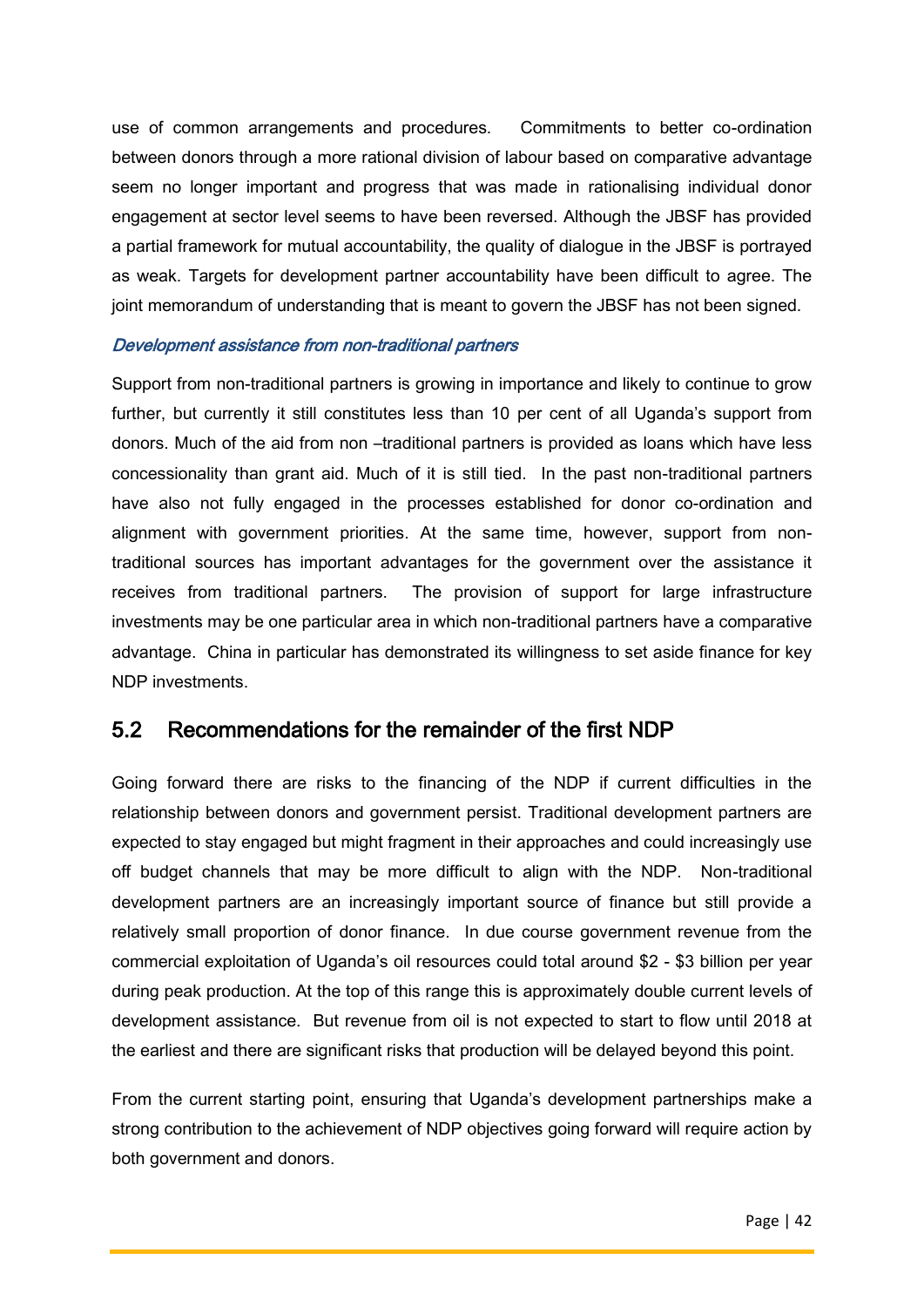A key initial step will be strong government leadership to reassess, review, update and finalise the draft Partnership Policy to provide a robust framework for the management of aid in support of NDP implementation. The draft needs revision, to take cognisance of changing aid architecture, both at the international and national levels. For instance, at the national level there are diverse views on the primacy of budget support (which appear to be increasingly shared by both government and development partners), but this should be possible without compromising the basic principles on which international agreements to enhance the impact of aid are based.<sup>2</sup> An agreed framework for the management of aid in Uganda will re-affirm both parties' commitment to these principles and reduce the risk they become peripheral and not at the centre of the relationship. The monitoring framework envisaged for the Partnership Policy will provide a basis for assessing each party's performance

Within the framework of a new partnership policy it is possible to identify a number of aspects of the relationship between government and donors that require immediate attention to improve the impact of aid. In particular:

- Government action to improve and secure the reliability of public financial management and procurement systems is essential to firmly address donor concerns about putting resources through government channels and to address the risk that off budget support (which is more difficult to align to the NDP) increases. Existing reform efforts need to be accelerated and expanded to quickly close gaps. The September 2012 Public Financial Management Performance Report ("PEFA") highlights the key weaknesses that need to be addressed.
- In a context in which it seems inevitable that budget support in its current form is likely to continue to diminish, government and development partners need to work together to identify alternative aid modalities that both maintain the advantages of programme based approaches while including controls that effectively protect resources against fiduciary risks. There are joint donor funding arrangements that have been used in the past in a number of sectors that might be revived and adapted.
- Joint funding arrangements may be especially valuable for the funding of large transformational investments e.g. in transport and energy that will help both large and

**.** 

<sup>&</sup>lt;sup>2</sup> The current draft of the Partnership Policy highlights the principles of alignment, managing for results, accountability, value for money, transparency and predictability, reducing transaction costs, co-ordination and inclusivity.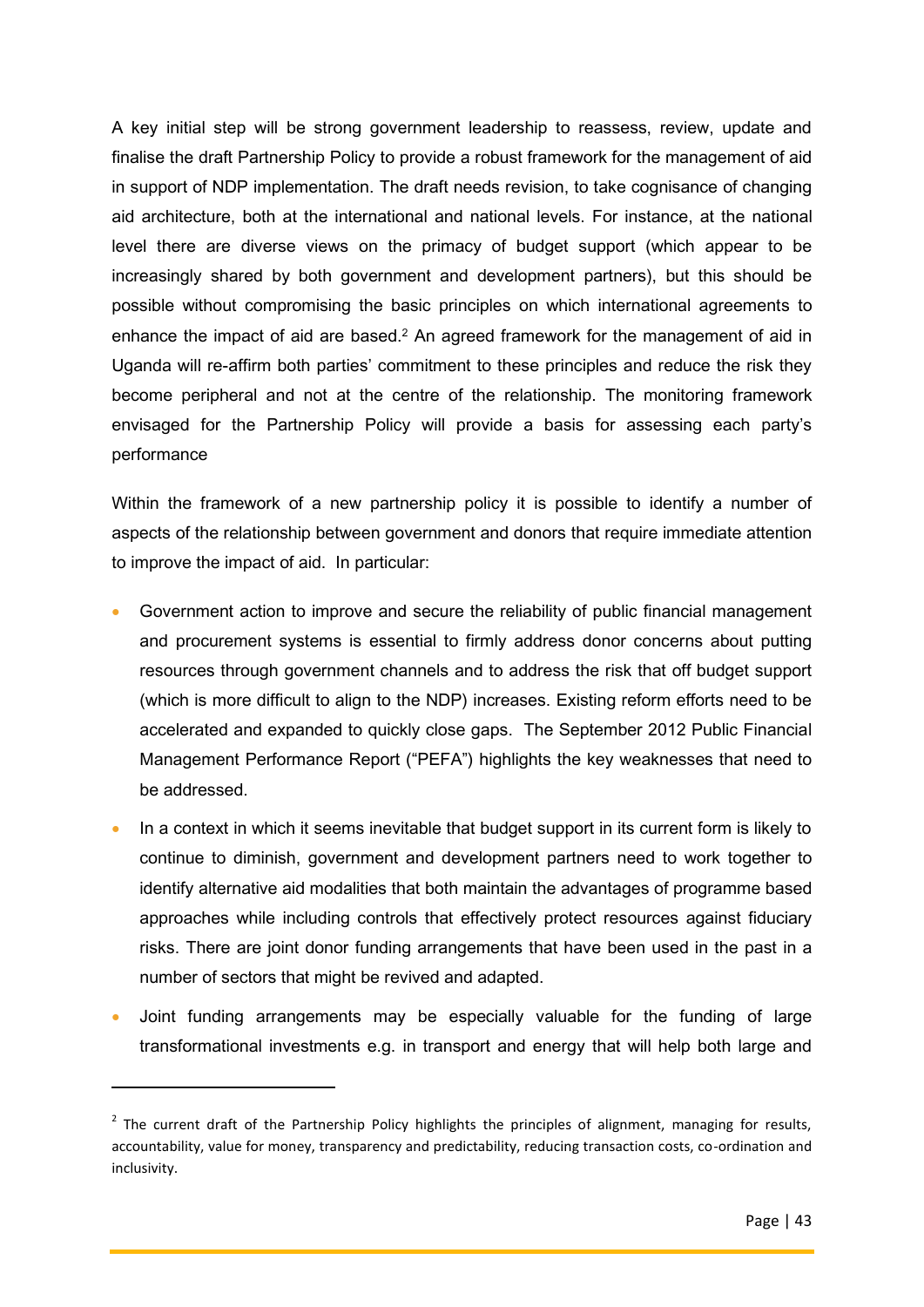small donors invest in these areas and guard against the risk that project funding becomes fragmented and scattered. In the context of the NDP there is a strong case for development partners prioritising funding for infrastructure projects that have been well appraised and are ready for implementation.

- Within sector working group processes, government and development partners should work together to improve the alignment of sector strategic investment plans with NDP priorities. This should include the alignment of both "on budget" and "off budget" development assistance. The government should consider a firmer approach to managing aid that is not aligned with the NDP (which might involve its rejection). The government should be able to say "no" to assistance which does not support national priorities and which will not be reflected in the government budget. The government should attempt to bring maximum aid into its budget.
- Government and Uganda's development partners also need to work together to engage non-traditional development partners more effectively in sector working group processes to help co-ordinate their support within the NDP framework. There is scope for traditional and non-traditional patterns to work much more closely together than at present (perhaps in arrangements where grant finance is blended with loan finance).
- MoFEPD needs to accelerate the introduction of its new aid management system to help improve aid transparency and the government's ability to more effectively manage development assistance in support of its plans. Development partners in turn need to address concerns about their aid reporting and management, especially by providing more comprehensive and timely information, including about their "off budget" support, and by keeping this information up to date as plans change.
- Government should lead a new donor division of labour exercise that will address the apparent trend towards an inefficient spread of effort and resources. The NDP can help provide a framework for this exercise.<sup>3</sup>
- Government should emphasise on linkage of all ODA to the NDP priorities. All the donor funded programmes must be linked to the NDP and no resources should be allowed in the country unless they are linked to the implementation of the NDP priorities. Government therefore should improve on project appraisal, selection and design and avoid supply driven interventions.

 $\overline{a}$ 

<sup>&</sup>lt;sup>3</sup> This will need to take account of government concern in some sectors that rationalisation of donor engagement will lead to a small number of development partner exerting too much influence.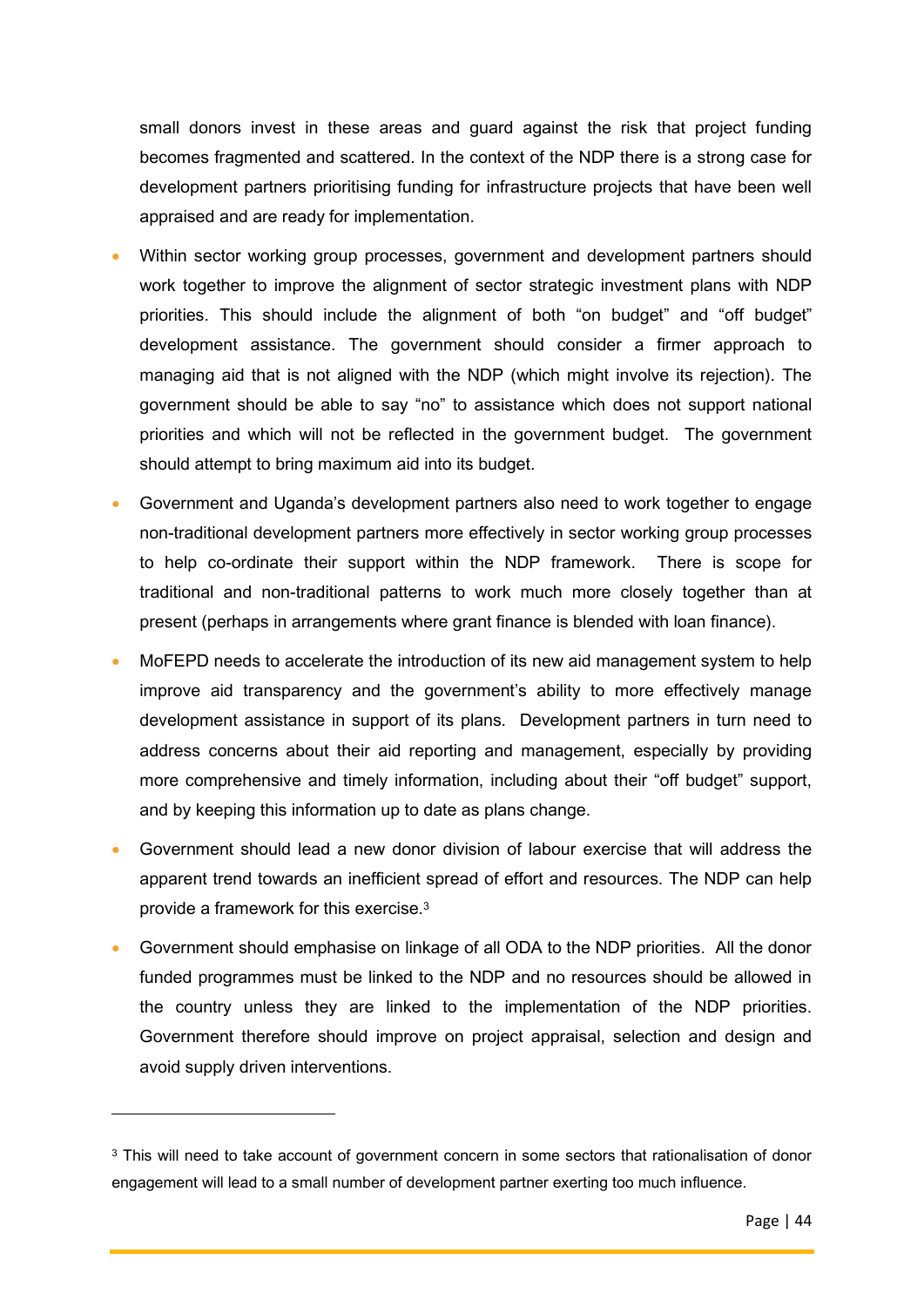- Government, in collaboration with development partners, needs to consider the future of high level dialogue and the mutual accountability framework. The Paris Declaration commitment to mutual accountability highlights the importance of performance assessment and strong policy dialogue. The institutional structure established for government performance assessment in the Office of the Prime Minister should probably be reassessed with a view of developing a more robust framework for mutual accountability in the context of implementing the NDP, encompassing all development partners. The framework should bind both parties accountable to each other. Government as well as development partners should be sanctioned for poor performance and be incentivised for good performance.
- Create an institutional arrangement for the PIP to efficiently guide the direction of aid to finance the NDP. This should include a Development Committee to make key decisions.
- Ensure mandatory assessment of sector preparedness for project implementation before sanctioning a new project. The assessment may include among others readiness and comprehensiveness of project designs, arrangements for land acquisition / access in case of infrastructure projects, commitment to provide counterpart funding, readiness to meet disbarment triggers etc. This will go a long way to address the problem of underspending against commitments. The low absorptive capacity by MDAs has undermined the contribution that development partners are making to the NDP.

# 5.3 Recommendations for the next NDP

Much of this agenda will continue to be relevant as the next NDP is designed and implemented. But there are three additional recommendations that are specifically relevant for the next NDP.

The first is that development partners should be more closely engaged in its preparation than they were in the preparation of the current plan. Closer consultation with donors will provide a basis for detailed discussions over government expectations about the way in which aid should be aligned behind NDP objectives including both the modalities for delivering aid and its sector focus. Development partners will have the opportunity to be clear about likely levels of aid as the next NDP is implemented and Uganda's case for aid begins to diminish. There will be scope to establish a greater shared understanding than exists in the context of the current NDP.

Second, as the next NDP is implemented it will be essential to look forward to the future of aid when oil production begins and revenue from oil becomes part of the government's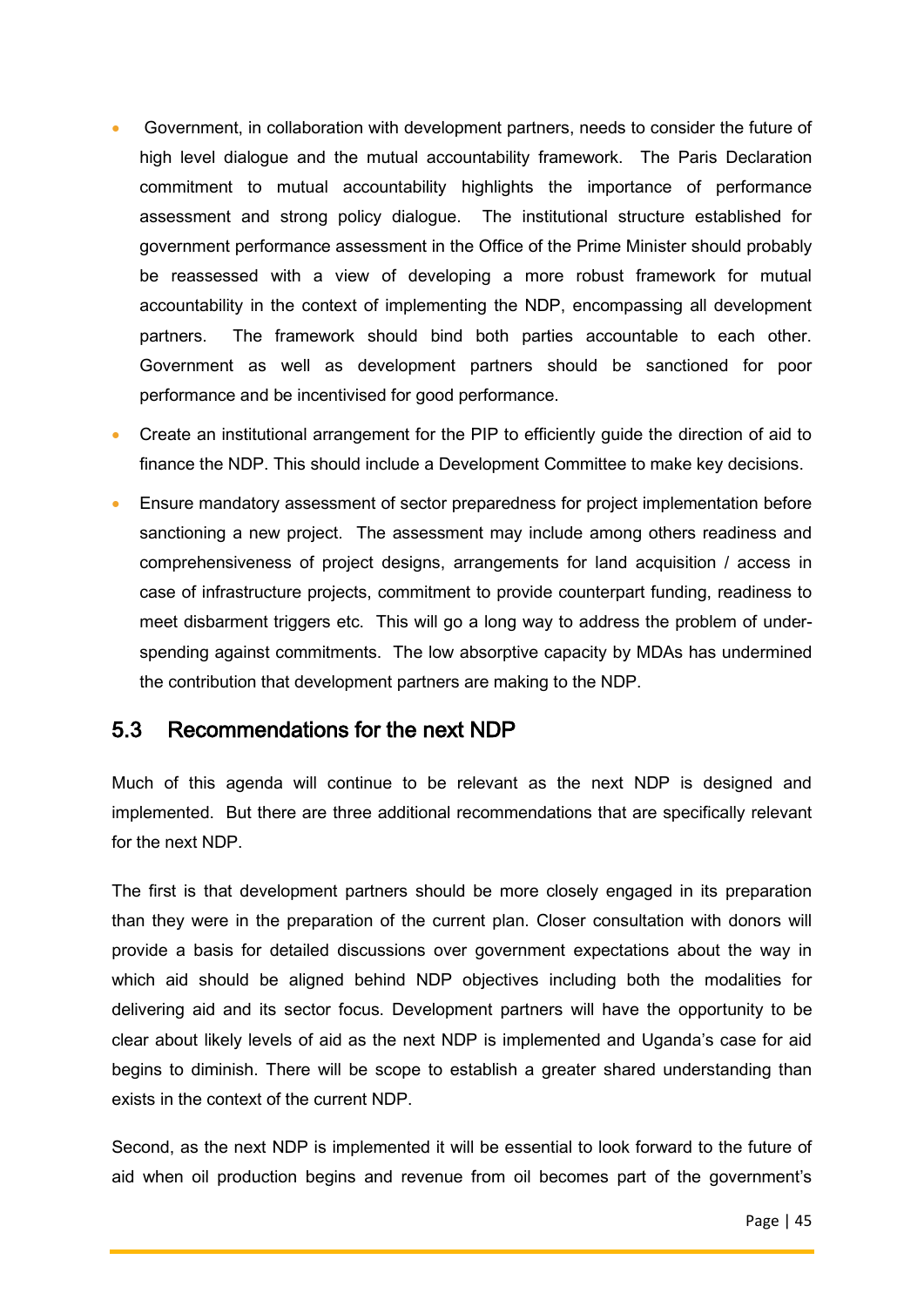financing framework. As that point is reached Uganda's case for aid will begin to change very quickly. The need for financial support will recede sharply (subject to the details of its plans for using oil revenue alongside other sources of finance to support its macro-economic and development objectives). But the case should still be strong for technical assistance that continues to support the design of policies focused on growth and poverty reduction and which helps to build capacity and institutions required for implementation and transformation.

The third is that in order to help take forward its "Vision 2040" the Government should commence a dialogue with development partners on how they might support the longer term agenda which this document sets out including its plan of social transformation.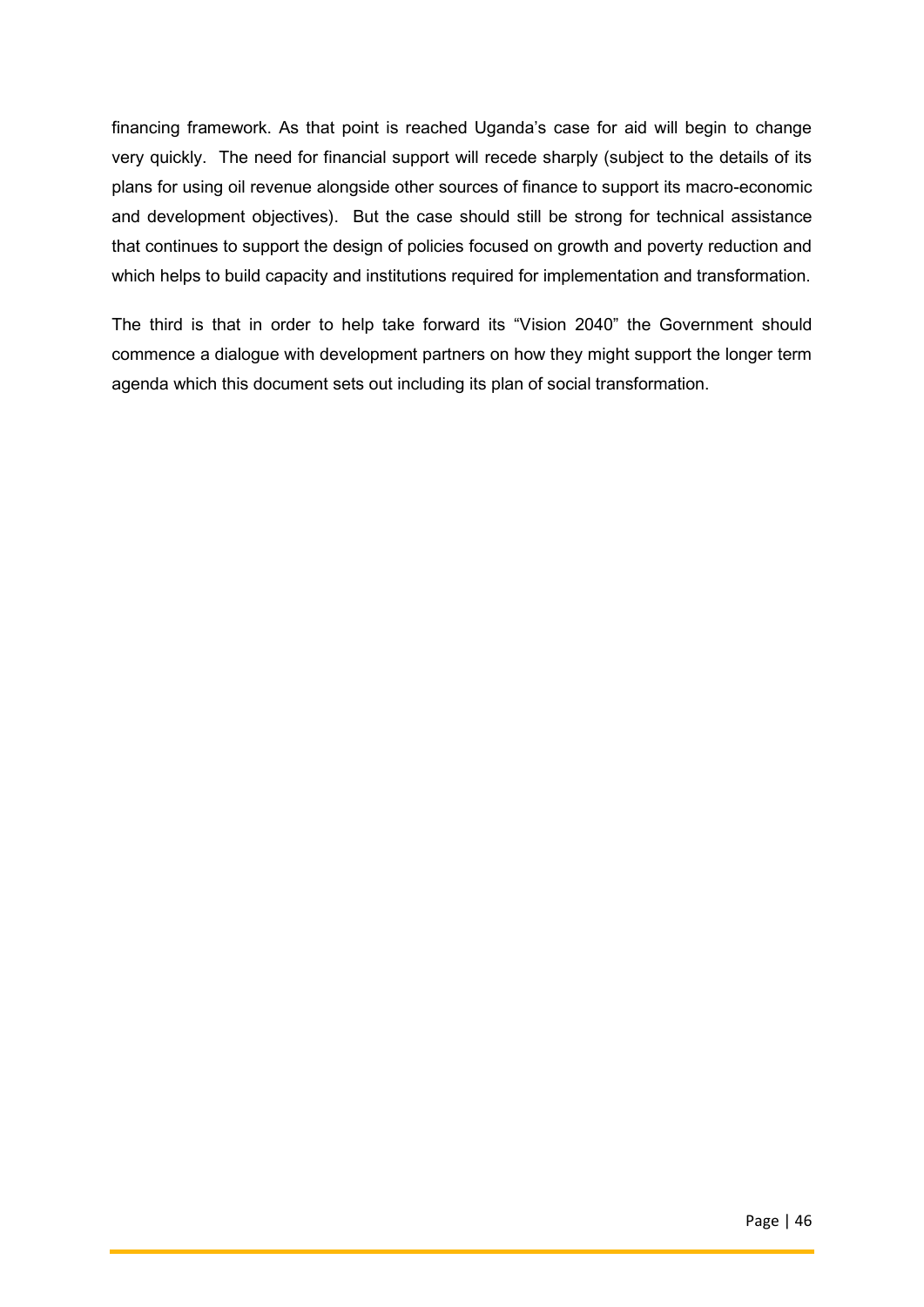# 6 Policy and Strategic Direction

# 6.1 Key Findings and Recommendations

The analysis of the NDP policy and strategic direction covers the review of performance against elements constituting the country's policy direction in the domestic setting and the international economic arena. The analysis constituted a review of progress, achievements and challenges regarding: private sector led growth–quasi- market approach; equity and poverty reduction; macroeconomic stability (monetary policy that supports growth and fiscal expansion to finance the NDP); addressing infrastructure deficit; value addition for increased exports and job creation; wealth creation through harnessing primary growth sectors; and skills development. Others are: regional integration; peace and security; democratic governance and rule of law; efficiency in the public sector; and public and private sector financing. Others include: regional integration; peace and security; democratic governance and rule of law; business approach in public sector management to enhance efficiency; and public and private sector financing.

The MTR deduced that on the whole, the generation of policy and strategic direction for the country is fragmented and lacks a framework for coordination of setting up national cross cutting policies and strategies. An institutional and legal framework is required that defines over-riding choices and aspirations in terms of development, governance and global positioning. A body should be established with a mandate to provide a central locus for national guidance on policy and strategic direction. Such a body should be able to vet all national policy reforms and choices at the highest level in national interest without political interference. The policy and strategic direction should continue to pursue a quasi-market approach which includes a mix of government investments in strategic areas and private sector market driven actions. New innovated ways should be adopted to ensure realization of a 'business approach' in execution of public sector policies and programs.

# 6.1.1 Alignment of Policies and Strategies

# **Education**

There is a challenge of high youth unemployment largely emanating from lack of skills and limited employment opportunities. The strategic direction should be skills development at all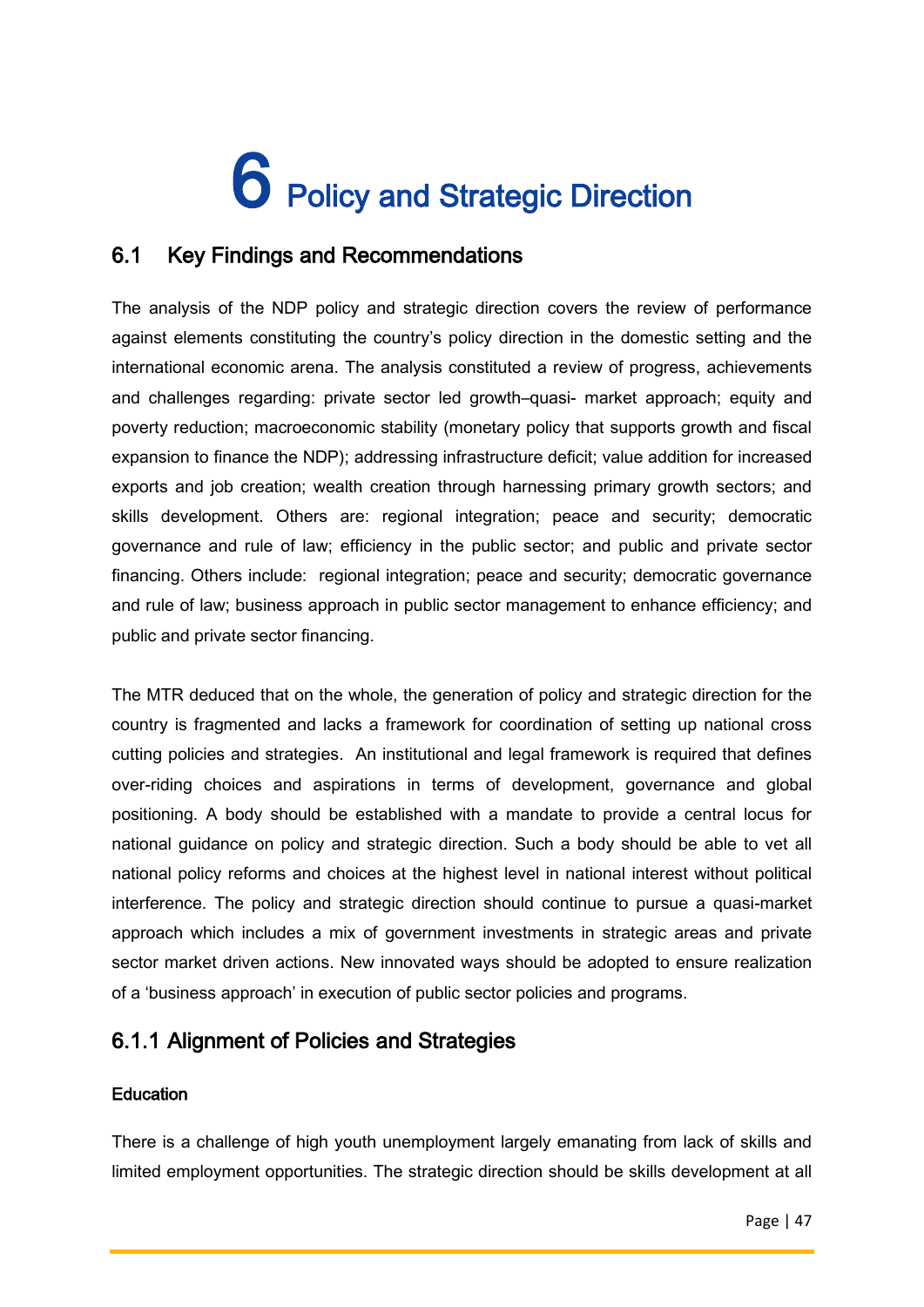levels to enhance youth employability and increased value addition within the country for faster job creation.

### Health

The quality of health services remains low at various health centres across the country. There are emerging inconsistencies between the constitution and the middle income country health aspirations. There is therefore need for constitutional review to realign the constitutional health sector objectives to the aspirations of the NDP and Vision 2040.<sup>4</sup> Furthermore, the strategic direction should be to move towards provision of universal health insurance.

# **Agriculture**

There is need to ensure availability of improved, affordable and accessible farm inputs. In addition, establishment of an agricultural development bank with national shareholding would go a long way in addressing gaps in agricultural financing. Furthermore, there should be a deliberate effort to provide agricultural insurance tailored to cushioning farmers against agricultural risks and vagaries of weather.

### **Environment**

The environment has largely been challenged by encroachment on natural resources emanating from population pressures for farm land and bio-fuel. Weaknesses also remain in enforcement of environmental law and regulations. Equally of concern, is the high cost of electricity which has led to encroachment on natural resources. Much as there is a land policy, there is need for effective implementation of policies and strategies to address lack of access to land by government and industrialists, which has led to further pressure on wetlands.

### Land Management

 $\overline{a}$ 

There is need for constitutional reforms in relation to land tenure, access and utilization. Secondly, there is need for rigorous enforcement of existing legislation to protect encroachment on marginal areas such as wetlands, forests and other valued ecosystems. In terms of water and sanitation, there is need for creation of a body to regulate national

<sup>&</sup>lt;sup>4</sup> The constitution provides for only basic health care while the aspirations for upper middle income countries are way beyond basic health care.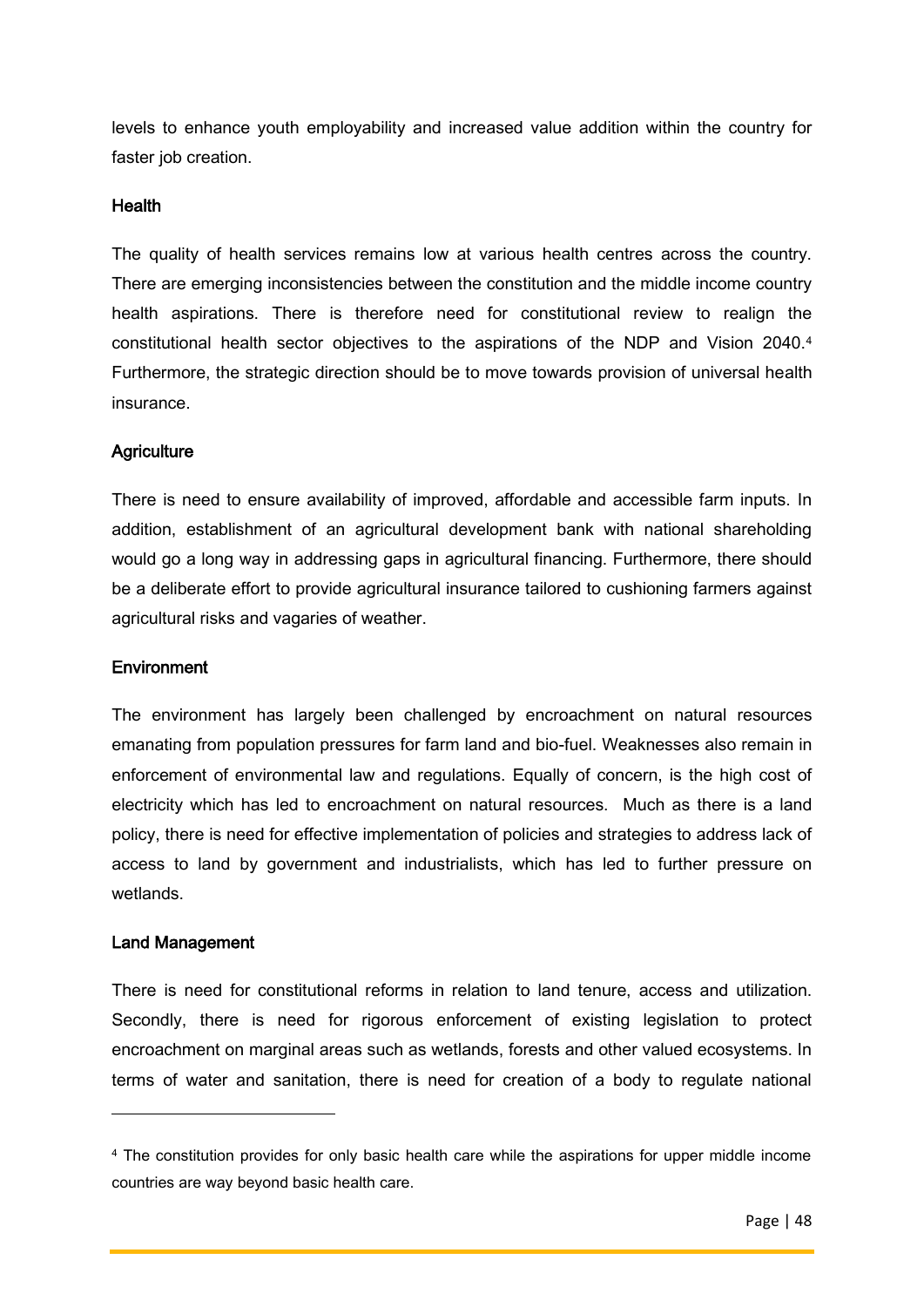sanitation service delivery, since currently sanitation service delivery is highly fragmented across various sectors.

# Social Protection

Limited financing for the key drivers of social protection notably provision of services for the marginalized groups; functional adult literacy among others remain the key challenge. The strategic direction for social protection needs to include identification of sustainable financing to these key challenges.

# Trade, Tourism and Industry

The cost of doing business remains high. There is need to improve economic infrastructure and reduce bureaucracy and its associated costs. There is need to provide more incentives to attract private sector investment and spur business competitiveness of the country. Due to the strong linkage of the country's industrial base to agriculture, there is need for government to deliberately support value addition to agricultural products for faster industrialization. There is also need to fast-track the exploitation of potential minerals, especially iron ore and oil and gas. As a strategy it would be important to ensure construction of the oil refinery to tap the benefits of associated industries, while iron ore will have a great impact on industrialization drive of the country.

# Works and Transport

A re-focus needs to be put on rehabilitation of existing railway network, notwithstanding the on-going plans for building of the regional standard rail gauge. This will increase durability of the newly constructed/rehabilitated road network. In terms of air transport, plans are underway to revitalize the Uganda national flag carrier- the Uganda Airlines. It will be important to fully assess the viability of this project in relation to the desire to provide direct contact between Uganda and the global source-markets.

### Justice Law and Order

Parliament has continued to be strengthened to play its roles of: legislation, oversight and ensuring public accountability. On the other hand, the Judiciary has been strengthened through the appointment of judges for the Constitutional Court and Court of Appeal. The judiciary however continues to suffer from a backlog of cases and under performance in dispensing justice due to underfunding. The debate regarding the size and representation of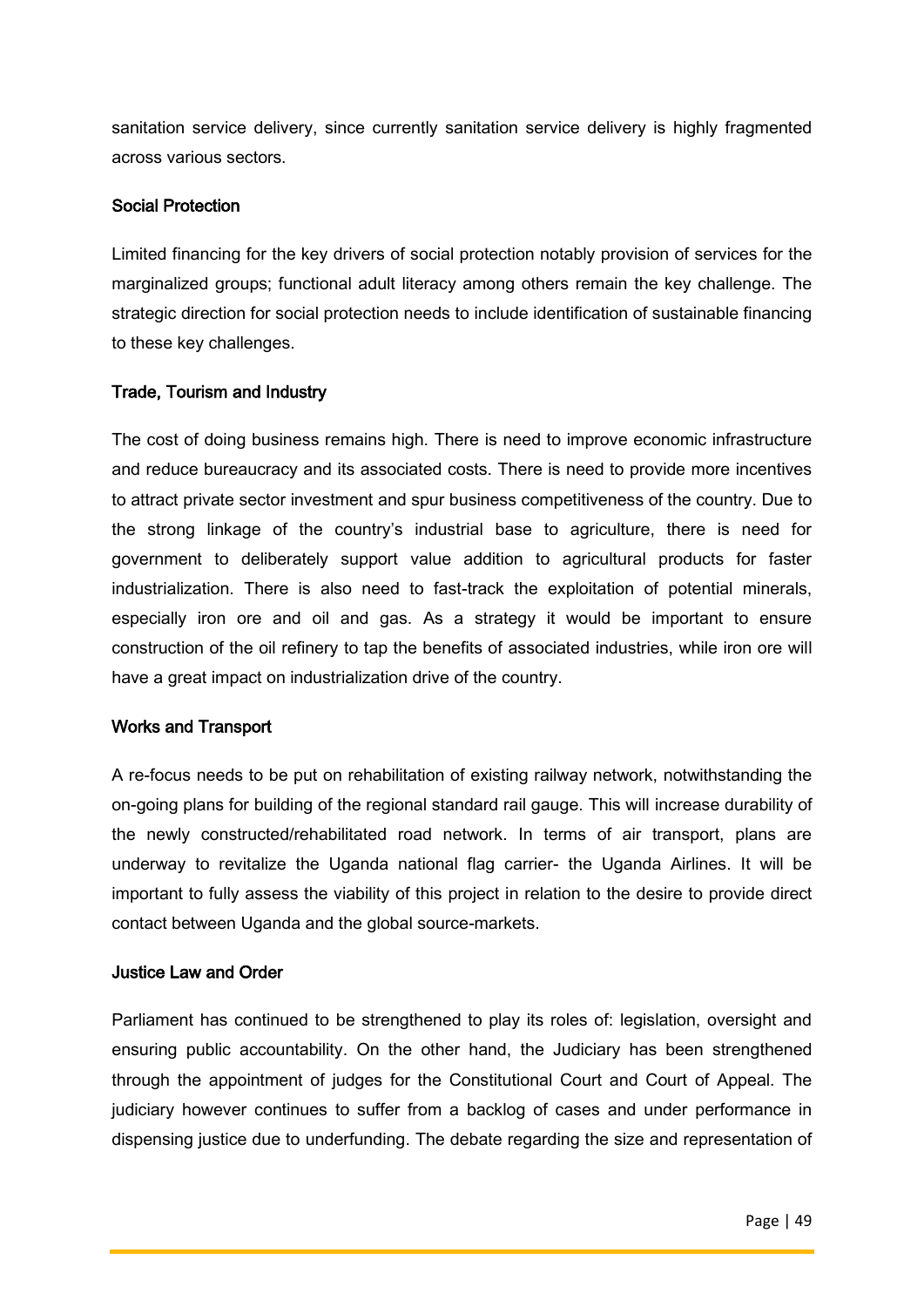special groups needs to be concluded so that an optimal size of Parliament is arrived at for more effective service delivery and oversight.

# Local Government

As a way forward there is need to rationalize administrative units in relation to service delivery levels. Emphasis ought to be put on pooling resources by establishing regional administrative infrastructure which can be used by several districts. Regarding mobilization of local resources it may be worthwhile for Government to revisit the policy on the defunct graduated tax and establish an improved form of community development tax.

# Regional and International Cooperation

Uganda has been at the fore front of fast-tracking the EAC Common market that includes the following milestones: the EAC Customs Union; work towards one common currency; and EAC Central bank. A mechanism for assessing the benefits of the country from engagements in various regional and international cooperation is required. In addition, there is need to determine a critical path for investments that will enhance competitive positioning of Uganda to maximize benefits from particularly the EAC.

# 6.1.2 Improvement of NDP Design and Implementation

### Institutional framework for design and implementation of policy and strategic direction

The NDP alone is inadequate to provide the development policy and strategic direction to the ministries and sectors. There is need to clearly institutionalize the issue of setting the development policy agenda. There is therefore a need to review the NPA Act, 2002, with a view to integrate and institutionalize the role of setting the development policy agenda.

### Legal and regulatory environment

The MTR has established that there are inadequacies in policy, legal and regulatory frameworks as a key constraint to achievement of the NDP objectives. These inadequacies encumber setting and implementation of policy strategic direction for the country. There is need to ensure legal and regulatory frameworks that are supportive of national development.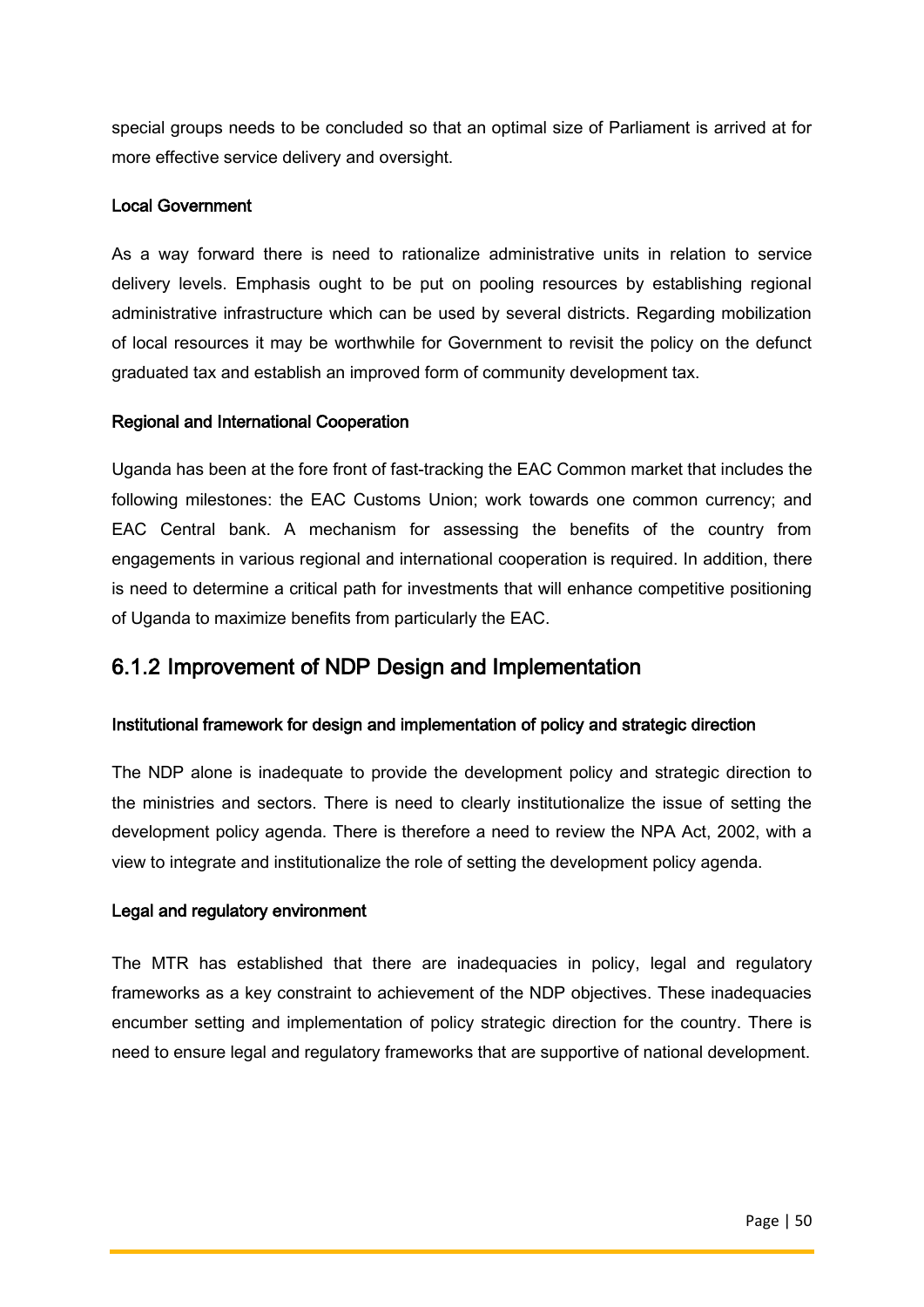# **Decentralization**

The challenge of Uganda Decentralization Policy is lack of sufficient guidance from the centre on initiation of policies and legal frameworks at the local level in pursuance of the national policy and strategic direction. There is need to strengthen capacity at the districts to undertake effective analysis and harmonization of ordinances and bye-laws for their faster implementation.

# 6.1.3 Political economy for policy and strategic direction

Whereas the NPA provides overall guidance on the NDP, there is need for consensus building on the top down and bottom up planning paradigm for ownership and inclusive development. The MTR also observed that while Uganda has maintained high growth, there is need to ensure regionally balanced development. This could be achieved by promoting industrial clustering and transforming agriculture. The MTR appreciates the timing of the NDP as it comes a year to the national elections. However there is need therefore to harmonize the NDP start period with the electoral processes in the country. Particularly, the next NDP should start effectively on July 2016 instead of July 2015. This will enhance alignment of the Plan political manifestos for a coherent policy and strategic direction in the country.

# 6.1.4 Regional and international development

Uganda has committed herself to various regional and International Conventions, Agreements and Treaties. However, a number of commitments appear not to be consistent with the domestic legal and regulatory frameworks and the overall policy and strategic direction. Prominent among these include:

- a) Maputo Declaration that requires spending 10 per cent of the national budget on agriculture;
- b) The Abuja Declaration that requires Uganda to spend 15 per cent on health;
- c) Kyoto Protocol on climate change;
- d) Montreal Protocol on eradication of ozone layer depleting substances

One key area identified in as far as legal and regulatory frameworks are concerned include instances where Uganda has already committed itself to international dispensations that are not in tandem with national fiscal policy and strategic direction.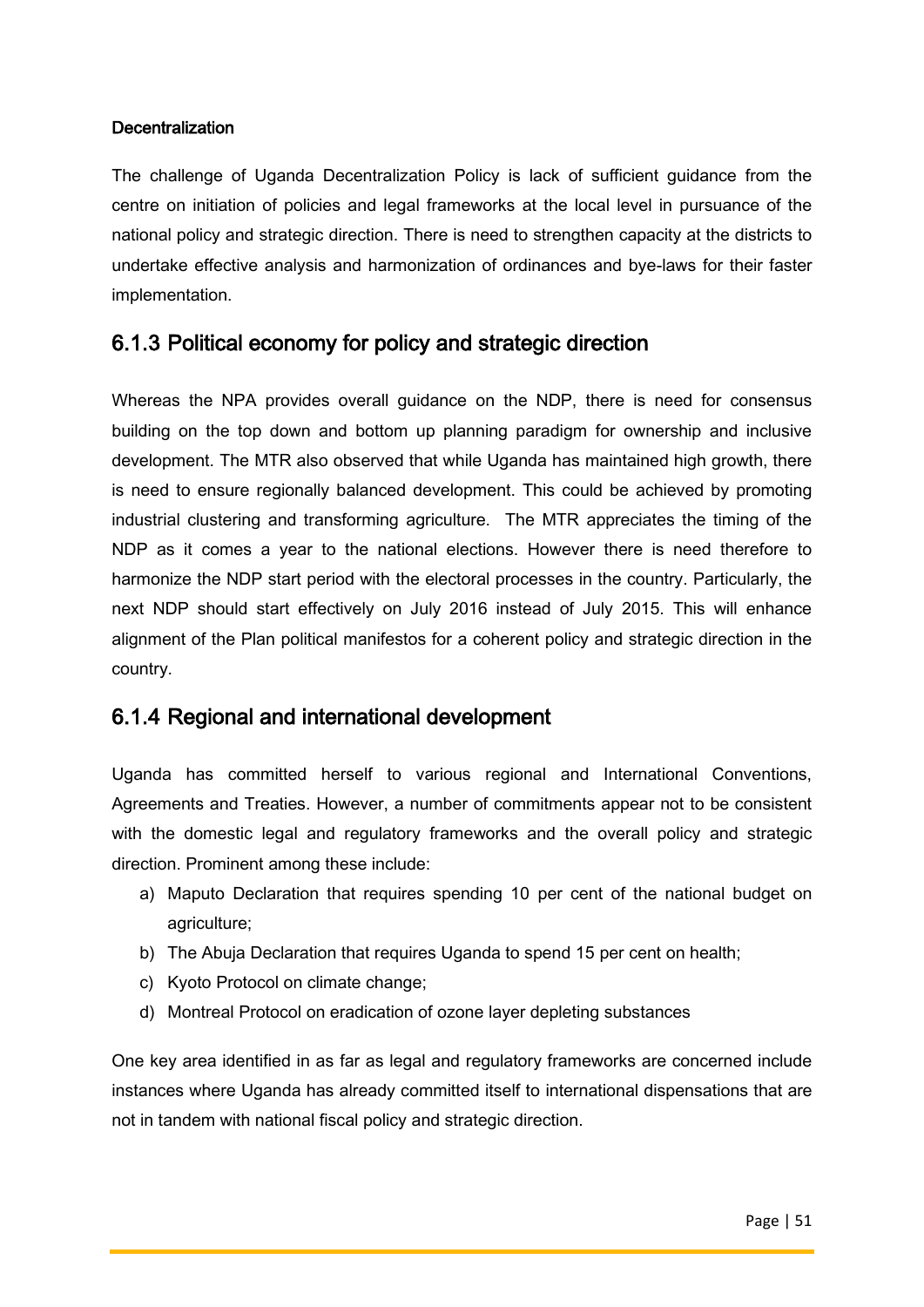# 7 Achievements of the NDP with regard to cross-cutting issues

# 7.1 Gender

The NDP identified gender inequality as one of the binding constraints to Uganda's development, stating that gender issues and gaps still persist in various sectors of the economy. Under the principle of promoting balanced development, the NDP re-expresses government's commitment to international instruments which guarantee equality of opportunity for both women and men. Further, it underlines gender mainstreaming as fundamental to the planning process.

In terms of results, the findings reveal that the country has made some strides in promoting gender equality and women empowerment during the NDP implementation period. There is noticeable achievement in women's participation in the political space, mainly as a result of implementation of affirmative action. In addition, gender inequalities are slowly but systematically being addressed in a number of public service delivery areas including education, health, justice, legislature, water and sanitation and social development among others. However, a lot remains to be done to attain women's economic empowerment particularly reducing hurdles of access productive assets especially land.

# 7.2 Social protection

A number of achievements have been made in provision of social protection during the first two years of the NDP. This includes the development of a draft social protection policy framework, the successful piloting of the Senior Citizens' Grant which now reaches 74,151 beneficiaries and the passing of the Uganda Retirement Benefits Regulatory Act 2011. Further, funding commitments to 'social protection for the vulnerable' have been increasing in MTEF budget allocations during the NDP period. However, the actual release and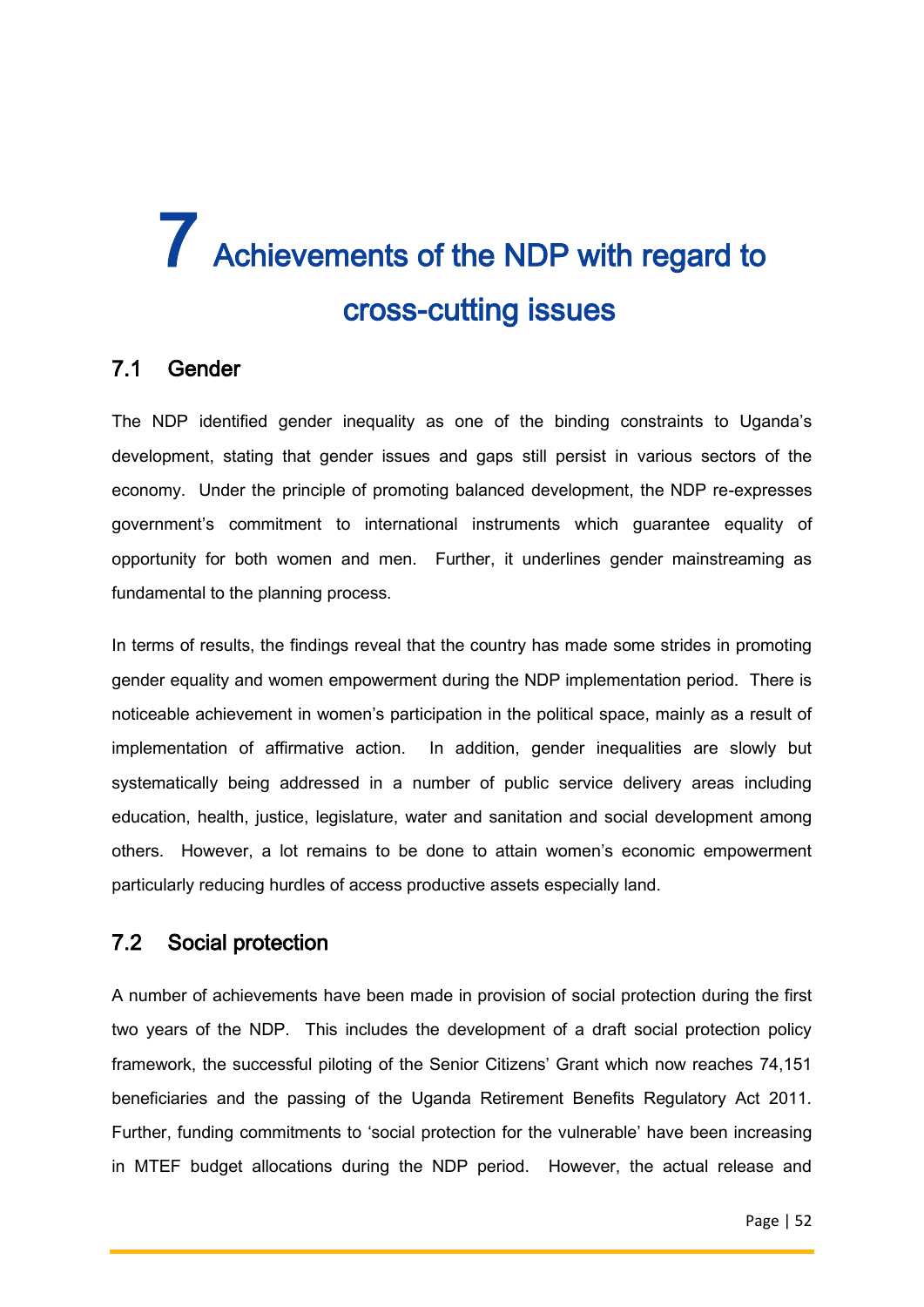expenditure patterns from the annual performance budget reports show quite a different pattern, with the amount released decreasing steadily during the NDP period. Therefore, while financial commitments were made at the outset, they have not been achieved and this has resulted in the inability to fulfil social protection targets.

# 7.3 Environment

The MTR observed that over 98 per cent of Uganda's population depends on biofuel for cooking, which is largely responsible for the depletion of community forests in the country. It was further observed that there has been political interference in the management of the forestry sector, particularly with regard to degazettement of reserves with preferences to resettlement of the landless growing population and for agriculture. It was also noted that this interference has been orchestrated notwithstanding various legislations including the Forestry Act, 2001 and the NEMA Act, with disastrous consequences such as landslides and other climatic change effects in various parts of the country. In both cases, key mechanisms within the policies and laws have been defied by the civic and political leadership. A feature of this has been the failure of the State to enforce existing laws and regulations due to vested interests of the political class.

There is also rampant encroachment on wetlands across the country due to population pressure. Similarly, there is widespread pollution of water bodies emanating from poor disposal of non-biodegradable materials and industrial effluent.

The above notwithstanding, Uganda has made notable progress in adopting renewable energy with the Government, cutting taxes on solar equipment and supporting the proliferation of energy efficient stoves and briquettes by the NGOs and the private sector. Further, the Strategic Environment and Oil Spill Contingency Plan for the Graben has been developed and contributes to improved environmental impact assessments for the respective oil and gas activities in the area and ensures harmonious co-existence between these activities and the pristine environment in the Albertine Graben.

# 7.4 Human rights

The Human Rights Commission has been active in highlighting human rights abuses where they have occurred and ensuring compensation to victims. A number of challenges however encumber the operations of bodies responsible for protection of human rights which include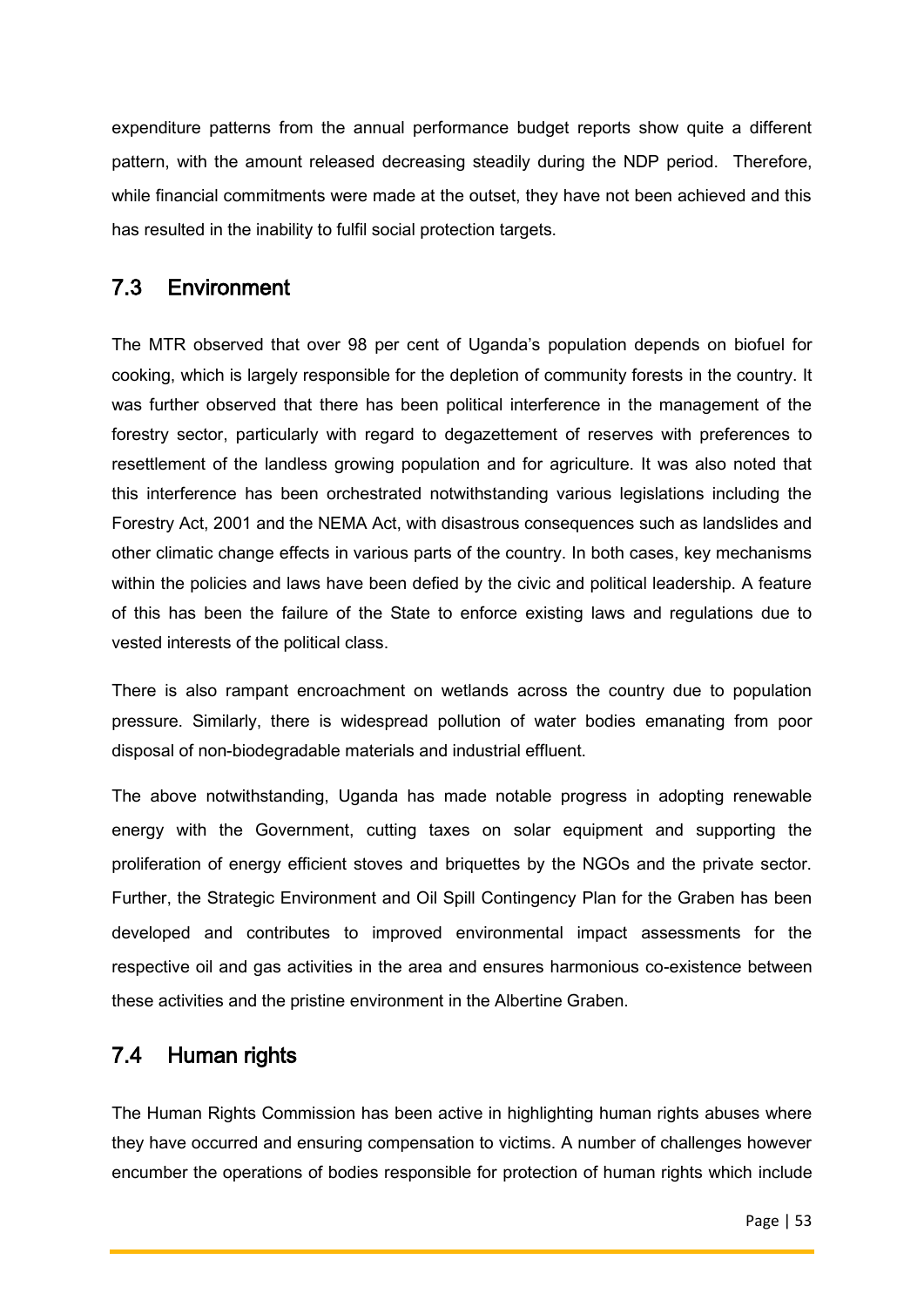inadequate funding and backlog of compensations to victims of human rights abuses. There is also a lack of wider conceptualization of fundamental and other human rights and freedoms that require protecting and promoting such as protection of the natural resources, balanced and equitable development, the right to development and the role of persons in development.

# 7.5 Child rights

The NDP sought to enhance children's access to education, health, and protection against abuse. During the NDP period, the government continued the implementation of the National Action Plan for children, which among others, upheld the Universal Primary Education programme as a priority. In attempt to enhance the protection of children, government strengthened community policing department, with mandate to expeditiously enforce child rights.

Over the NDP period, the country has focused on addressing the following: the rampant child abuses, particularly child sacrifice, rape and defilement; high school dropout, particularly for girls, largely emanating from inadequate appreciation of retention of girls in school, preference of early marriages and poor sanitation/lack of private facilities for girls.

# 7.6 Democracy and governance

Over the NDP period, the judiciary in particular, was strengthened with appointment of more judges for the High Court, Court of Appeal/ Constitutional Court and Supreme Court. However, a number of challenges were noted, including backlog of cases, inadequate funding and logistical support. There is need to strengthen local council courts and alternative dispute resolution mechanisms to reduce the pressure on the traditional judicial courts.

On the other hand, although the legislature continued to undertake its mandate of overall oversight/accountability, legislation and representation and capacity continued to be built, the large size of parliament, absenteeism of members of parliament and inadequate office space and other logistics have hindered effective execution of this mandate.

Over the NDP period, the executive has continued to play its role of formulating and implementing policies. There are however challenges with backlog of policies, strategies and decisions at Cabinet level. Cabinet secretariat is however working on the proposal for Cabinet to begin operating under committees for faster handling of business. At the MDA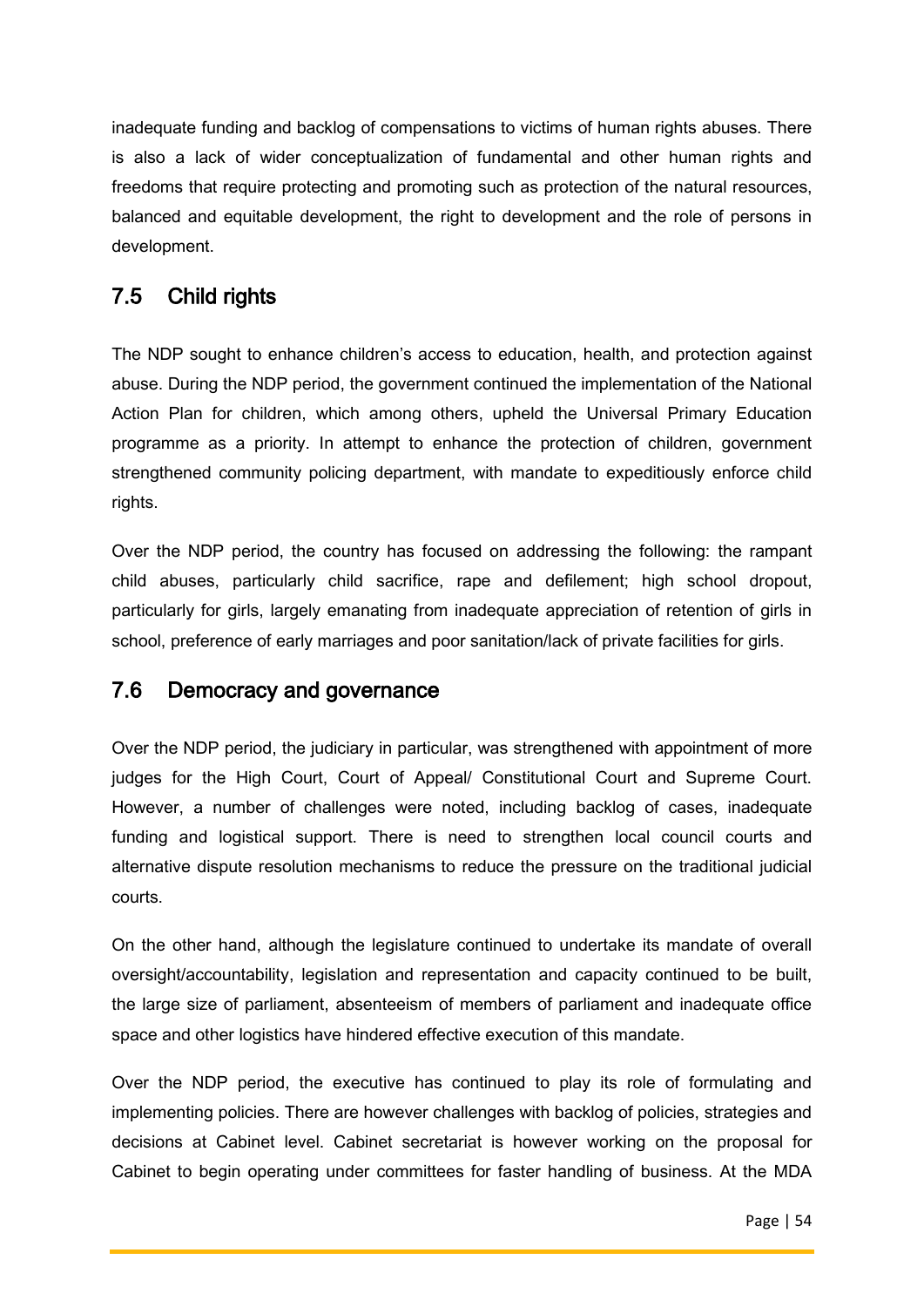and sector levels, weaknesses (structures, systems, procedures, human resource capacity, and inadequate remuneration, among others) within the public sector continued to slowdown the achievement of targets and goals. At local government level, inadequate financing of devolved functions, low capacities (human resources and logistics) and lack of a clear framework for synergies with the centre are some of the outstanding challenges that require to be addressed.

Electoral processes are a key factor in strengthening democracy and political governance. During the NDP period, there have been successful Presidential, parliamentary and local government elections held under the multi-party dispensation. However, a number of challenges remain to be addressed such as the review of the electoral laws and the long overdue local council elections.

Regarding protection of fundamental human rights and freedoms, the human rights commission has been active in highlighting human rights abuses where they have occurred and ensuring compensation to victims. A number of challenges however encumber the operations of bodies responsible for protection of human rights which include inadequate funding and backlog of compensations to victims of human rights abuses. There is also a lack of wider conceptualization of fundamental and other human rights and freedoms that require protecting and promoting such as protection of the natural resources, balanced and equitable development, the right to development and the role of persons in development.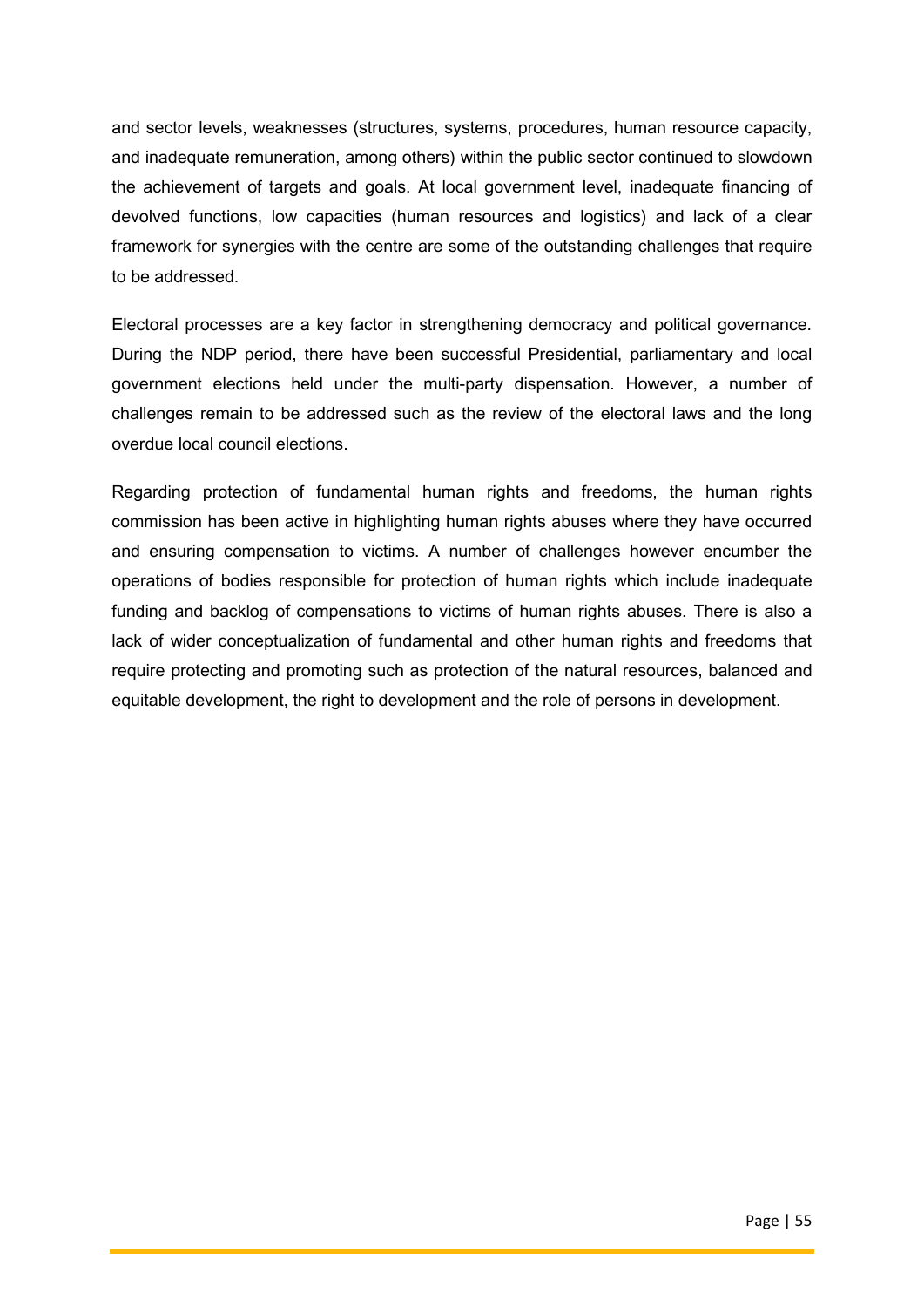# 8 Summary of Recommendations and Proposed Actions

# 8.1Overview

This section presents a summary of the key issues and actions to be taken as a result of this MTR. The actions are divided into thematic areas, but it should be noted that some of them cut across the theme. There is a separate action plan document which also includes indicative timings and responsibilities for actions.

# 8.2The Action Plan

The summary of the action plan is shown below.

| <b>Key Issues</b>                    |             | <b>Summary Actions</b>                                            |
|--------------------------------------|-------------|-------------------------------------------------------------------|
| <b>Results Framework</b>             |             |                                                                   |
| Ensuring better alignment            | 1.          | Create a committee with representation from MoFPED, NPA and       |
| between the NDP, Public              |             | OPM to agree guidelines to ensure that all mechanisms for         |
| <b>Investment Plan, Sector</b>       |             | planning, budgeting, financing and implementation of              |
| <b>Investment Plans, District</b>    |             | development projects are fully aligned to the NDP                 |
| Development Plans,                   | $2_{\cdot}$ | Specify the per cent per cent age allocations for all sectors and |
| <b>Ministerial Policy Statements</b> |             | top priority projects for inclusion in next NDP                   |
| and other mechanisms such            | 3.          | Make sure SIPs are developed for all sectors for the period       |
| as the Output Based Tool             |             | 2015/16 to 2019/20 to allow better alignment to the NDP           |
| and the Chart of Accounts            | 4.          | Use the NDP as the driver of outputs and outcomes as part of the  |
|                                      |             | <b>OBT</b>                                                        |
|                                      | 5.          | Assign responsibility for reviewing SIPs, LGDPs and BFPs to NPA   |
|                                      |             | while providing NPA with powers to undertake this role through    |
|                                      |             | revision of the NPA Act                                           |
| Fast tracking implementation         | 6.          | Engage MDAs to identify projects that are behind schedule as well |
| of NDP priority projects             |             | as the associated challenges                                      |
|                                      | 7.          | Develop a strategy to address the constraints to implementation   |
|                                      |             | that are identified by MDAs                                       |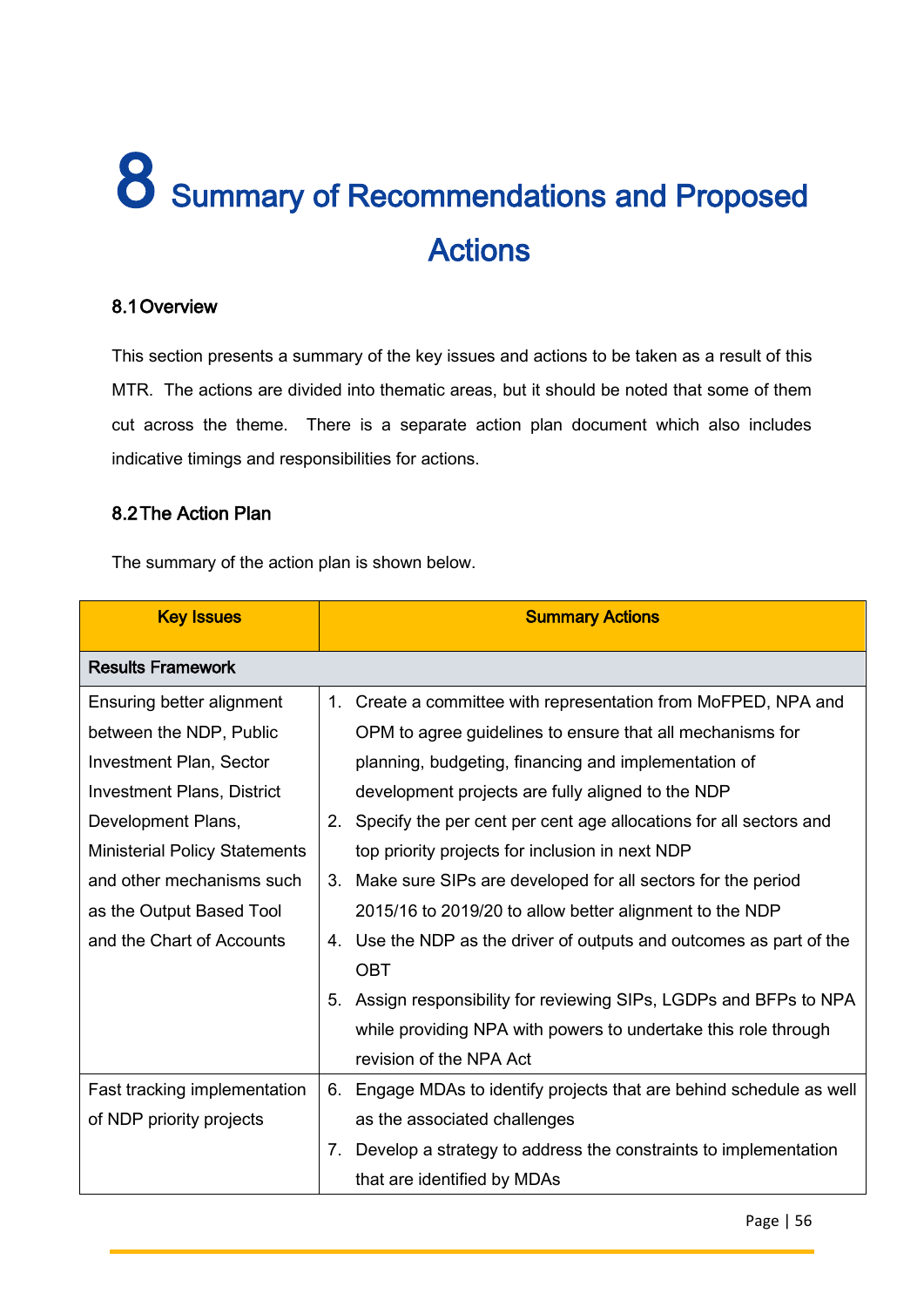| <b>Key Issues</b>                                                                                                                            | <b>Summary Actions</b>                                                                                                                                                                                                                                                                                                                                                                                                                                                                                                                                     |
|----------------------------------------------------------------------------------------------------------------------------------------------|------------------------------------------------------------------------------------------------------------------------------------------------------------------------------------------------------------------------------------------------------------------------------------------------------------------------------------------------------------------------------------------------------------------------------------------------------------------------------------------------------------------------------------------------------------|
|                                                                                                                                              | Develop a strategy for reducing the time involved in project<br>8.<br>financing, appraisal by the Development Committee, procurement<br>and contracting processes, referring to the Kenyan experience<br>Set up mechanisms to better monitor core projects, including<br>9.<br>regular review of milestones and risks to success<br>10. Inform the public about the priority projects for the remainder of<br>NDP1<br>11. Specify core projects for NDP 2 with scope to increase overall<br>funding (currently around 10 per cent of the total NDP budget) |
| Improving inter and intra<br>sector efficiency and<br>effectiveness in planning and<br>delivering NDP results                                | 12. Conduct a review of Sector Wide Approach / Sector Working<br>Groups and the way they enhance inter-sectoral efficiency and<br>links for NDP implementation and assess the scope for cross-<br>sector funding mechanisms<br>13. Develop a strategic development planning guide to be followed by<br>MDAs in drawing up their SIPs<br>14. Consider setting up a Fund to finance separate, major cross-<br>sector projects                                                                                                                                |
| Strengthening local<br>government priority setting<br>and increasing the proportion<br>of resources available to<br>finance local priorities | 15. Develop local government planning and financing guidelines that<br>are aligned to the NDP and SIPs<br>16. Assess the constraints to local government financing as part of<br>the preparation of the next NDP and consider funding needs for<br>urbanisation and other relevant aspects of Vision 2040<br>17. Involve local governments more effectively in the planning for the<br>next NDP                                                                                                                                                            |
| Refining indicators and<br>targets for measuring NDP<br>progress                                                                             | 18. Identify and select a small number of strategic objectives and key<br>performance indicators (KPIs) for the next NDP<br>19. Develop appropriate baseline figures for all KPIs<br>20. Determine vision-relevant targets for each KPI at each 5 year<br>NDP end<br>21. Define how each KPI will be analysed to give geographical,<br>gender, income group etc. equity measures<br>22. Refine the timing and content of UBOS surveys so that KPI data<br>requirements are met, including the collection of baseline data<br>and annual data               |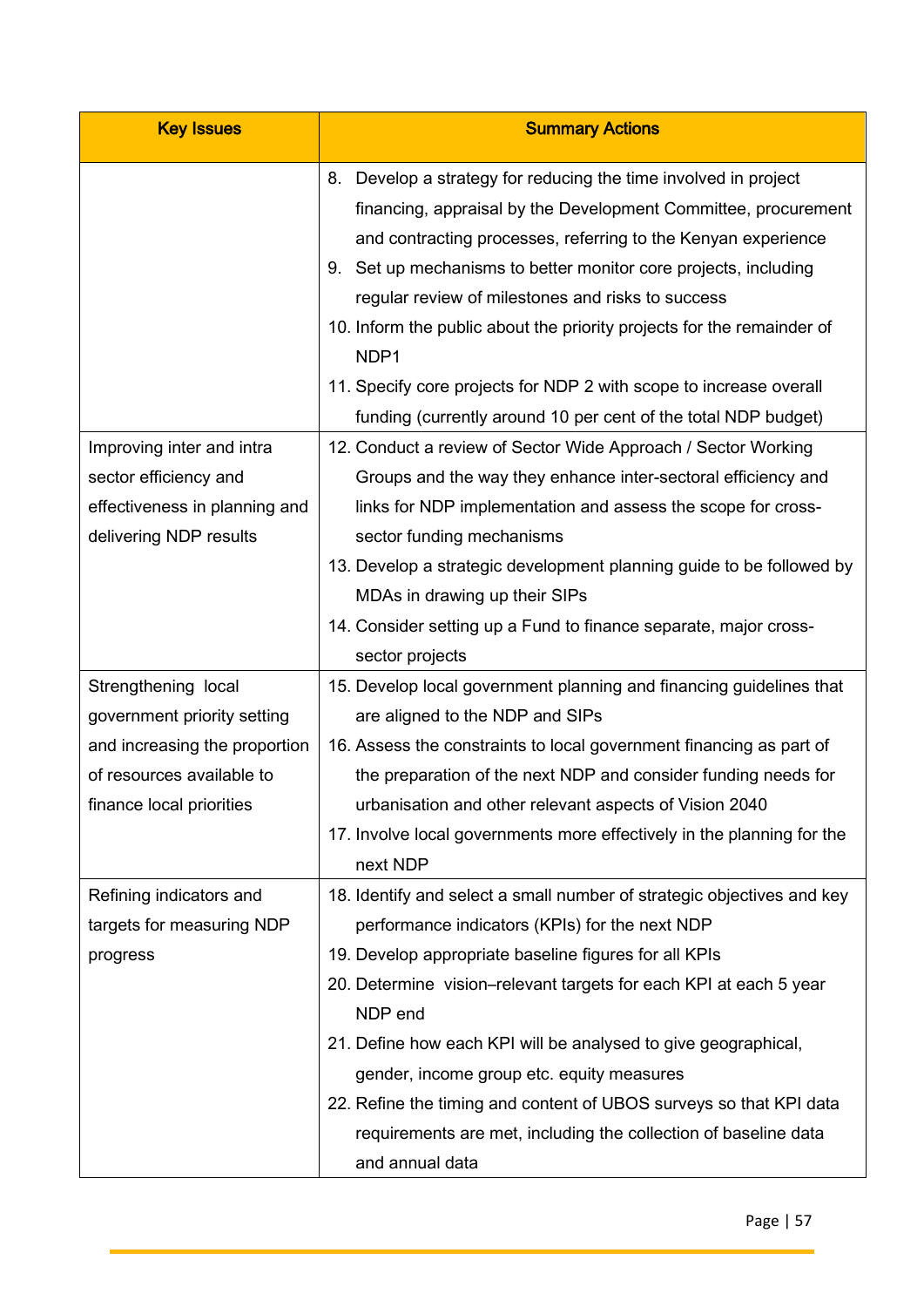| <b>Key Issues</b>                               | <b>Summary Actions</b>                                                                                                                         |
|-------------------------------------------------|------------------------------------------------------------------------------------------------------------------------------------------------|
| <b>Economic Management</b>                      |                                                                                                                                                |
| Improving budget credibility<br>and utilisation | 23. Improve public expenditure management to enhance budget<br>discipline<br>24. Take steps to enhance absorptive capacity, including improved |
|                                                 | procurement procedures                                                                                                                         |
|                                                 | 25. Expedite enactment of the PFA Bill, including the clause on                                                                                |
|                                                 | supplementary budgets                                                                                                                          |
|                                                 | 26. Agree an overall fiscal strategy, linked to EAC commitments and                                                                            |
|                                                 | agreements                                                                                                                                     |
| Strengthening the financing                     | 27. Implement issuance of sovereign bonds to finance the                                                                                       |
| of the NDP                                      | development agenda without compromising sustainability of debt                                                                                 |
|                                                 | 28. Develop and implement a strategy for widening the tax base                                                                                 |
|                                                 | 29. Establish an efficiency and value for money programme across                                                                               |
|                                                 | government to ensure public sector funds are spent effectively,                                                                                |
|                                                 | including the setting of efficiency targets for all MDAs                                                                                       |
|                                                 | 30. Fast-track domestic resource mobilisation through enhancement                                                                              |
|                                                 | of business registration and streamline of tax incentives                                                                                      |
|                                                 | 31. Fast-track approval of the PPP bill and establish appropriate                                                                              |
|                                                 | policy, institutional and regulatory framework for PPPs                                                                                        |
|                                                 | 32. Broaden the scope and improve the incentives to enhance                                                                                    |
|                                                 | collection of non-tax revenues                                                                                                                 |
|                                                 | 33. Look into the feasibility of introducing local government revenue                                                                          |
|                                                 | raising measures to support local economic development                                                                                         |
|                                                 | 34. Implement pension reforms                                                                                                                  |
| Fast tracking the finalisation                  | 35. Use one modelling framework by NPA, MoFPED and Bank of                                                                                     |
| and use of harmonised                           | Uganda for NDP 2                                                                                                                               |
| economic modelling                              |                                                                                                                                                |
| frameworks across                               |                                                                                                                                                |
| institutions                                    |                                                                                                                                                |
| Aligning budget and                             | 36. Agree improved systems to align SIPs and DDPs to the NDP                                                                                   |
| expenditure management                          | 37. Agree improved systems to align OBT, IFMS CoA, and Ministerial                                                                             |
| systems                                         | Policy Statements to the NDP                                                                                                                   |
| Enhancing the long term                         | 38. Categorise projects into different tiers: projects carried forward                                                                         |
| investment planning                             | from the current NDP; new projects; projects in pipeline, and                                                                                  |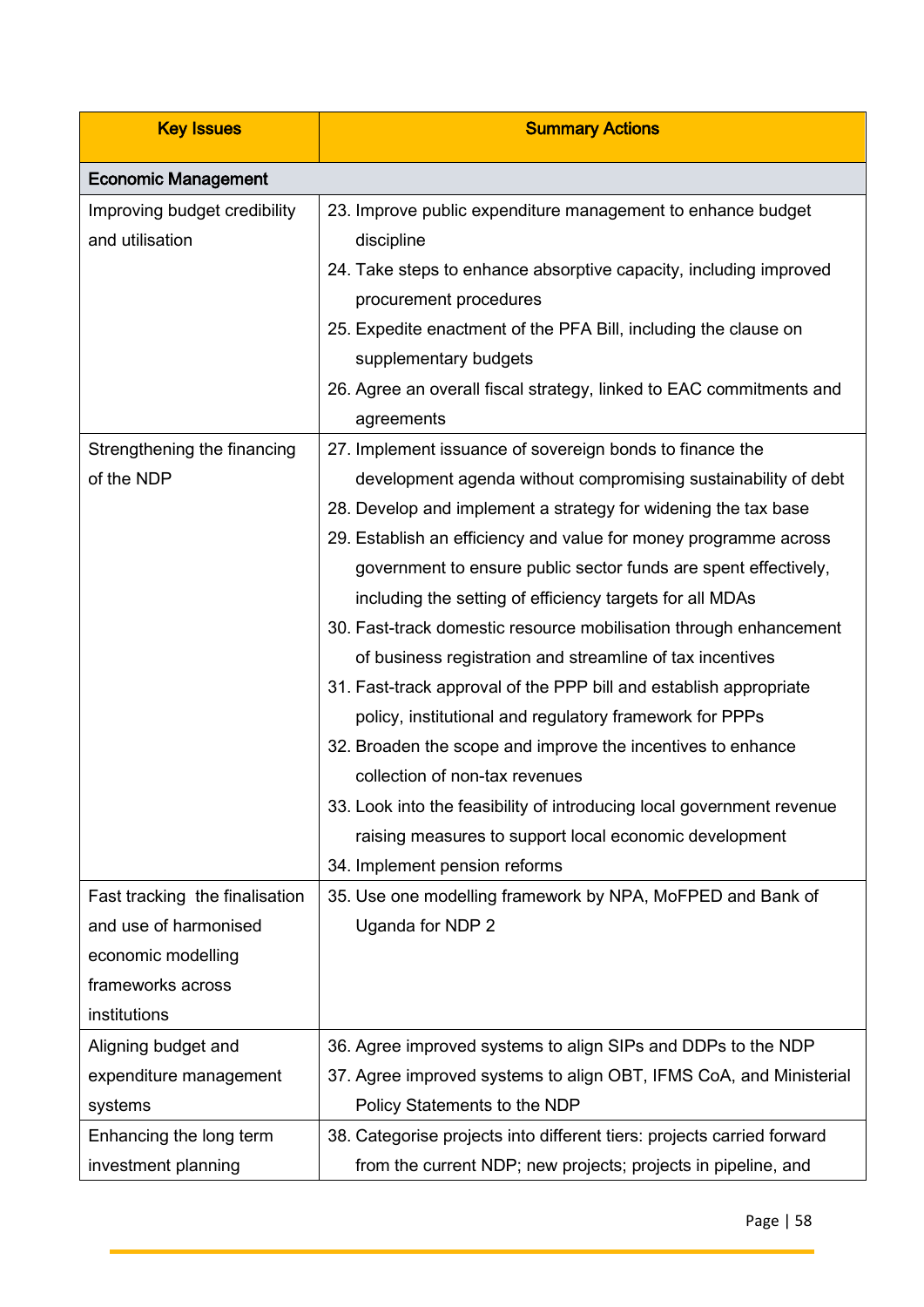| <b>Key Issues</b>                                         | <b>Summary Actions</b>                                                            |
|-----------------------------------------------------------|-----------------------------------------------------------------------------------|
| framework that will help<br>target high priority projects | ensure that projects are 'investment ready' before inclusion in the<br><b>NDP</b> |
| for the next NDP                                          | 39. Strengthen capacity to improve cost-benefit analysis of                       |
|                                                           | investments                                                                       |
| Removing barriers to private                              | 40. Finalise SME policy, laws and regulations                                     |
| sector growth, especially for                             | 41. Introduce new financing mechanisms aimed specifically at SMEs                 |
| <b>Ugandan SMEs</b>                                       | 42. Determine and implement incentives and policies for private                   |
|                                                           | sector growth                                                                     |
| <b>Development Partnerships</b>                           |                                                                                   |
| Fast-tracking the passage of                              | 43. Review and update the partnership policy                                      |
| Uganda partnership policy                                 | 44. Strengthen relationships with non-traditional development                     |
| with development partners                                 | partners                                                                          |
| Increasing the alignment of                               | 45. Strengthen mechanisms for dialogue with all development                       |
| development partner funding                               | partners                                                                          |
| with specific sector projects                             | 46. Establish a new harmonisation process (including division of                  |
| within the NDP framework                                  | labour) to address the current inefficient spread of aid across<br>sectors        |
|                                                           | 47. Engage all DPs in the drafting of the next NDP; development                   |
|                                                           | partner input should be sought after arriving at priority areas of                |
|                                                           | funding for the next NDP                                                          |
|                                                           | 48. Produce regular and timely reports of annual and medium term                  |
|                                                           | commitments and disbursements linked to the NDP                                   |
|                                                           | 49. Implement reforms to improve government financial systems that                |
|                                                           | minimise loss, embezzlement or misuse of development partner                      |
|                                                           | funds                                                                             |
| Reversing the decline in                                  | 50. Conduct research on alternative funding mechanisms                            |
| external assistance,                                      | 51. Introduce innovative aid modalities as an alternative for budget              |
| especially budget support                                 | support                                                                           |
| <b>Political Economy</b>                                  |                                                                                   |
| Political leadership for                                  | 52. More focused political guidance on implementation of the NDP                  |
| implementation of the NDP                                 | from the President and Cabinet                                                    |
| Addressing constraints to                                 | 53. Enforcing accountability through addressing corruption and                    |
| state capacity                                            | making corrupt practices a high risk venture through prosecution,                 |
|                                                           | imprisonment and recovery of ill-gotten wealth                                    |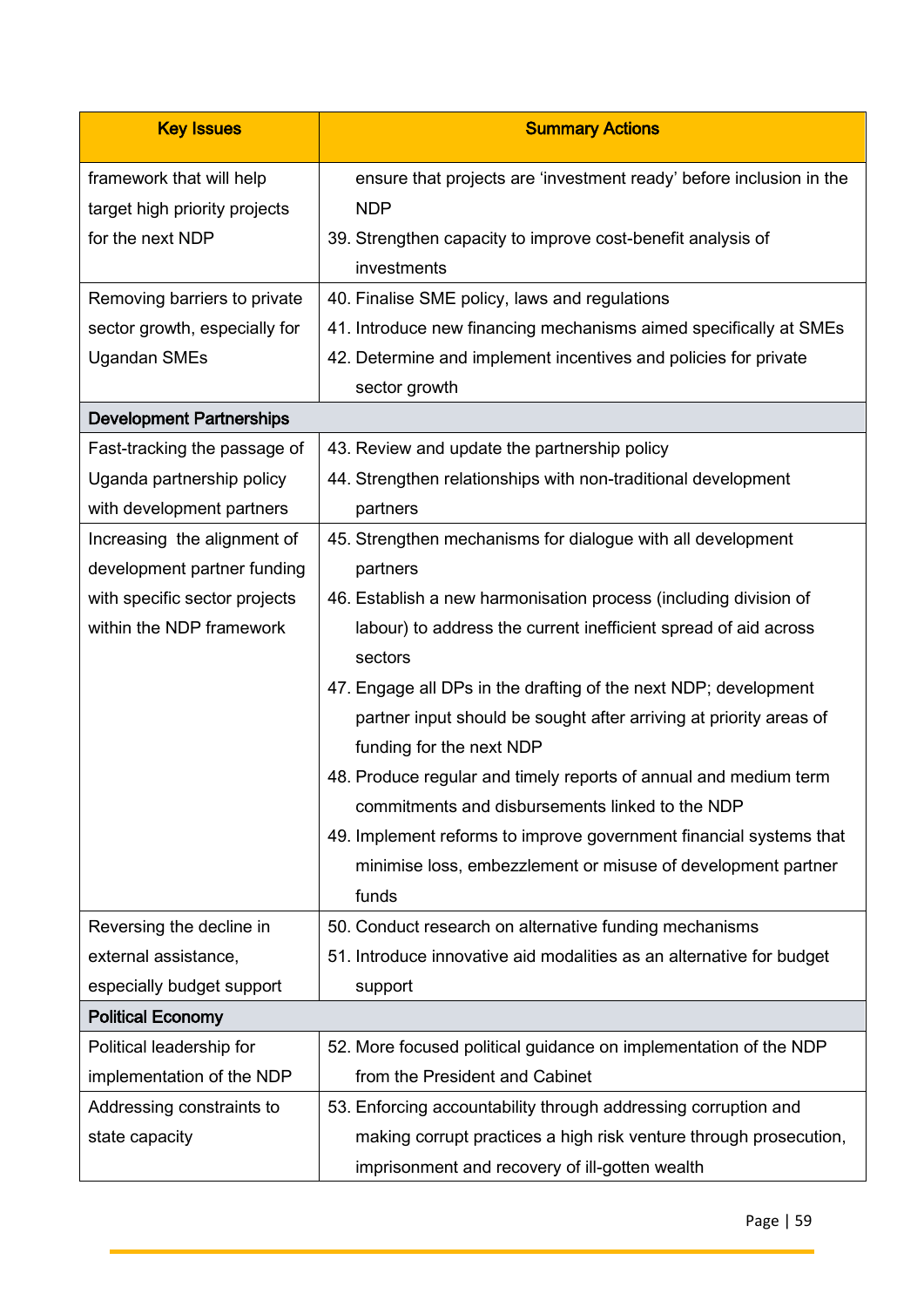| <b>Key Issues</b>                     | <b>Summary Actions</b>                                                                                     |
|---------------------------------------|------------------------------------------------------------------------------------------------------------|
|                                       | 54. Develop and inculcate a value system that cherishes ethics in<br>public service delivery               |
|                                       | 55. Matching the disbursed resources from the centre in line with the                                      |
| Balancing growth and                  | devolved functions of local governments<br>56. Rolling out social protection programmes across the country |
| poverty reduction                     |                                                                                                            |
| Ensuring equity between               | 57. Equalisation policies focusing on increasing equity between                                            |
| leading and lagging areas             | economically lagging and leading areas                                                                     |
|                                       | 58. Affirmative action programmes                                                                          |
|                                       | 59. Include strategies to address regional imbalances in development                                       |
|                                       | and persistent chronic poverty in the next NDP, referring to                                               |
|                                       | research on linking leading and lagging areas, as well as relevant                                         |
|                                       | Vision 2040 issues such as strategic cities, urban corridors and                                           |
|                                       | equitable development                                                                                      |
|                                       | 60. Develop a spatial dimension to the next NDP                                                            |
|                                       | 61. Conduct an assessment of the impact of the SCG social                                                  |
|                                       | protection programme with a view to rolling the programme out                                              |
|                                       | nationally if it produces the intended results.                                                            |
| Positioning Uganda for                | 62. Addressing key constraints such as NTBs and high transport                                             |
| regional integration                  | costs                                                                                                      |
|                                       | 63. Positioning Uganda through value addition through exploiting                                           |
|                                       | competitive advantage                                                                                      |
|                                       | 64. Synthesise research for the best way of effective utilisation of                                       |
|                                       | regional integration                                                                                       |
|                                       | 65. Prioritise niche investment sectors for regional integration                                           |
|                                       | 66. Incorporate strategies for effective regional integration in the next<br><b>NDP</b>                    |
|                                       | 67. Develop a cross-sector platform in the next NDP to address                                             |
|                                       | constraints to regional integration (addressing key issues such as                                         |
|                                       | high transport costs and persistence of no-tariff barriers)                                                |
| <b>Policy and Strategic Direction</b> |                                                                                                            |
| Institutional Framework for           | 68. Establish / designate a body to provide a central locus for national                                   |
| Setting Policy and Strategic          | guidance on policy and strategic direction and vet all national                                            |
|                                       | policy reforms and choices at the highest level in national interest                                       |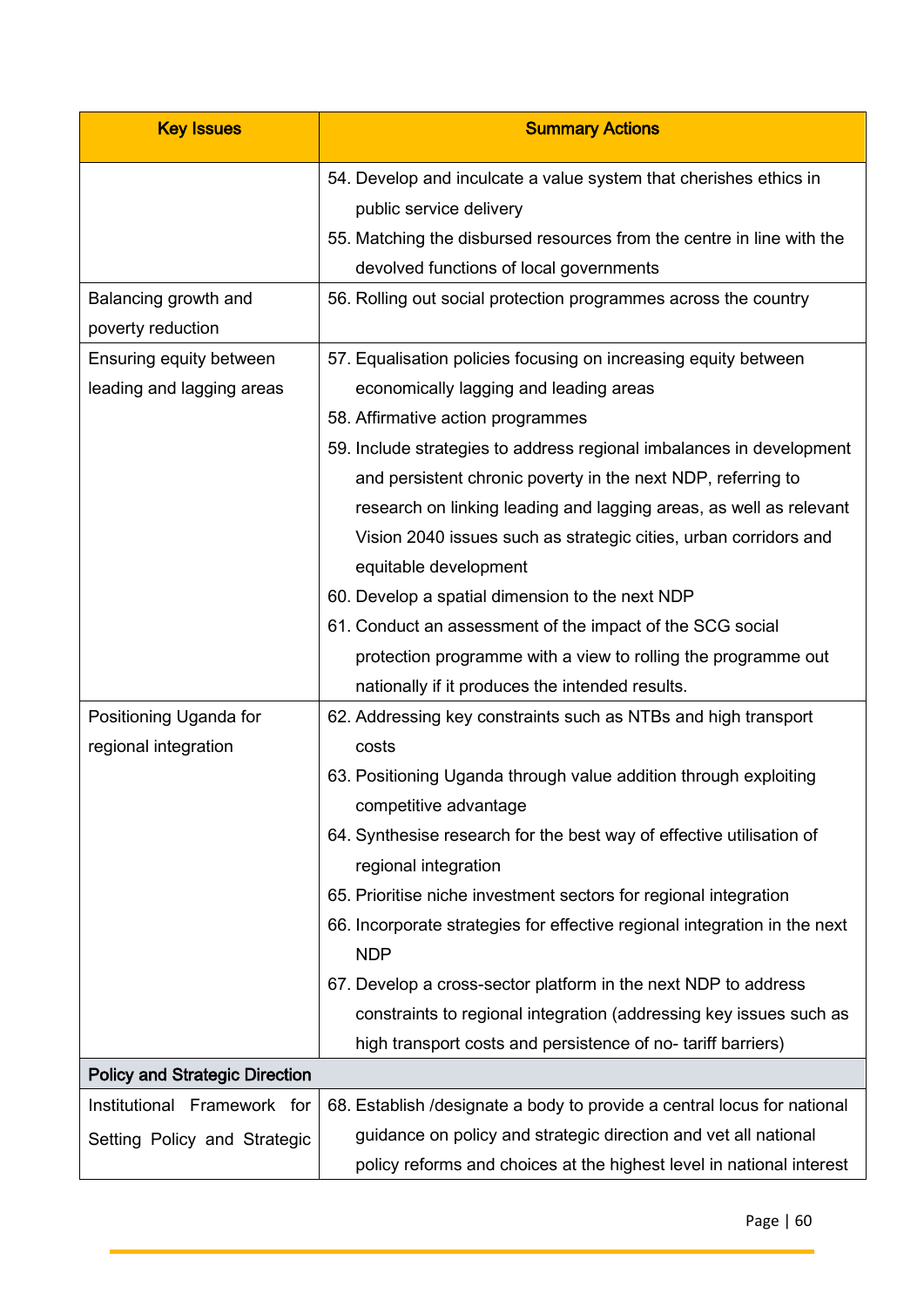| <b>Key Issues</b>                                             | <b>Summary Actions</b>                                                                                                                                                                                                                                                                                                                                                                                                                                                                                                                                                                                                                                                                                                                                                                                                                                                                                                                                                                                                                                                                                                                                                                                                                                                                                                                                                                                                                                                                                                                                                                                                                                                                                                                                                                                                           |
|---------------------------------------------------------------|----------------------------------------------------------------------------------------------------------------------------------------------------------------------------------------------------------------------------------------------------------------------------------------------------------------------------------------------------------------------------------------------------------------------------------------------------------------------------------------------------------------------------------------------------------------------------------------------------------------------------------------------------------------------------------------------------------------------------------------------------------------------------------------------------------------------------------------------------------------------------------------------------------------------------------------------------------------------------------------------------------------------------------------------------------------------------------------------------------------------------------------------------------------------------------------------------------------------------------------------------------------------------------------------------------------------------------------------------------------------------------------------------------------------------------------------------------------------------------------------------------------------------------------------------------------------------------------------------------------------------------------------------------------------------------------------------------------------------------------------------------------------------------------------------------------------------------|
| <b>Direction</b>                                              |                                                                                                                                                                                                                                                                                                                                                                                                                                                                                                                                                                                                                                                                                                                                                                                                                                                                                                                                                                                                                                                                                                                                                                                                                                                                                                                                                                                                                                                                                                                                                                                                                                                                                                                                                                                                                                  |
| Analysis<br>of<br>Policy<br>and<br><b>Strategic Direction</b> | 69. Operationalize a 'business approach' in execution of public sector<br>policies and programs through adoption of innovative methods                                                                                                                                                                                                                                                                                                                                                                                                                                                                                                                                                                                                                                                                                                                                                                                                                                                                                                                                                                                                                                                                                                                                                                                                                                                                                                                                                                                                                                                                                                                                                                                                                                                                                           |
| Alignment of Policies and<br><b>Strategies</b>                | 70. Education: Develop and expedite a national skills needs and<br>manpower survey and promote skills development at all levels to<br>enhance youth employability and increased value addition within<br>the country for faster job creation<br>71. Health: constitutional review to realign the constitutional health<br>sector objectives to the aspirations of the NDP and Vision 2040<br>and move towards provision of universal health insurance<br>72. Agriculture: ensure availability of improved, affordable and<br>accessible farm inputs, establish an agricultural development<br>bank with national shareholding and provide agricultural insurance<br>tailored to cushioning farmers against agricultural risks and<br>vagaries of weather<br>73. Environment: need for effective implementation of policies and<br>strategies to address lack of access to land by government and<br>industrialists<br>74. Land Management: rigorously enforce existing legislation to<br>protect encroachment on marginal areas such as wetlands,<br>forests and other valued ecosystems, need for constitutional<br>reforms in relation to land tenure, access and utilization<br>75. Social Protection: include identification of sustainable financing to<br>these key challenges to social protection<br>76. Trade, Tourism and Industry: provide more incentives to attract<br>private sector investment and spur business competitiveness of<br>the country; improve economic infrastructure and reduce<br>bureaucracy and its associated costs; support value addition to<br>agricultural products for faster industrialization; fast-track the<br>exploitation of potential minerals, especially iron ore and oil and<br>gas and ensure construction of the oil refinery to tap the benefits<br>of associated industries |
|                                                               | 77. Works and Transport: revitalize the Uganda national flag carrier-                                                                                                                                                                                                                                                                                                                                                                                                                                                                                                                                                                                                                                                                                                                                                                                                                                                                                                                                                                                                                                                                                                                                                                                                                                                                                                                                                                                                                                                                                                                                                                                                                                                                                                                                                            |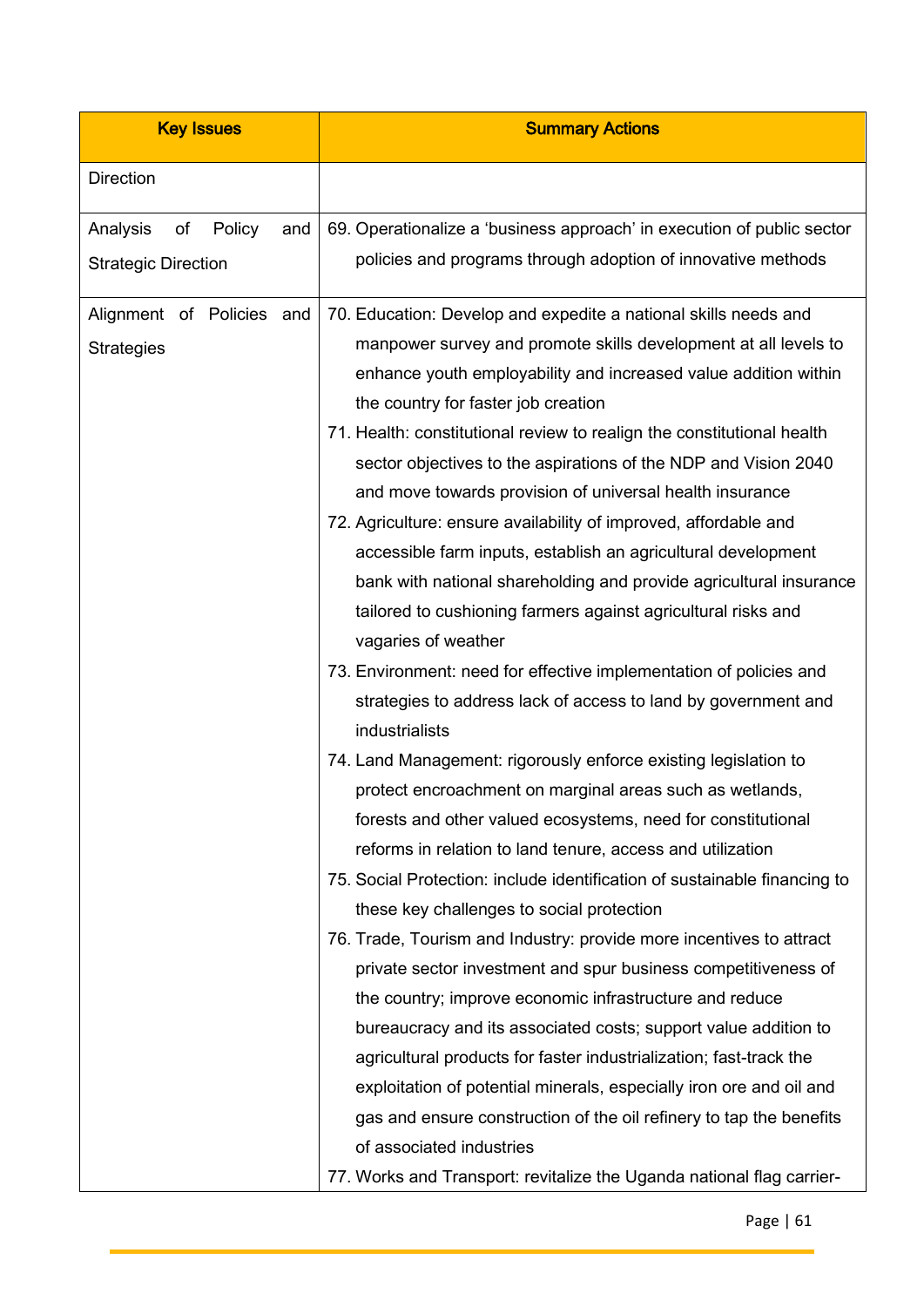| <b>Key Issues</b>                                           | <b>Summary Actions</b>                                                                                                                                                                                                                                                                                                                                                                                                                                                                                                                                                                                                                                                                                                                                      |
|-------------------------------------------------------------|-------------------------------------------------------------------------------------------------------------------------------------------------------------------------------------------------------------------------------------------------------------------------------------------------------------------------------------------------------------------------------------------------------------------------------------------------------------------------------------------------------------------------------------------------------------------------------------------------------------------------------------------------------------------------------------------------------------------------------------------------------------|
|                                                             | the Uganda Airlines and rehabilitate the existing railway network<br>78. Justice Law and Order: put in place measures to reduce case<br>backlog and reduce size of parliamentary representatives<br>79. Local Government: revisit the policy on the defunct graduated tax<br>and establish an improved form of community development tax;<br>pooling resources by establishing regional administrative<br>infrastructure which can be used by several districts and<br>rationalize administrative units in relation to service delivery levels<br>80. Regional and International Cooperation: determine a critical path<br>for investments that will enhance competitive positioning of<br>Uganda to maximize benefits from particularly the EAC and put in |
|                                                             | place a mechanism for assessing the benefits of the country from<br>engagements in various regional and international cooperation                                                                                                                                                                                                                                                                                                                                                                                                                                                                                                                                                                                                                           |
| Improvement of NDP Design<br>and Implementation             | 81. Institutionalize the issue of setting the development policy agenda.<br>82. review the NPA Act, 2002, with a view to integrate and<br>institutionalize the role of setting the development policy agenda                                                                                                                                                                                                                                                                                                                                                                                                                                                                                                                                                |
| regulatory<br>Legal<br>and<br>environment                   | 83. Put in place legal and regulatory frameworks that are supportive<br>of national development.<br>84. Decentralization: strengthen capacity at the districts to undertake<br>effective analysis and harmonization of ordinances and bye-laws<br>for their faster implementation;                                                                                                                                                                                                                                                                                                                                                                                                                                                                          |
| Political economy for policy<br>and strategic direction     | 85. Build consensus on the top down and bottom up planning<br>paradigm for ownership and inclusive development<br>86. Promote regionally balanced development through planning and<br>affirmative actions<br>87. Promote industrial clustering and transforming agriculture<br>88. Harmonize the NDP start period with the electoral processes in<br>the country<br>89. Develop and enforce guidelines on how to link all political<br>manifestos with the NDP<br>90. Ensure that the NDP internalises the political aspirations as<br>reflected in the manifestos of political parties                                                                                                                                                                     |
| Presenting a clear critical<br>path of national development | 91. Conduct research into how best to use a 'flagship' approach to<br>national development                                                                                                                                                                                                                                                                                                                                                                                                                                                                                                                                                                                                                                                                  |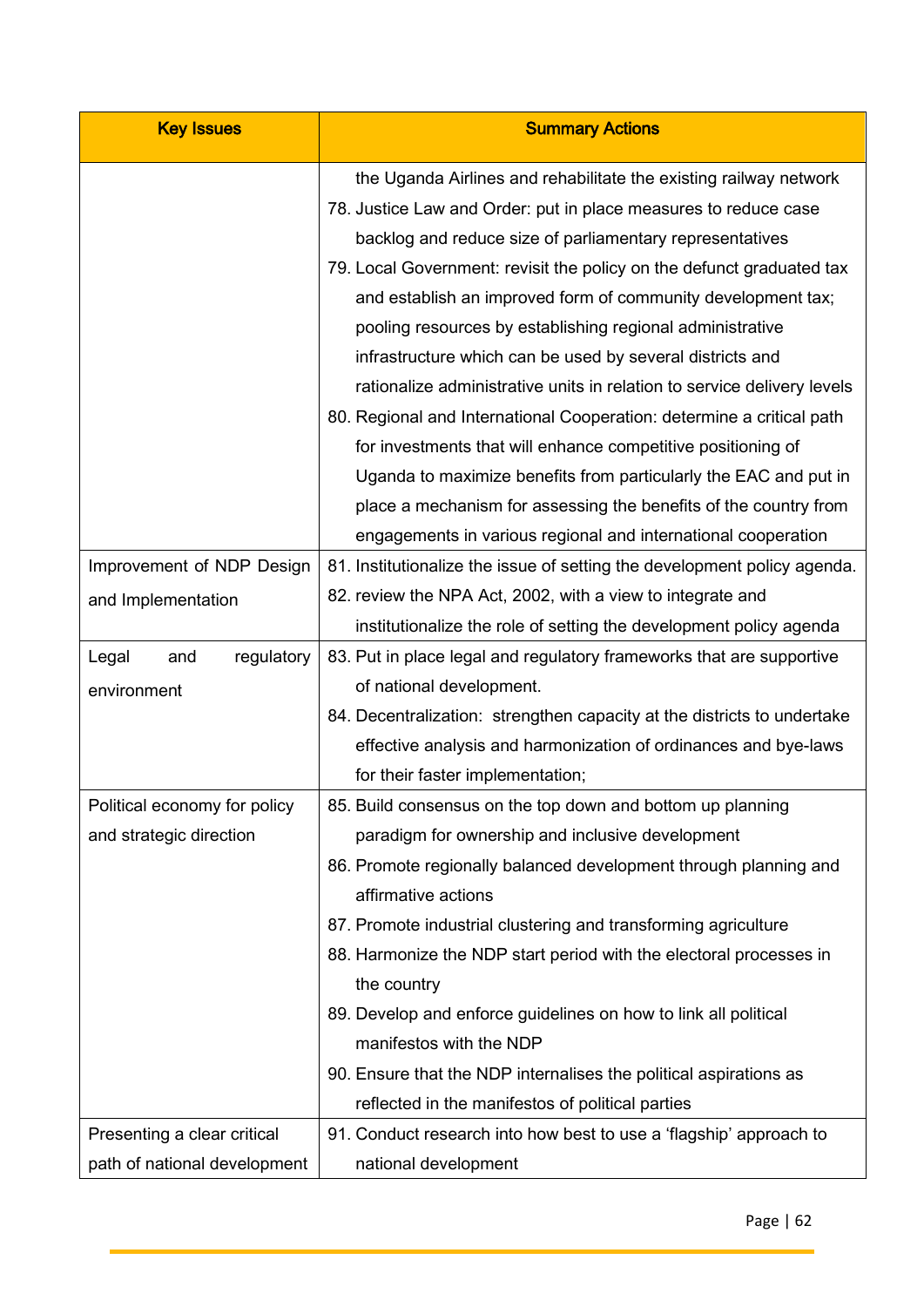| <b>Key Issues</b>              | <b>Summary Actions</b>                                                 |
|--------------------------------|------------------------------------------------------------------------|
|                                | 92. Agree the theory of change to achieve Vision 2040                  |
|                                | 93. Set out key milestones for each of the next 5 NDPs                 |
|                                | 94. Consider adopting a 'platforms' approach for the next NDP which    |
|                                | sets out the key area of reform for each 5 year period.                |
| Improving competitiveness      | 95. Synthesise research on how best to prioritise policy reform in     |
| and value addition in the      | agriculture                                                            |
| agricultural sector            | 96. Strengthen the value chain for the 10 priority products            |
|                                | 97. Agree a NDP2 policy declaration on how to boost agricultural       |
|                                | competitiveness and value addition                                     |
| Reforming the land tenure      | 98. Synthesize study recommendations on what is needed to reform       |
| system to facilitate uptake of | land tenure                                                            |
| local and foreign investment   | 99. Fast-track land tenure reform, referring to the new land policy    |
| Developing a clearer strategy  | Synthesis research and conduct new research to understand<br>100.      |
| for managed urbanisation in    | urbanisation challenges and how to manage urbanisation more            |
| line with one of the most      | effectively                                                            |
| important directions set out   | 101.<br>Incorporate strategies for managed urbanisation in the next    |
| in Vision 2040                 | <b>NDP</b>                                                             |
| Improving the equity of        | Develop strong equity indicators and relevant data collection<br>102.  |
| national development           | systems                                                                |
|                                | 103.<br>Roll out the social protection programme nationally            |
| <b>Institutional Framework</b> |                                                                        |
| Uganda's Institutional         | 104.<br>The public sector should identify and reduce unproductive      |
| Architecture                   | functions to ensure that these functions and mandates are              |
|                                | harmonized, with optimal levels of staffing                            |
|                                | Implement recommendations of institutional reviews of sector<br>105.   |
|                                | MDAs that were undertaken under MoPS during the NDP period             |
|                                | 106.<br>Produce an annual oversight report to facilitate follow-up of  |
|                                | key recommendations and findings on national development               |
|                                | issues by Parliament                                                   |
|                                | 107.<br>The media becomes a vanguard of democracy and enhances         |
|                                | education and awareness among the citizens on national                 |
|                                | development                                                            |
| Mechanisms for NDP             | 108.<br>Strengthen Cabinet Secretariat in terms of staffing levels and |
| implementation, monitoring     | increased collaboration with the NPA                                   |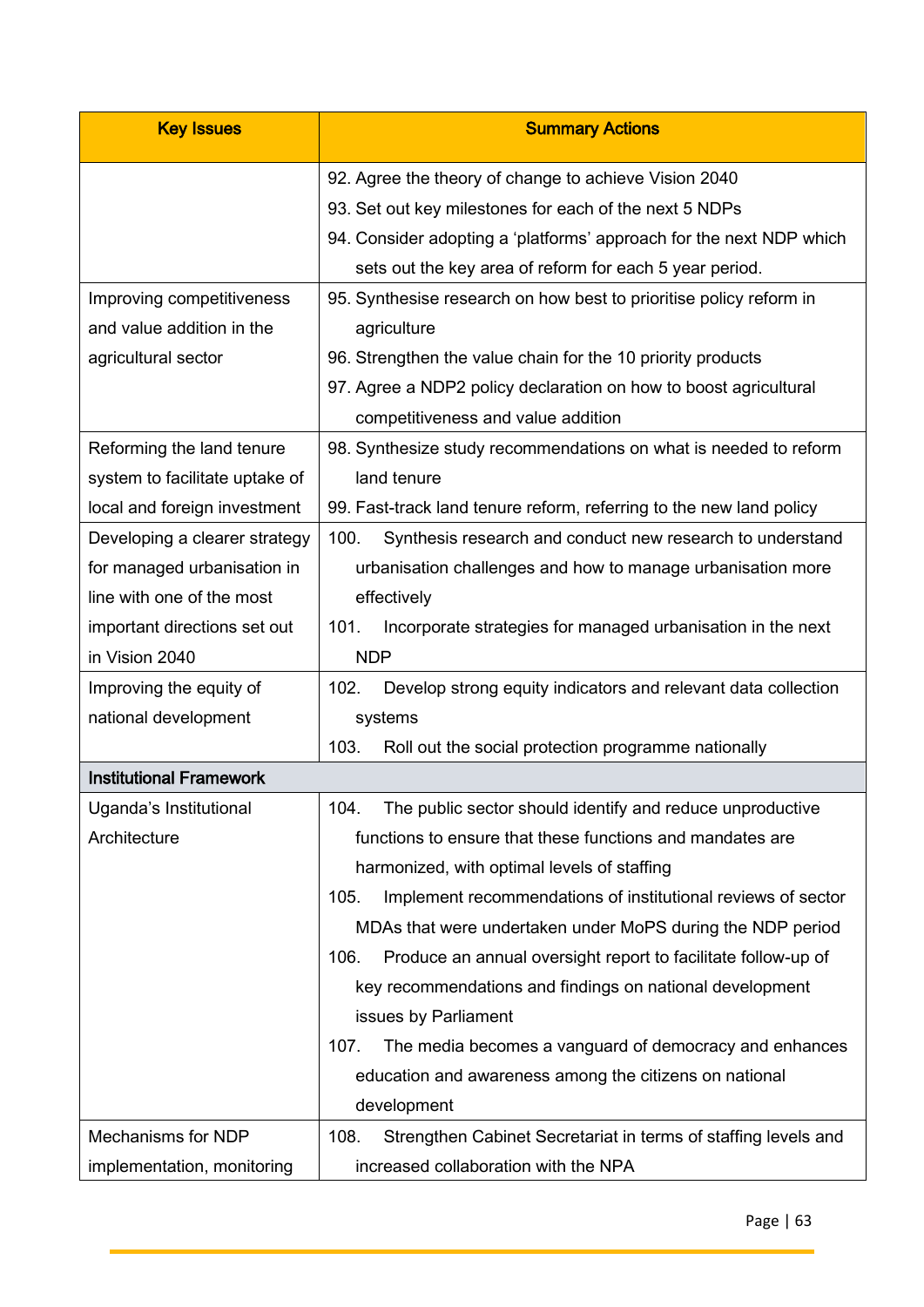| <b>Key Issues</b>                | <b>Summary Actions</b>                                                 |
|----------------------------------|------------------------------------------------------------------------|
| and oversight                    | 109.<br>Build capacity of parliamentarians to enhance their            |
|                                  | appreciation of the new planning dispensation including ensuring       |
|                                  | alignment of government business with the NDP                          |
|                                  | 110.<br>Strengthen the capacity of the NPA with a view to establish    |
|                                  | effectively manned desks in charge of the various sectors              |
|                                  | Ensure that the NDP influences allocation of budgetary<br>111.         |
|                                  | resources                                                              |
|                                  | 112.<br>Align NPA structure to both the NPA Act and the NDP.           |
|                                  | 113.<br>Inculcate good will from technocrats within the public sector  |
|                                  | and among the political leadership regarding reforms                   |
|                                  | Enhance financing of local governments to include the<br>114.          |
|                                  | management functions of planning, supervision and monitoring of        |
|                                  | service delivery under unconditional grants                            |
|                                  | Explore the option of community development levy to enhance<br>115.    |
|                                  | local revenue for service delivery                                     |
|                                  | 116.<br>Rationalise expenditure assignments so that those functions    |
|                                  | that have been decentralised and cannot be served by districts         |
|                                  | are lifted either to the regional level or back to central government  |
|                                  | 117.<br>Design mechanisms for CSO reporting on NDP contribution        |
| <b>Key Institutional Changes</b> | Put in place clear policy and legal framework for setting<br>118.      |
| Required for Effective NDP       | budget priorities                                                      |
| Design, Implementation,          | 119.<br>Cabinet should provide firm political guidance to strengthen   |
| Monitoring and Evaluation,       | NPA by avoiding duplication and fragmentation of planning roles        |
| and Oversight                    | OPM should take charge of the roles of quality assuring and<br>120.    |
|                                  | validating sector and district work-plans, BFPs, and Policy            |
|                                  | <b>Statements</b>                                                      |
|                                  | OPM should approve sector and district quarterly and annual<br>121.    |
|                                  | work plans and provide approvals to MoFPED before quarterly            |
|                                  | release of funds to districts and sectors                              |
|                                  | 122.<br>Strengthen OPM's Directorate of Policy Coordination and        |
|                                  | Implementation in terms of staffing levels and logistics               |
|                                  | Harmonize the role of budget performance monitoring at OPM<br>123.     |
|                                  | with the role of budget monitoring at MoFPED                           |
|                                  | 124.<br>Put in place a mechanism that facilitates dialogue between the |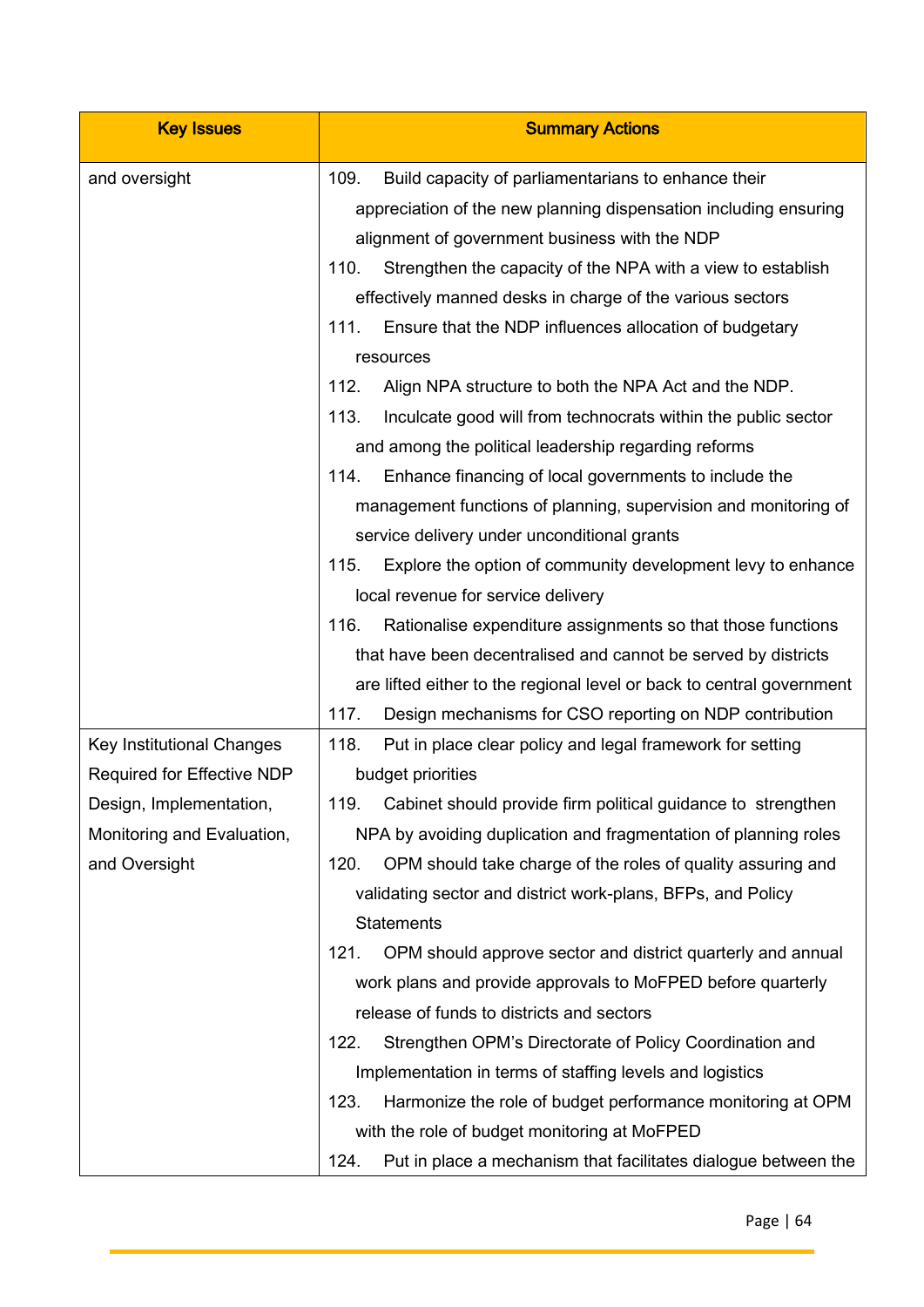| <b>Key Issues</b>                                                          | <b>Summary Actions</b>                                                                                                                                                                                                                                                                                                  |
|----------------------------------------------------------------------------|-------------------------------------------------------------------------------------------------------------------------------------------------------------------------------------------------------------------------------------------------------------------------------------------------------------------------|
|                                                                            | private sector and the NDP including division of labour on PPPs<br>Establish mechanism for CSOs' engagement in public service<br>125.<br>delivery                                                                                                                                                                       |
|                                                                            | 126.<br>Establish an NDP M&E System to facilitate monitoring the<br>NDP and reduce duplication of reporting and fatigue on planners<br>Parliament should review the current situation and further<br>127.<br>clarify in legal terms, the roles of NPA, OPM and MoFPED                                                   |
|                                                                            | 128.<br>NPA and other statutory bodies should create a platform to<br>prepare an annual oversight report with Parliament<br>129.<br>Strengthen Presidential oversight function by relocating the                                                                                                                        |
| Increasing the technical and                                               | NPA to be under the direct supervision of the President<br>130.<br>Strengthen the capacity of the NPA to support local                                                                                                                                                                                                  |
| political clout to oversee and                                             | government and sector planning                                                                                                                                                                                                                                                                                          |
| guide the country around<br>NDP implementation                             | Establish and make operational the Forum chaired by the<br>131.<br>President to review progress on NDP implementation                                                                                                                                                                                                   |
|                                                                            | 132.<br>Build capacity in the NPA to undertake the coordination of<br>implementation role, and revise the NPA Act to give NPA power to<br>review SIPs, SBFPs, LGDPs and LGBFPs                                                                                                                                          |
|                                                                            | 133.<br>Move responsibility for leading developing the Public<br>Investment Plan from MoFPED to NPA, with continued MoFPED<br>involvement                                                                                                                                                                               |
| Presenting NDP results more<br>clearly and scrutinising NDP<br>performance | Refine the structure of the National Development Report to<br>134.<br>differentiate it more from the GAPR and to incorporate<br>development achievements by state and non-state actors<br>Review the number and scope of existing monitoring reports<br>135.<br>with a view to proposing a more streamlined alternative |
| Implementing a consultation<br>and communication strategy                  | 136.<br>Prepare a communication strategy for the NDP<br>137.<br>Implement the communication strategy                                                                                                                                                                                                                    |
| for the next NDP                                                           |                                                                                                                                                                                                                                                                                                                         |
| <b>Cross-cutting issues</b>                                                |                                                                                                                                                                                                                                                                                                                         |
| Measuring the integration of<br>cross-cutting issues in NDP<br>design      | 138.<br>Create indicators in the NDP results framework for cross-<br>cutting issues                                                                                                                                                                                                                                     |
| Ensuring that cross-cutting                                                | 139.<br>Integrate the human rights based approach in the next NDP                                                                                                                                                                                                                                                       |